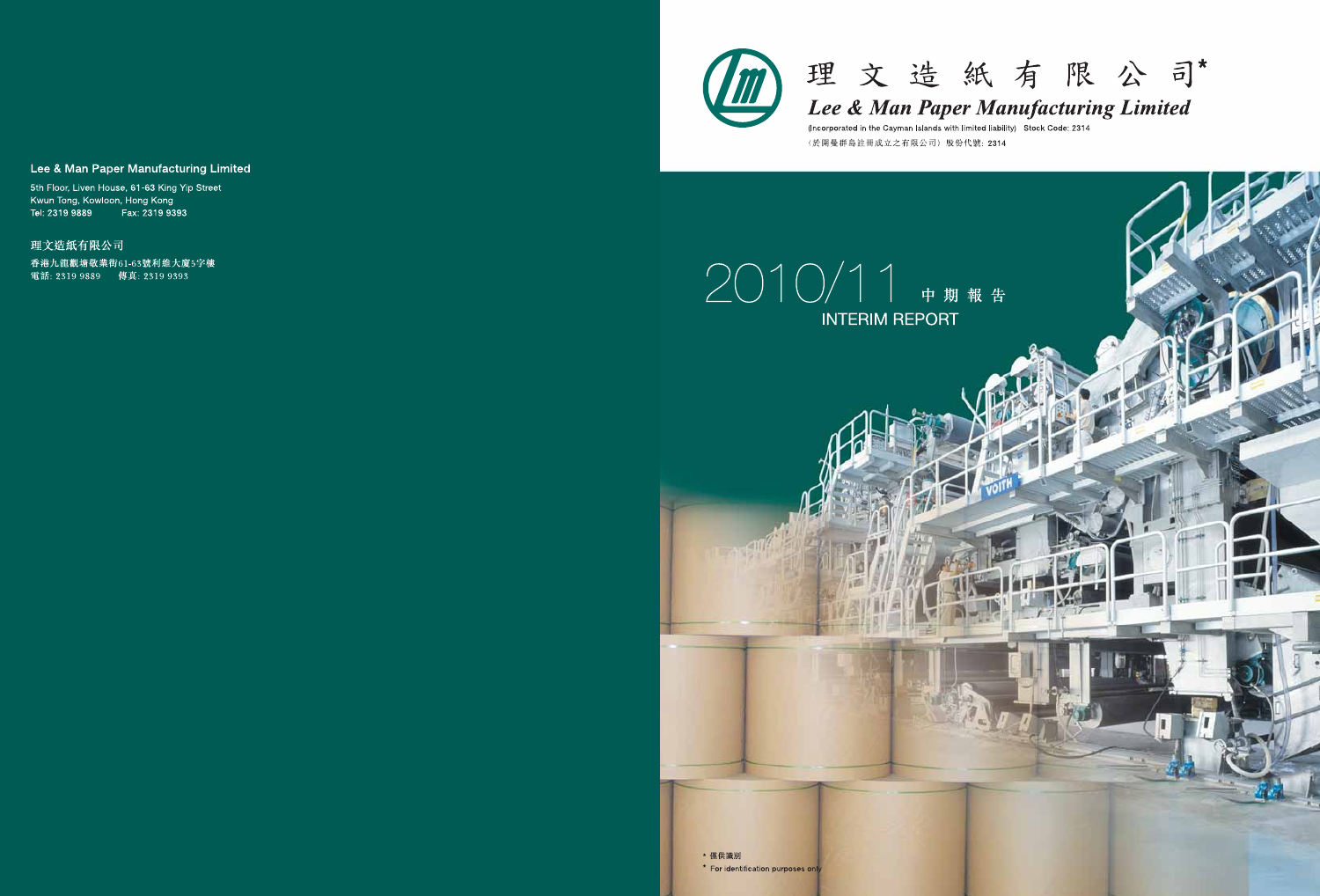

| 2    | Corporate Information                                       |
|------|-------------------------------------------------------------|
|      | 公司資料                                                        |
|      | Condensed Consolidated Statement of<br>Comprehensive Income |
|      | 簡明綜合全面收入表                                                   |
|      | Condensed Consolidated Statement of Financial Position      |
|      | 簡明綜合財務狀況表                                                   |
|      | Condensed Consolidated Statement of Cash Flows              |
|      | 簡明綜合現金流量表                                                   |
| 8    | Condensed Consolidated Statement of Changes<br>in Equity    |
|      | 簡明綜合權益變動表                                                   |
|      | Notes to the Condensed Consolidated Financial<br>Statements |
|      | 簡明綜合財務報表附註                                                  |
| 25   | <b>Business Review and Outlook</b>                          |
|      | 業務回顧及展望                                                     |
| 27   | Management Discussion and Analysis                          |
|      | 管理層討論及分析                                                    |
| ל \ל | Other Information                                           |
|      | 其他資料                                                        |
|      |                                                             |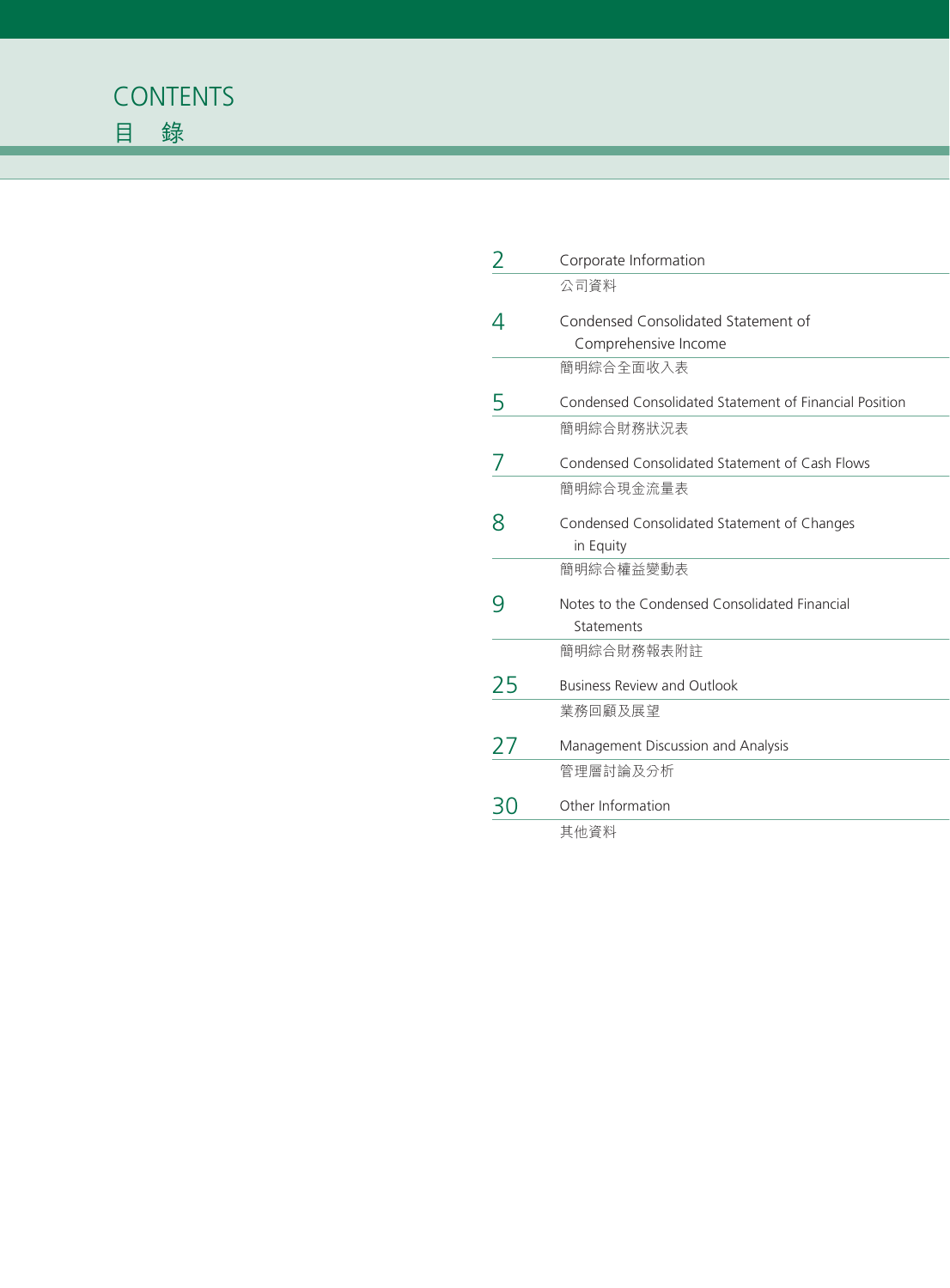# CORPORATE INFORMATION 公司資料

# **Board of Directors**

**Executive director** Mr Lee Wan Keung Patrick *(Chairman)* Mr Lee Man Chun Raymond *BBS JP (Chief Executive Officer)* Mr Lee Man Bun Mr Kunihiko Kashima

**Non-executive director** Professor Poon Chung Kwong *GBS JP* Mr Yoshio Haga *(Vice Chairman)*

**Independent non-executive director** Mr Wong Kai Tung Tony Mr Peter A Davies Mr Chau Shing Yim David

# **Company Secretary**

Mr Cheung Kwok Keung

# **Registered Office**

Cricket Square Hutchins Drive P.O. Box 2681 Grand Cayman KY1-1111 Cayman Islands

# **Principal Office**

5th Floor, Liven House 61–63 King Yip Street Kwun Tong Kowloon Hong Kong

# **Principal Bankers**

**In Hong Kong and Macau:** Hang Seng Bank Standard Chartered Bank Citibank, N.A. **HSBC** DBS

**In the PRC:** China Construction Bank Bank of China Agricultural Bank of China

# **董事會**

**執行董事** 李運強先生(主席) 李文俊先生 BBS太平紳士(首席執行官) 李文斌先生 鹿島久仁彥先生

**非執行董事** 潘宗光教授 GBS太平紳士 芳賀義雄先生(副主席)

**獨立非執行董事** 王啟東先生 Peter A Davies先生 周承炎先生

**公司秘書**

張國強先生

# **註冊辦事處**

Cricket Square Hutchins Drive P.O. Box 2681 Grand Cayman KY1-1111 Cayman Islands

#### **總辦事處**

香港 九龍 觀塘 敬業街61–63號 利維大廈5樓

#### **主要往來銀行**

**香港及澳門:** 恒生銀行 渣打銀行 花旗銀行 滙豐銀行 星展銀行

#### **中國:**

中國建設銀行 中國銀行 中國農業銀行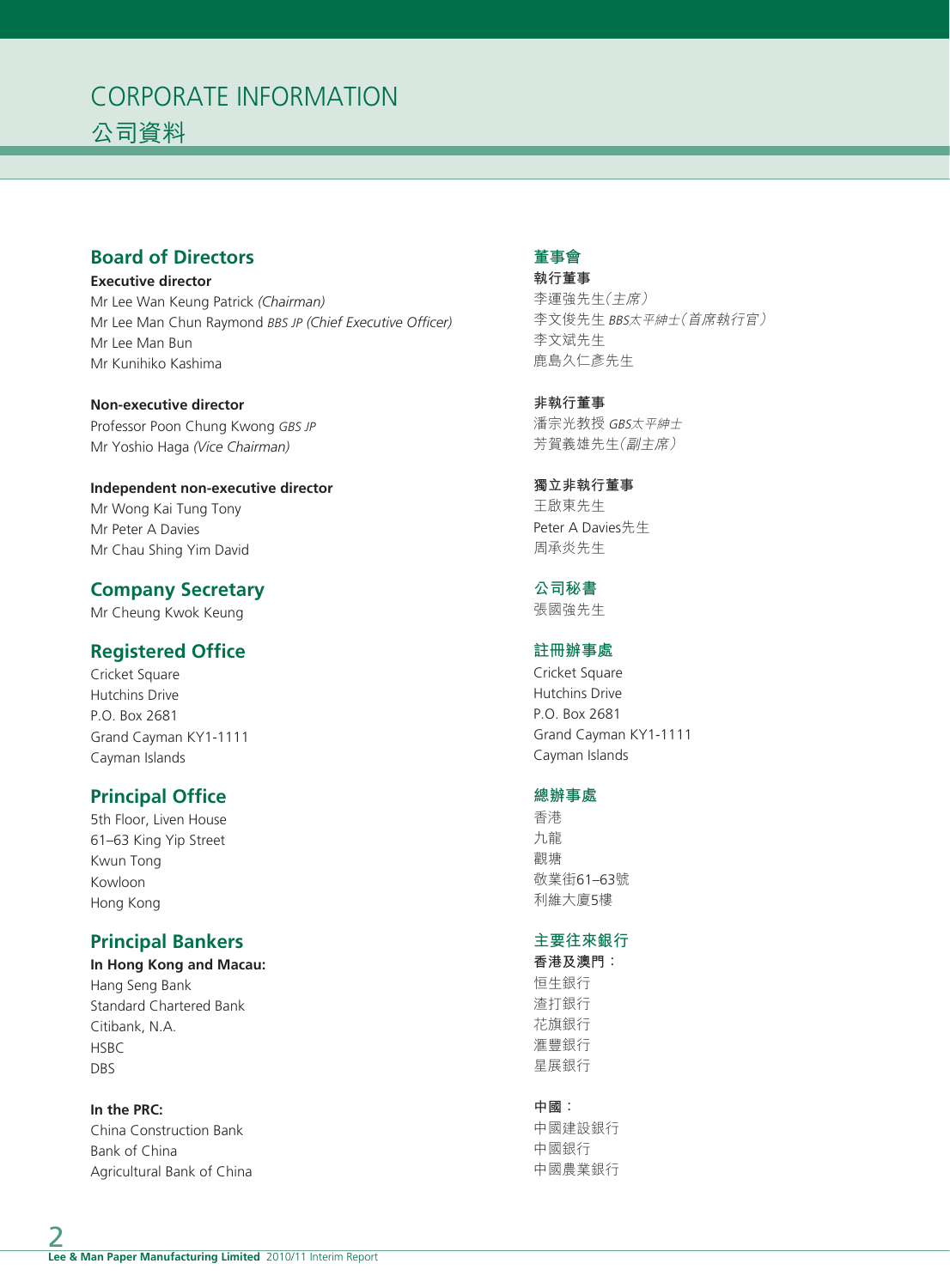# **Auditor**

Deloitte Touche Tohmatsu *Certified Public Accountants*

# **Principal Share Registrar and Transfer Office**

Butterfield Fulcrum Group (Cayman) Limited Butterfield House 68 Fort Street P.O. Box 705 George Town Grand Cayman Cayman Islands

# **Hong Kong Branch Share Registrar and Transfer Office**

Tricor Investor Services Limited 26/F Tesbury Centre 28 Queen's Road East Wanchai Hong Kong

# **Website**

http://www.leemanpaper.com

### **核數師**

德勤‧關黃陳方會計師行 執業會計師

# **主要股份過戶登記處**

Butterfield Fulcrum Group (Cayman) Limited Butterfield House 68 Fort Street P.O. Box 705 George Town Grand Cayman Cayman Islands

# **香港股份過戶登記分處**

卓佳證券登記有限公司 香港 灣仔 皇后大道東28號 金鐘滙中心26樓

### **網址**

http://www.leemanpaper.com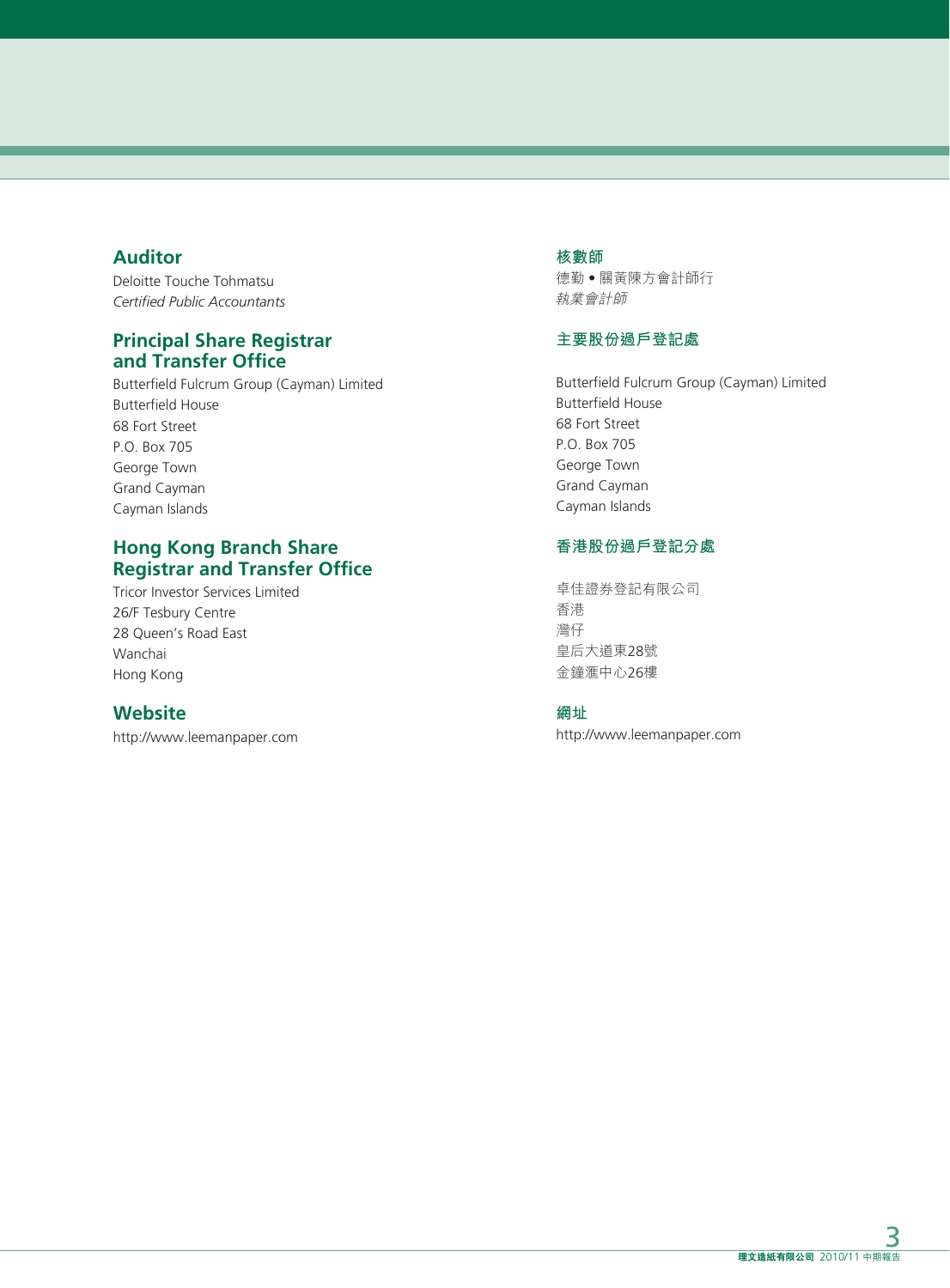# CONDENSED CONSOLIDATED STATEMENT OF COMPREHENSIVE INCOME 簡明綜合全面收入表

*For the six months ended 30 September 2010* 截至二零一零年九月三十日止六個月

The board of directors of Lee & Man Paper Manufacturing Limited (the "Company") is pleased to announce the unaudited condensed consolidated results of the Company and its subsidiaries (the "Group") for the six months ended 30 September 2010 together with the comparative figures as follows:

理文造紙有限公司( | 本公司 | ) 董事會欣然公布, 本公司及其附屬公司(「本集團」)截至二零一零年 九月三十日止六個月未經審核簡明綜合業績,連 同比較數字如下:

### **簡明綜合全面收入表**

**Comprehensive Income** *For the six months ended 30 September 2010*

**Condensed Consolidated Statement of**

截至二零一零年九月三十日止六個月

|                                                                                                                                                                                                                                                                          |                                                                                        | <b>Notes</b><br>附註 | 2010<br>二零一零年<br>(unaudited)<br>(未經審核)<br><b>HK\$'000</b><br>千港元 | 2009<br>二零零九年<br>(unaudited)<br>(未經審核)<br>HK\$'000<br>千港元 |
|--------------------------------------------------------------------------------------------------------------------------------------------------------------------------------------------------------------------------------------------------------------------------|----------------------------------------------------------------------------------------|--------------------|------------------------------------------------------------------|-----------------------------------------------------------|
| Revenue<br>Cost of sales                                                                                                                                                                                                                                                 | 收入<br>銷售成本                                                                             | $\overline{2}$     | 6,898,722<br>(5,659,228)                                         | 5,059,742<br>(3,812,769)                                  |
| Gross profit<br>Other income                                                                                                                                                                                                                                             | 手利<br>其他收入                                                                             |                    | 1,239,494<br>135,951                                             | 1,246,973<br>92,625                                       |
| Net gain (loss) from fair value changes<br>of derivative financial instruments<br>Distribution and selling expenses<br>Administrative expenses<br>Finance costs                                                                                                          | 因衍生財務工具公平值變動<br>- 產生的淨得益(虧損)<br>分銷及銷售費用<br>行政費用<br>財務成本                                | 3                  | 4,162<br>(108, 558)<br>(245, 819)<br>(95,013)                    | (24, 664)<br>(119, 965)<br>(204, 760)<br>(96, 238)        |
| Profit before tax<br>Income tax expense                                                                                                                                                                                                                                  | 除税前盈利<br>利得税支出                                                                         | $\overline{4}$     | 930,217<br>(90, 965)                                             | 893,971<br>(77, 309)                                      |
| Profit for the period                                                                                                                                                                                                                                                    | 期內盈利                                                                                   | 5                  | 839,252                                                          | 816,662                                                   |
| Other comprehensive income (expense)<br>Exchange differences arising on<br>translation of foreign operations<br>Gain on hedging instruments in<br>cash flow hedges<br>Cumulative loss on hedging instruments<br>reclassified to profit or loss upon<br>early termination | 其他全面收益(開支)<br>換算境外經營產生之匯兑<br>差額<br>對沖工具中現金流量對沖<br>得益<br>因提早終止而重新分類至<br>損益之對沖工具累計<br>虧損 |                    | 64,919<br>29,456                                                 | (14, 587)<br>44,373<br>12,004                             |
| Other comprehensive income for the period                                                                                                                                                                                                                                | 期內其他全面收益                                                                               |                    | 94,375                                                           | 41,790                                                    |
| Total comprehensive income for the period                                                                                                                                                                                                                                | 期內總全面收益                                                                                |                    | 933,627                                                          | 858,452                                                   |
| Dividends:<br>- Final dividend paid                                                                                                                                                                                                                                      | 股息:<br>·已付末期股息                                                                         | 6                  | 364,115                                                          |                                                           |
| - Interim dividend declared                                                                                                                                                                                                                                              | 一宣派中期股息                                                                                |                    | 273,377                                                          | 250,224                                                   |
|                                                                                                                                                                                                                                                                          |                                                                                        |                    | <b>HK</b> cents<br>港仙                                            | HK cents<br>(restated)<br>港仙<br>(重新敍述)                    |
| Earnings per share<br>– Basic                                                                                                                                                                                                                                            | 每股盈利<br>一基本                                                                            | 7                  | 18.44                                                            | 17.95                                                     |
| - Diluted                                                                                                                                                                                                                                                                | 一攤薄                                                                                    |                    | 17.89                                                            | 17.95                                                     |
|                                                                                                                                                                                                                                                                          |                                                                                        |                    |                                                                  |                                                           |

4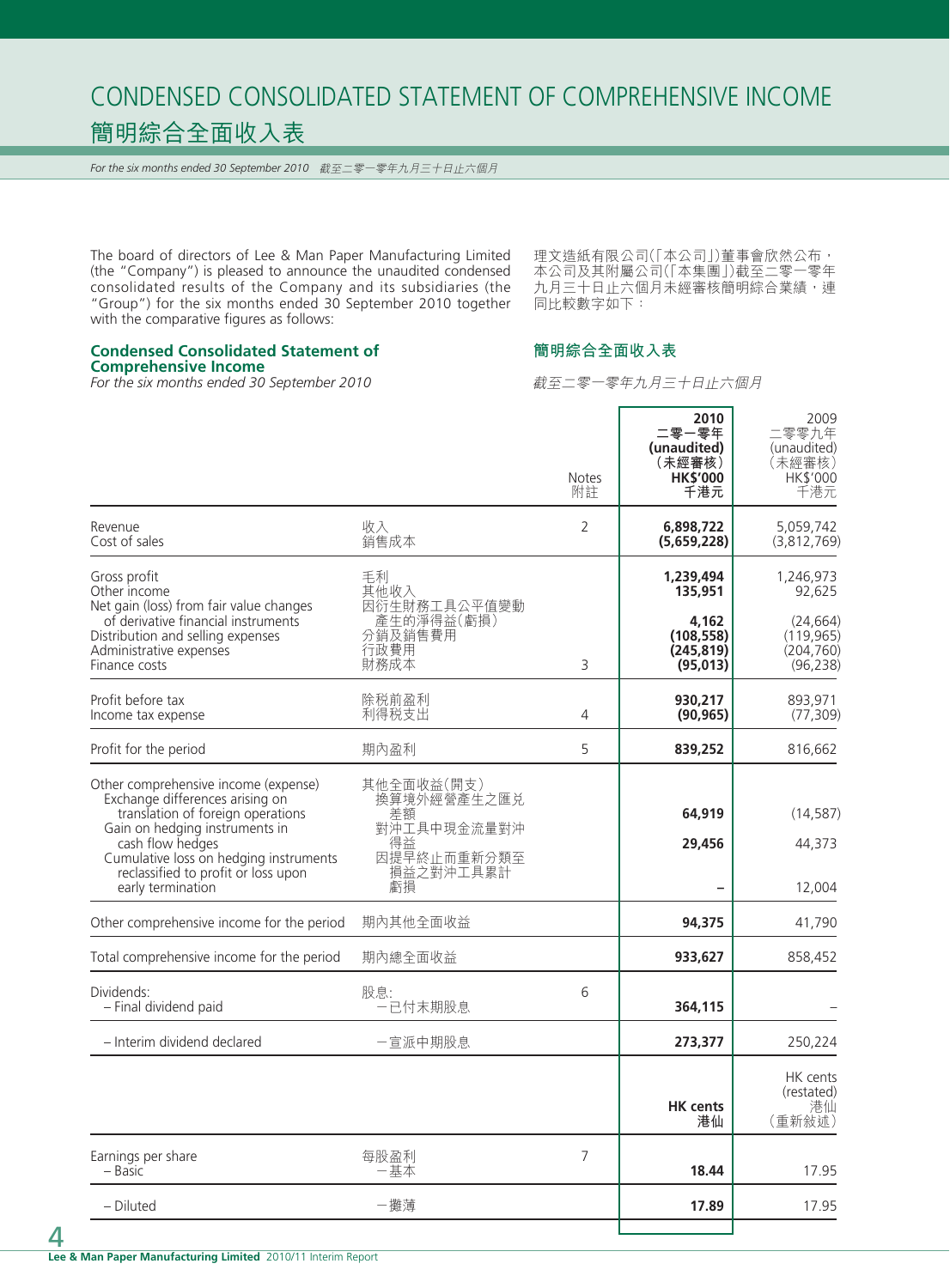# CONDENSED CONSOLIDATED STATEMENT OF FINANCIAL POSITION 簡明綜合財務狀況表

*At 30 September 2010* 於二零一零年九月三十日

|                                                                                                                                  |                                              | <b>Notes</b><br>附註 | 30 September<br>2010<br>二零一零年<br>九月三十日<br>(unaudited)<br>(未經審核)<br><b>HK\$'000</b><br>千港元 | 31 March<br>2010<br>二零一零年<br>三月三十一日<br>(audited)<br>(經審核)<br>HK\$'000<br>千港元 |
|----------------------------------------------------------------------------------------------------------------------------------|----------------------------------------------|--------------------|-------------------------------------------------------------------------------------------|------------------------------------------------------------------------------|
| <b>NON-CURRENT ASSETS</b>                                                                                                        | 非流動資產                                        |                    |                                                                                           |                                                                              |
| Property, plant and equipment<br>Prepaid lease payments<br>Deposits paid for acquisition of<br>property, plant and equipment and | 物業、廠房及設備<br>預付租賃款項<br>購置物業、廠房及設備<br>及土地使用權所付 | 8                  | 12,768,309<br>375,368                                                                     | 12,401,446<br>373,826                                                        |
| land use rights                                                                                                                  | 訂金                                           |                    | 252,341                                                                                   | 245,869                                                                      |
| Interest in an associate                                                                                                         | 聯營公司權益                                       | 9                  |                                                                                           |                                                                              |
| Retirement benefit assets                                                                                                        | 退休福利資產                                       |                    | 858                                                                                       | 842                                                                          |
|                                                                                                                                  |                                              |                    | 13,396,876                                                                                | 13,021,983                                                                   |
| <b>CURRENT ASSETS</b>                                                                                                            | 流動資產                                         |                    |                                                                                           |                                                                              |
| Inventories                                                                                                                      | 存貨                                           | 10                 | 1,980,682                                                                                 | 2,203,858                                                                    |
| Prepaid lease payments                                                                                                           | 預付租賃款項                                       |                    | 7,722                                                                                     | 7,670                                                                        |
| Trade and other receivables                                                                                                      | 應收貿易及其他賬款                                    | 11                 | 3,895,175                                                                                 | 3,317,779                                                                    |
| Amounts due from an associate                                                                                                    | 應收聯營公司款項                                     |                    | 438,646                                                                                   | 437,753                                                                      |
| Amounts due from related companies                                                                                               | 應收有關連公司款項                                    |                    | 33,395                                                                                    | 58,683                                                                       |
| Derivative financial instruments                                                                                                 | 衍生財務工具                                       |                    | 1,829                                                                                     | 434                                                                          |
| Tax recoverable                                                                                                                  | 可退回税項                                        |                    | 42,429                                                                                    | 35,160                                                                       |
| Restricted bank deposits                                                                                                         | 有限制銀行存款                                      |                    | 1,908                                                                                     | 1,908                                                                        |
| Bank balances and cash                                                                                                           | 銀行結餘及現金                                      |                    | 714,604                                                                                   | 625,244                                                                      |
|                                                                                                                                  |                                              |                    | 7,116,390                                                                                 | 6,688,489                                                                    |
|                                                                                                                                  |                                              |                    |                                                                                           |                                                                              |
| <b>CURRENT LIABILITIES</b>                                                                                                       | 流動負債                                         |                    |                                                                                           |                                                                              |
| Derivative financial instruments                                                                                                 | 衍生財務工具                                       |                    | 77,918                                                                                    | 120,836                                                                      |
| Trade and other payables                                                                                                         | 應付貿易及其他賬款                                    | 12                 | 1,987,138                                                                                 | 1,954,831                                                                    |
| Tax payable                                                                                                                      | 應付税項                                         |                    | 56,053                                                                                    | 69,811                                                                       |
| Bank and other borrowings                                                                                                        | 銀行及其他借貸                                      |                    | 3,816,862                                                                                 | 2,473,383                                                                    |
|                                                                                                                                  |                                              |                    | 5,937,971                                                                                 | 4,618,861                                                                    |
| <b>NET CURRENT ASSETS</b>                                                                                                        | 流動資產淨值                                       |                    | 1,178,419                                                                                 | 2,069,628                                                                    |
| <b>TOTAL ASSETS LESS CURRENT</b><br><b>LIABILITIES</b>                                                                           | 資產總值減流動負債                                    |                    | 14,575,295                                                                                | 15,091,611                                                                   |
|                                                                                                                                  |                                              |                    |                                                                                           |                                                                              |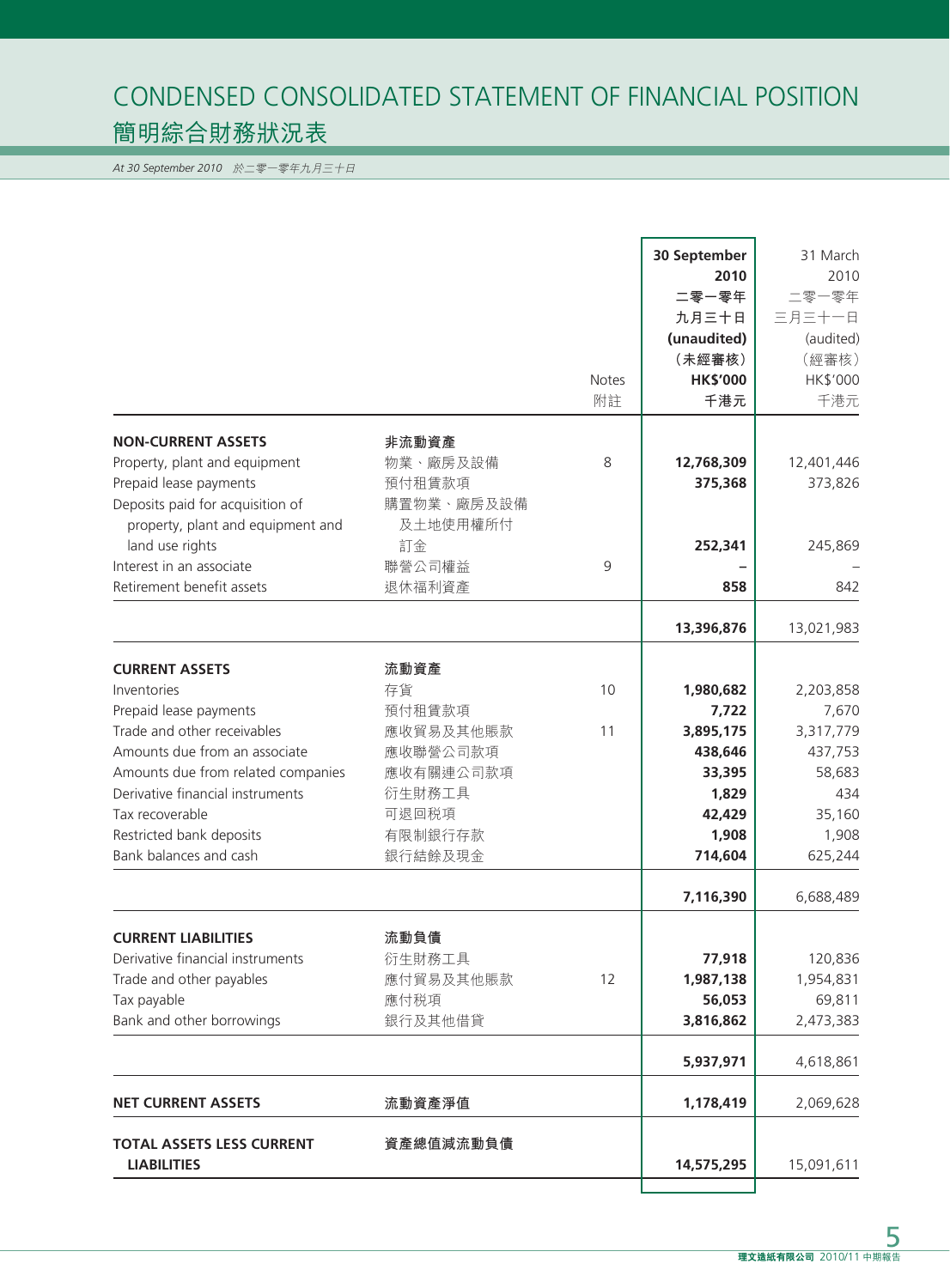# CONDENSED CONSOLIDATED STATEMENT OF FINANCIAL POSITION 簡明綜合財務狀況表

*At 30 September 2010* 於二零一零年九月三十日

|                                  |         |              | 30 September    | 31 March   |
|----------------------------------|---------|--------------|-----------------|------------|
|                                  |         |              | 2010            | 2010       |
|                                  |         |              | 二零一零年           | 二零一零年      |
|                                  |         |              | 九月三十日           | 三月三十一日     |
|                                  |         |              | (unaudited)     | (audited)  |
|                                  |         |              | (未經審核)          | (經審核)      |
|                                  |         | <b>Notes</b> | <b>HK\$'000</b> | HK\$'000   |
|                                  |         | 附註           | 千港元             | 千港元        |
| <b>NON-CURRENT LIABILITIES</b>   | 非流動負債   |              |                 |            |
| Derivative financial instruments | 衍生財務工具  |              | 21,327          | 21,910     |
| Bank and other borrowings        | 銀行及其他借貸 |              | 3,429,224       | 4,599,316  |
| Deferred tax liabilities         | 遞延税項負債  |              | 374,011         | 319,539    |
|                                  |         |              | 3,824,562       | 4,940,765  |
|                                  |         |              | 10,750,733      | 10,150,846 |
| <b>CAPITAL AND RESERVES</b>      | 股本及儲備   |              |                 |            |
| Share capital                    | 股本      | 13           | 113,865         | 113,770    |
| Reserves                         | 儲備      |              | 10,636,868      | 10,037,076 |
|                                  |         |              | 10,750,733      | 10,150,846 |
|                                  |         |              |                 |            |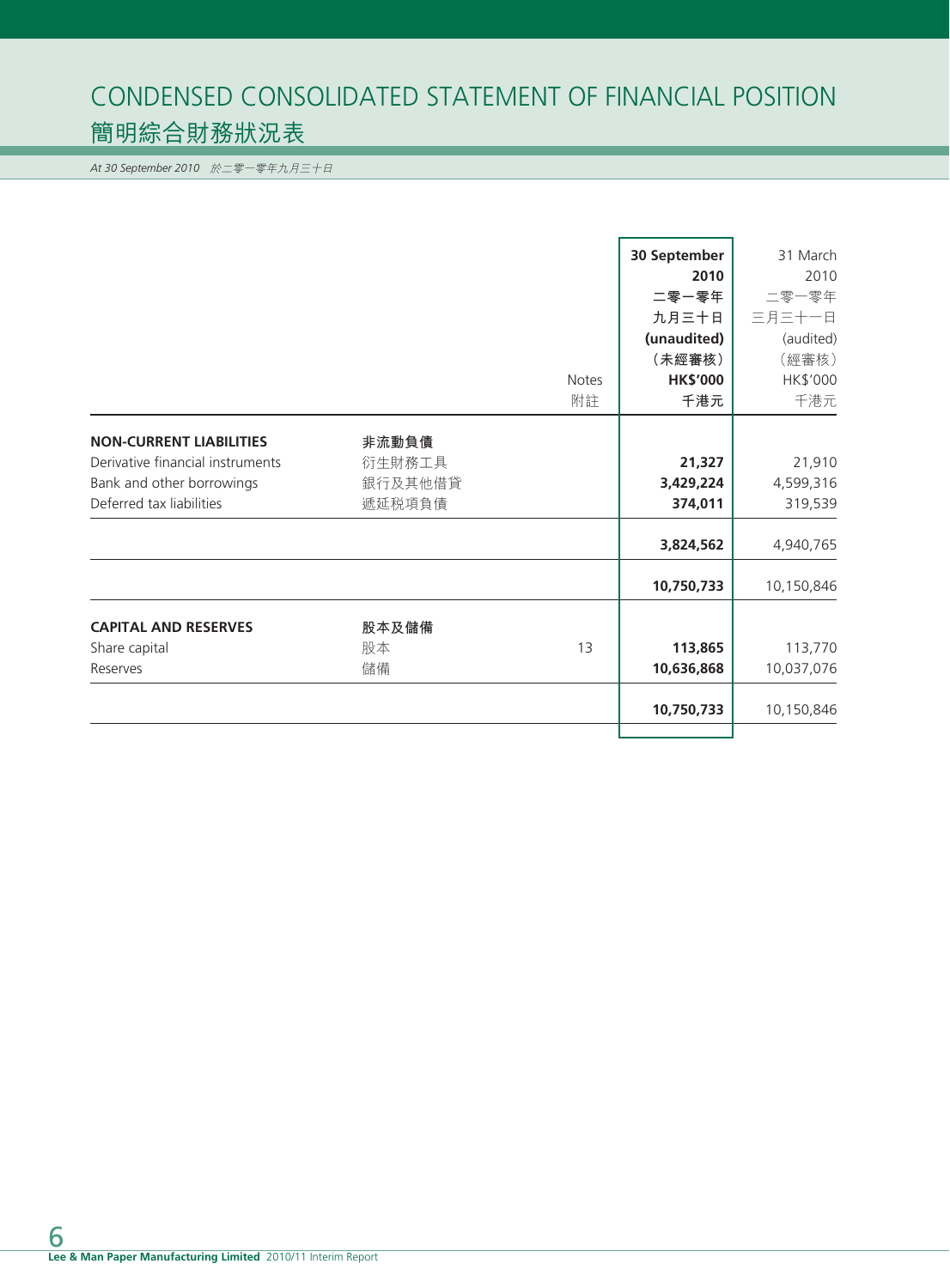# CONDENSED CONSOLIDATED STATEMENT OF CASH FLOWS 簡明綜合現金流量表

*For the six months ended 30 September 2010* 截至二零一零年九月三十日止六個月

|                                                                                                                                                                  |                                                         | 2010<br>二零一零年<br>(unaudited)<br>(未經審核)<br><b>HK\$'000</b><br>千港元 | 2009<br>二零零九年<br>(unaudited)<br>(未經審核)<br>HK\$'000<br>千港元 |
|------------------------------------------------------------------------------------------------------------------------------------------------------------------|---------------------------------------------------------|------------------------------------------------------------------|-----------------------------------------------------------|
| Net cash generated from operating activities                                                                                                                     | 經營業務所得現金淨額                                              | 818,185                                                          | 1,068,115                                                 |
| Net cash used in investing activities<br>Acquisition of and deposits paid on                                                                                     | 投資活動所用現金淨額<br>購置物業、廠房及設備及                               |                                                                  |                                                           |
| property, plant and equipment                                                                                                                                    | 所付訂金                                                    | (613, 216)                                                       | (235, 195)                                                |
| Prepaid lease payments<br>Advance to an associate                                                                                                                | 預付租賃款項<br>向聯營公司墊款                                       | (6,059)<br>(893)                                                 | (126, 196)                                                |
| Interest received                                                                                                                                                | 已收利息                                                    | 7,696                                                            | 10,385                                                    |
| Other investing activities                                                                                                                                       | 其他投資活動                                                  | 60,000                                                           | (19, 621)                                                 |
|                                                                                                                                                                  |                                                         | (552, 472)                                                       | (370, 627)                                                |
| Net cash used in financing activities<br>Net bank and other borrowings raised (repaid)<br>Net proceeds from issue of shares through<br>exercise of share options | 融資活動所用現金淨額<br>籌集(償還)銀行及其他貸款淨額<br>透過行使購股權而發行股份<br>所得款項淨額 | 173,387<br>14,375                                                | (1,849,081)                                               |
| Dividends paid                                                                                                                                                   | 已付股息                                                    | (364, 115)                                                       |                                                           |
|                                                                                                                                                                  |                                                         | (176, 353)                                                       | (1,849,081)                                               |
| Net increase (decrease) in cash and<br>cash equivalents<br>Cash and cash equivalents brought forward                                                             | 現金及現金等價物增加<br>(減少)淨額<br>現金及現金等價物承前結餘                    | 89,360<br>625,244                                                | (1, 151, 593)<br>1,659,444                                |
| Cash and cash equivalents carried forward                                                                                                                        | 現金及現金等價物結轉                                              |                                                                  |                                                           |
| represented by bank balances and cash                                                                                                                            | 等於銀行結餘及現金                                               | 714,604                                                          | 507,851                                                   |
|                                                                                                                                                                  |                                                         |                                                                  |                                                           |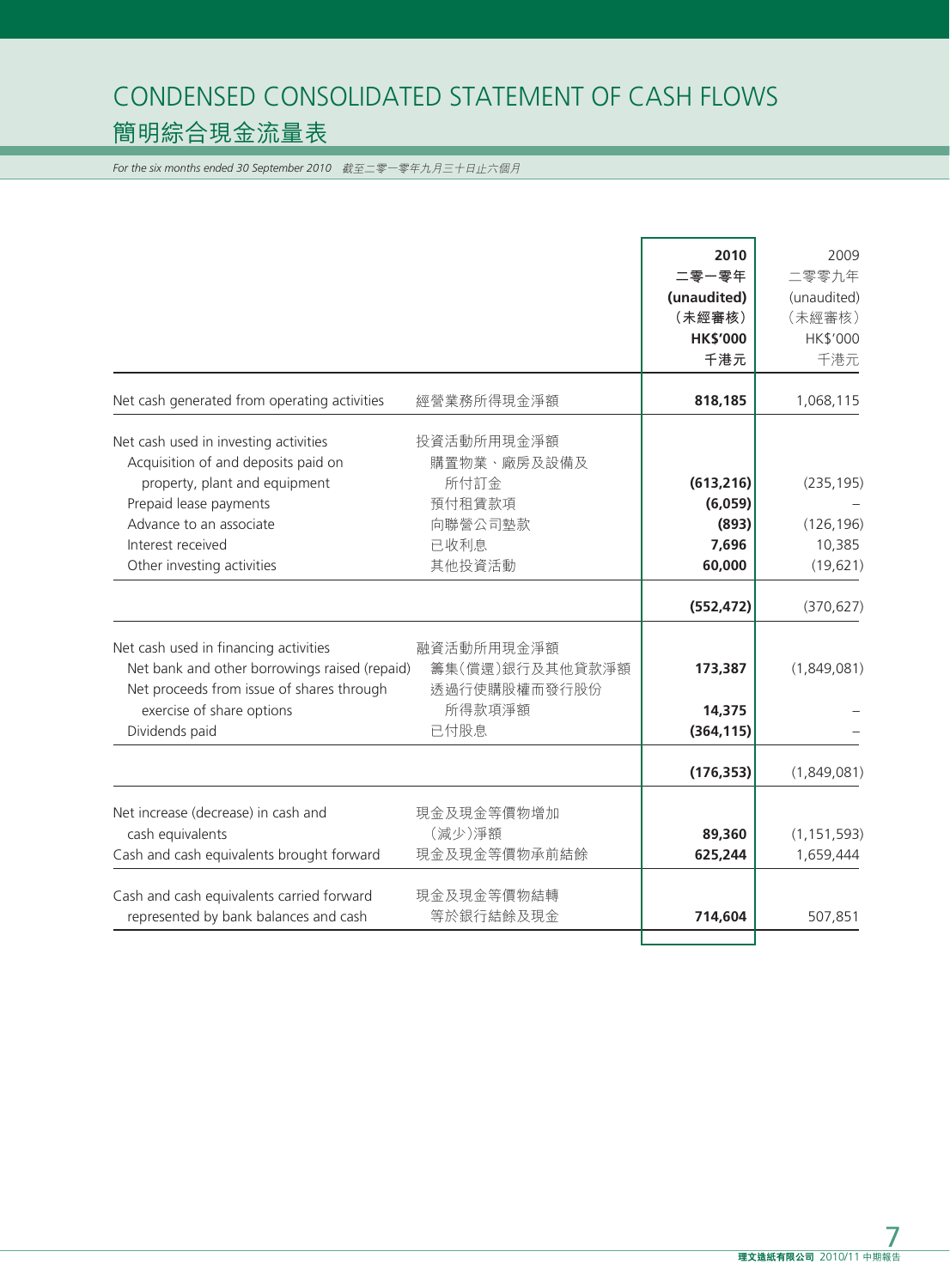# CONDENSED CONSOLIDATED STATEMENT OF CHANGES IN EQUITY 簡明綜合權益變動表

*For the six months ended 30 September 2010* 截至二零一零年九月三十日止六個月

|                                                                                                                                                                                                 |                                                                     | Share<br>capital<br>股本<br>HK\$'000<br>千港元 | Share<br>premium<br>股份溢價<br>HK\$'000<br>千港元 | Share<br>options<br>reserve<br>購股權<br>儲備<br>HK\$'000<br>千港元 | Translation<br>reserve<br>匯兑儲備<br>HK\$'000<br>千港元 | Hedging<br>reserve<br>對沖儲備<br>HK\$'000<br>千港元 | Capital<br>contribution<br>資金貢獻<br>HK\$'000<br>千港元 | Legal<br>reserve<br>法定<br>公積金<br>HK\$'000<br>千港元 | Special<br>reserve<br>特別儲備<br>HK\$'000<br>千港元 | Other<br>reserve<br>其他儲備<br>HK\$'000<br>千港元 | Retained<br>profits<br>留存盈利<br>HK\$'000<br>千港元             | <b>Total</b><br>equity<br>總權益<br>HK\$'000<br>千港元 |
|-------------------------------------------------------------------------------------------------------------------------------------------------------------------------------------------------|---------------------------------------------------------------------|-------------------------------------------|---------------------------------------------|-------------------------------------------------------------|---------------------------------------------------|-----------------------------------------------|----------------------------------------------------|--------------------------------------------------|-----------------------------------------------|---------------------------------------------|------------------------------------------------------------|--------------------------------------------------|
| At 1 April 2010                                                                                                                                                                                 | 二零一零年四月一日                                                           | 113,770                                   | 4,357,745                                   | 62,581                                                      | 846,196                                           | (113, 972)                                    | 12,552                                             | 97                                               | (2,999)                                       | (12,060)                                    | 4,886,936                                                  | 10,150,846                                       |
| Exchange differences arising 海外業務轉移時所產生<br>on translation of foreign<br>operations<br>Gain on hedging instruments 對沖工具中現金流量<br>in cash flow hedges                                              | 之滙兑差額<br>對沖得益                                                       |                                           |                                             | L,                                                          | 64,919<br>$\overline{\phantom{0}}$                | 29,456                                        | ۰                                                  |                                                  | ۳                                             |                                             | $\overline{\phantom{a}}$                                   | 64,919<br>29,456                                 |
| Other comprehensive<br>income for the period<br>Profit for the period                                                                                                                           | 期內其他全面收入<br>期內盈利                                                    |                                           |                                             |                                                             | 64,919<br>$\overline{a}$                          | 29,456                                        |                                                    |                                                  |                                               | ۳                                           | 839,252                                                    | 94,375<br>839,252                                |
| Total comprehensive income 期內總全面收益及開支<br>and expenses for the<br>period<br><b>Exercise of share options</b><br>Recognition of equity-settled 股益結算股權支付<br>share based payments<br>Dividends paid | 行使購股權<br>款項確認<br>派息                                                 | 95                                        | 14,280                                      | (4, 218)<br>16,000                                          | 64,919<br>$\overline{a}$                          | 29,456                                        |                                                    |                                                  |                                               |                                             | 839,252<br>4,218<br>$\overline{\phantom{a}}$<br>(364, 115) | 933,627<br>14,375<br>16,000<br>(364, 115)        |
| At 30 September 2010                                                                                                                                                                            | 二零一零年九月三十日                                                          | 113,865                                   | 4,372,025                                   | 74,363                                                      | 911,115                                           | (84, 516)                                     | 12,552                                             | 97                                               | (2,999)                                       | (12,060)                                    | 5,366,291                                                  | 10,750,733                                       |
| At 1 April 2009                                                                                                                                                                                 | 二零零九年四月一日                                                           | 113,738                                   | 4,352,945                                   | 8,107                                                       | 881,218                                           | (187, 861)                                    | 12,552                                             | 49                                               | (2,999)                                       | (12,060)                                    | 3,301,156                                                  | 8,466,845                                        |
| Exchange differences arising<br>on translation of foreign<br>operations<br>Gain on hedging instruments<br>in cash flow hedges<br>Cumulative loss on hedging<br>instruments reclassified         | 海外業務轉移時所產生<br>之滙兑差額<br>對沖工具中現金流量<br>對沖得益<br>因提早終止而重新分類<br>至損益內之對沖工具 |                                           |                                             |                                                             | (14, 587)                                         | 44,373                                        |                                                    |                                                  |                                               |                                             |                                                            | (14, 587)<br>44,373                              |
| to profit or loss upon early<br>termination                                                                                                                                                     | 累計虧損                                                                |                                           |                                             |                                                             |                                                   | 12,004                                        |                                                    |                                                  |                                               |                                             |                                                            | 12,004                                           |
| Other comprehensive income<br>for the period<br>Profit for the period                                                                                                                           | 期內其他全面收入<br>期內盈利                                                    | $\overline{a}$                            | L,                                          | Ē.<br>÷,                                                    | (14, 587)<br>$\overline{a}$                       | 56,377<br>$\overline{a}$                      | $\overline{a}$                                     | $\overline{a}$                                   | $\overline{a}$                                | $\overline{\phantom{m}}$                    | 816,662                                                    | 41,790<br>816,662                                |
| Total comprehensive income<br>and expenses for the period                                                                                                                                       | 期內總全面收益及開支                                                          |                                           |                                             | Ĭ.                                                          | (14, 587)                                         | 56,377                                        |                                                    |                                                  |                                               |                                             | 816,662                                                    | 858,452                                          |
| At 30 September 2009                                                                                                                                                                            | 二零零九年九月三十日                                                          | 113,738                                   | 4,352,945                                   | 8,107                                                       | 866,631                                           | (131, 484)                                    | 12,552                                             | 49                                               | (2,999)                                       | (12,060)                                    | 4,117,818                                                  | 9,325,297                                        |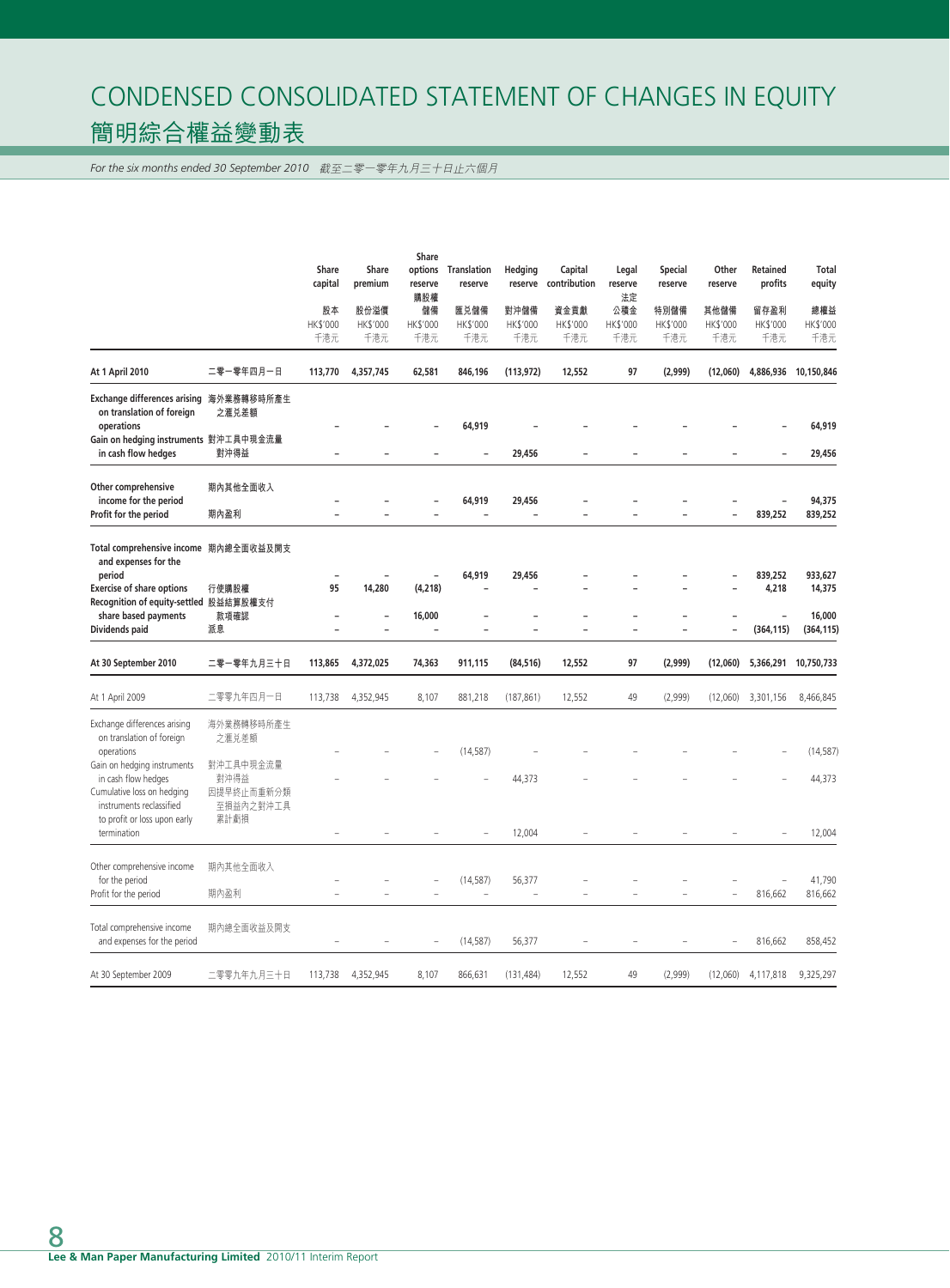*For the six months ended 30 September 2010* 截至二零一零年九月三十日止六個月

# **1. Basis of Preparation and Principal Accounting Policies**

The unaudited condensed consolidated financial statements have been prepared in accordance with the applicable disclosure requirements set out in Appendix 16 to the Rules Governing the Listing of Securities on The Stock Exchange of Hong Kong Limited (the "Listing Rules") and with Hong Kong Accounting Standard ("HKAS") 34 "Interim Financial Reporting" issued by the Hong Kong Institute of Certified Public Accountants (HKICPA).

The condensed consolidated financial statements have been prepared on the historical cost basis except for certain financial instruments, which are measured at revalued amounts or fair values, as appropriate.

The accounting policies used in the condensed consolidated interim financial statements are consistent with those followed in the preparation of the Group's annual financial statements for the year ended 31 March 2010.

In the current interim period, the Group has applied, for the first time, the following new and revised standards, amendments and interpretations ("new and revised HKFRSs") issued by HKICPA.

HKFRSs (Amendments) Improvements to HKFRSs 2009

| HKFRSs (Amendments) Amendment to HKFRS 5 as part of | 香港財務報告準則 |
|-----------------------------------------------------|----------|
| Improvements to HKFRSs 2008                         | (修訂本)    |
|                                                     |          |
|                                                     |          |

|                     | כסטב נכזו זו טז כוווכווטו ויטוויוו - ונזונווטווכוונז זו ט נכזו זוויו |
|---------------------|----------------------------------------------------------------------|
| HKAS 27 (Revised)   | Consolidated and Separate Financial<br>Statements                    |
| HKAS 32 (Amendment) | Classification of Rights Issues                                      |
| HKAS 39 (Amendment) | Eligible Hedged Items                                                |
| HKFRS 1 (Amendment) | Additional Exemptions for First-time<br>Adopters                     |
| HKFRS 2 (Amendment) | Group Cash-settled Share-based<br><b>Payment Transactions</b>        |
| HKFRS 3 (Revised)   | <b>Business Combinations</b>                                         |
| HK(IFRIC)-Int 17    | Distributions of Non-cash Assets to<br>Owners                        |

#### **1. 編製基準及主要會計政策**

此未經審核簡明綜合財務報表乃按照香港 聯合交易所有限公司證券上市規則(「上市 規則」)附錄16所載之適用披露規定及香港 會計師公會(「香港會計師公會」)頒布之香 港會計準則(「香港會計準則」)第34號「中期 財務報告」而編製。

本簡明綜合財務報表按歷史成本法編製, 惟若干財務工具乃按適用之重估值或公平 值計量除外。

編製本簡明綜合中期財務報表所採用的會 計政策,與本集團截至二零一零年三月 三十一日止全年財務報表所採用者一致。

於期內,本集團已首次採納由香港會計師 公會頒布的下列新訂及經修訂準則、修訂 及詮釋(「新訂及經修訂香港財務報告準 則」)。

| 香港財務報告準則<br>(修訂本) | 對香港財務報告準則<br>第5號的修訂作為<br>二零零八年香港<br>財務報告準則改進<br>的一部份 |
|-------------------|------------------------------------------------------|
| 香港財務報告準則          | 對二零零九年香港                                             |
| (修訂本)             | 財務報告準則的<br>改進                                        |
| 香港會計準則            | 綜合及獨立財務報表                                            |
| 第27號(經修訂)         |                                                      |
| 香港會計準則            | 供股的分類                                                |
| 第32號(修訂本)         |                                                      |
| 香港會計準則            | 合資格對沖項目                                              |
| 第39號(修訂本)         |                                                      |
| 香港財務報告準則          | 首次採納者的額外                                             |
| 第1號(修訂本)          | 豁免.                                                  |
| 香港財務報告準則          | 集團以現金結算的                                             |
| 第2號(修訂本)          | 以股份為基礎交付                                             |
|                   | 的交易                                                  |
| 香港財務報告準則          | 業務合併                                                 |
| 第3號(經修訂)          |                                                      |
| 香港(國際財務報告         | 向擁有人分派非                                              |
| 詮釋委員會)ー           | 現金資產                                                 |
| 詮釋第17號            |                                                      |
|                   |                                                      |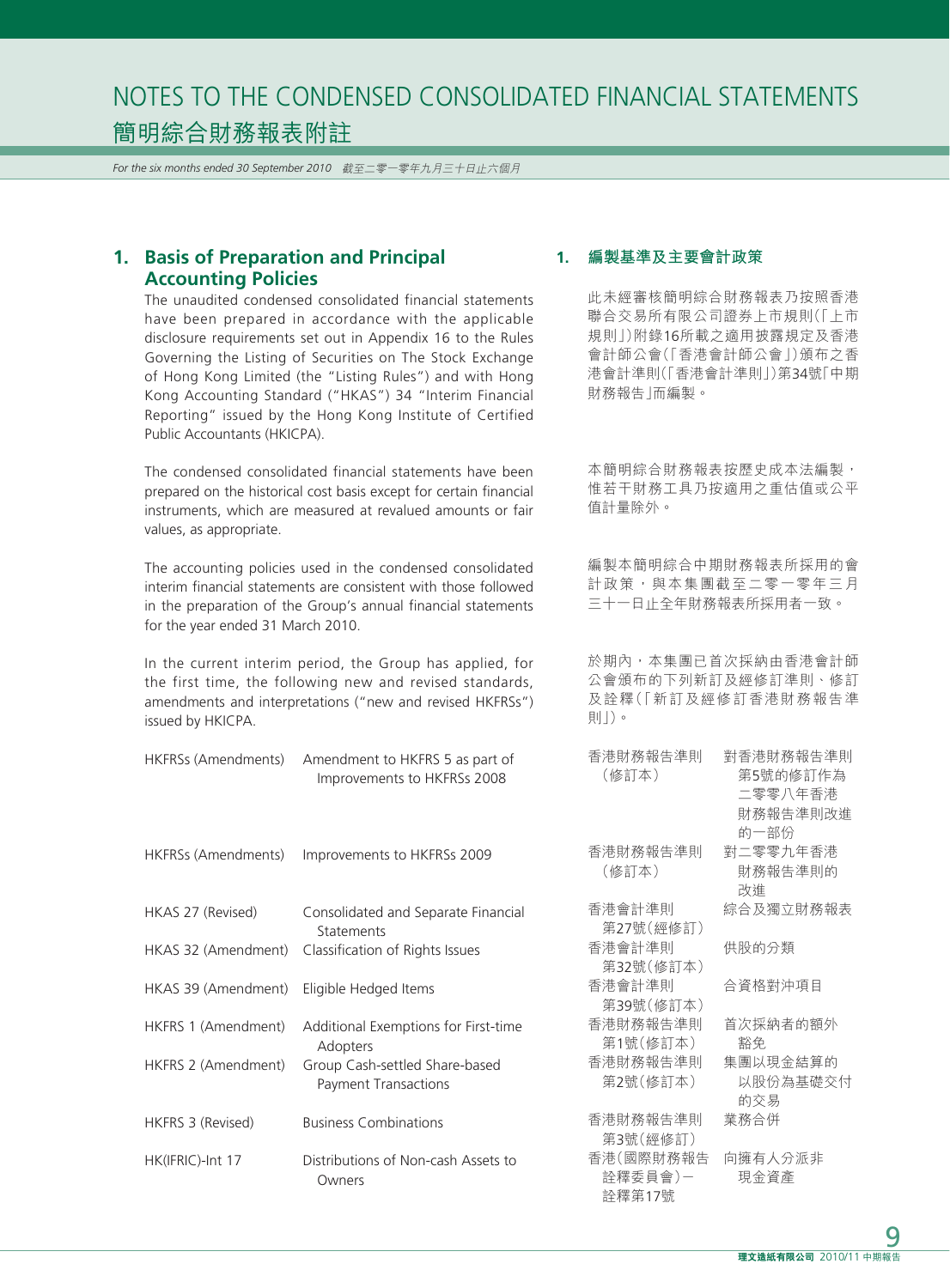*For the six months ended 30 September 2010* 截至二零一零年九月三十日止六個月

# **1. Basis of Preparation and Principal Accounting Policies** *(Continued)*

The Group applies HKFRS 3 (Revised) Business Combinations prospectively to business combinations for which the acquisition date is on or after 1 April 2010. The requirements in HKAS 27 (Revised) Consolidated and Separate Financial Statements in relation to accounting for changes in ownership interests in a subsidiary after control is obtained and for loss of control of a subsidiary are also applied prospectively by the Group on or after 1 April 2010.

As there was no transaction during the current interim period in which HKFRS 3 (Revised) and HKAS 27 (Revised) are applicable, the application of HKFRS 3 (Revised), HKAS 27 (Revised) and the consequential amendments to other HKFRSs had no effect on the condensed consolidated financial statements of the Group for the current or prior accounting periods.

Results of the Group in future periods may be affected by future transactions for which HKFRS 3 (Revised), HKAS 27 (Revised) and the consequential amendments to the other HKFRSs are applicable.

The application of the other new and revised HKFRSs had no effect on the condensed consolidated financial statements of the Group for the current or prior accounting periods.

The Group has not early applied new and revised standards, amendments or interpretations that have been issued but are not yet effective. The directors of the Company anticipate that the application of other new and revised standards, amendments or interpretations will have no material impact on the results and the financial position of the Group.

# **1. 編製基準及主要會計政策**(續)

本集團根據未來適用法將香港財務報告準 則第3號(經修訂)「業務合併」應用於收購日 期為二零一零年四月一日或之後的業務合 併。本集團亦根據未來適用法對在二零一 零年四月一日或以後日期開始的期間採用 香港會計準則第27號(經修訂)「綜合及獨立 財務報表」內有關取得控制權後附屬公司擁 有者權益的變動以及失去對附屬公司的控 制權的會計處理的要求。

由於在本中期期間內並無香港財務報告準 則第3號(經修訂)及香港會計準則第27號 (經修訂)適用的交易,因此,應用香港財 務報告準則第3號(經修訂)及香港會計準則 第27號(經修訂)以及因此而對其他香港財 務報告準則所作出的修訂對本集團於本期 及過往會計期間的簡明綜合財務報表並無 影響。

香港財務報告準則第3號(經修訂)及香港會 計準則第27號(經修訂)以及因此而對其他 香港財務報告準則所作出的修訂適用的未 來交易可能影響到本集團於未來期間的業 績。

應用其他新的及已修訂的香港財務報告準 則對本集團本期及過往會計期間之簡明綜 合財務報表並無影響。

本集團並無提早應用已頒布但尚未生效的 新訂或經修訂準則、修訂及詮釋。本集團 董事預期應用其他新訂及經修訂準則、修 訂及詮釋對本集團之業績及財務狀況並無 重大影響。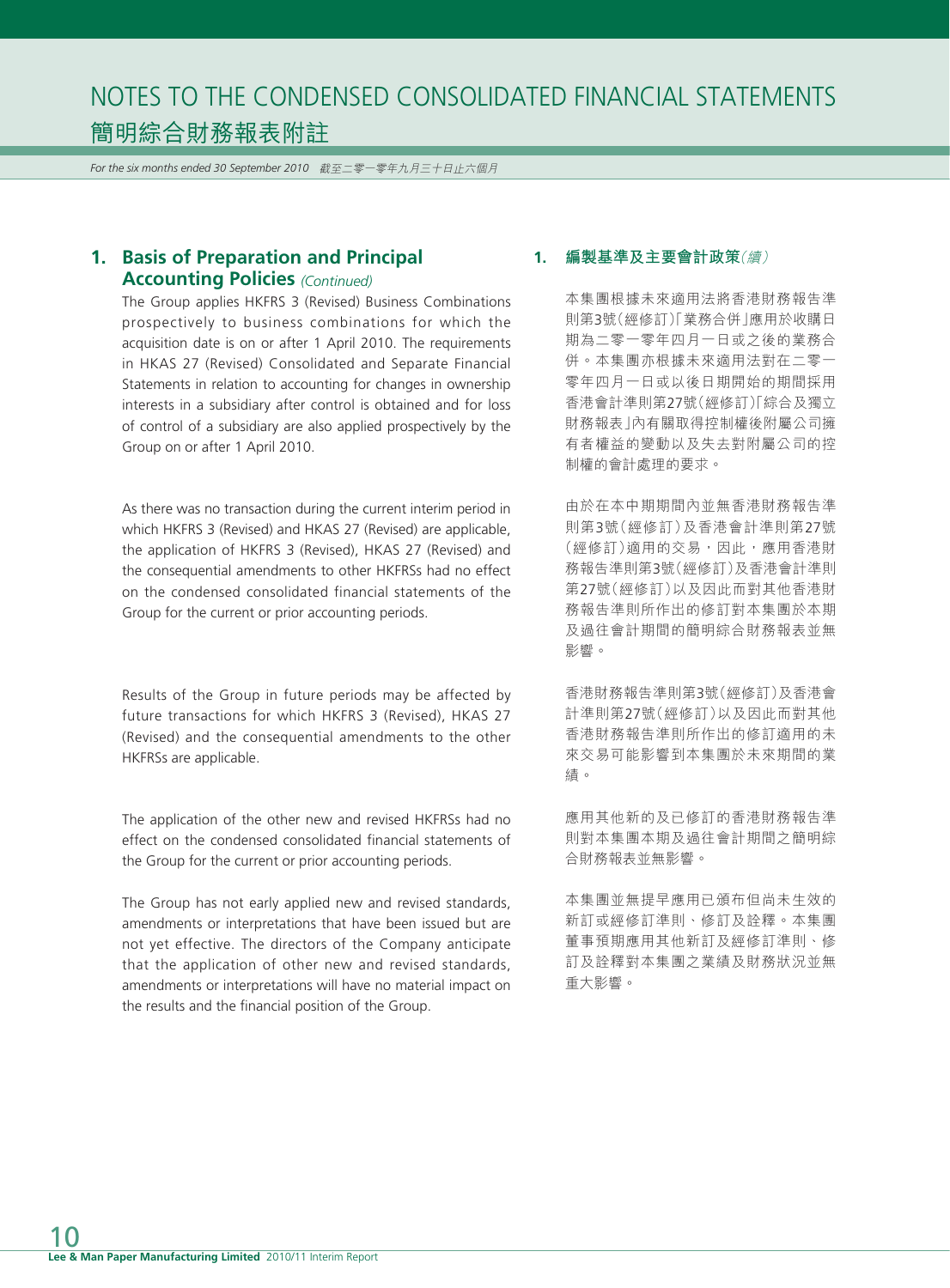# **2. Segment Information**

### **Segment revenue and results**

The following is an analysis of the Group's revenue and results by reportable segment.

**2. 分部資料 分類收入及業績**

以下為本集團可報告的分類收入及業績分 析:

*Six months ended 30 September 2010*

二零一零年九月三十日止六個月

|                                                                                                                                                            |                                                        | Paper<br>紙張<br><b>HK\$'000</b><br>千港元 | Pulp<br>木漿<br><b>HK\$'000</b><br>千港元 | <b>Consolidated</b><br>綜合<br><b>HK\$'000</b><br>千港元 |
|------------------------------------------------------------------------------------------------------------------------------------------------------------|--------------------------------------------------------|---------------------------------------|--------------------------------------|-----------------------------------------------------|
| <b>REVENUE</b><br>External sales                                                                                                                           | 收入<br>對外銷售                                             | 6,648,088                             | 250,634                              | 6,898,722                                           |
| <b>SEGMENT RESULTS</b>                                                                                                                                     | 分類業績                                                   | 993,692                               | 22,630                               | 1,016,322                                           |
| Net gain from fair value changes of<br>derivative financial instruments<br>Unallocated corporate income<br>Unallocated corporate expenses<br>Finance costs | 因衍生財務工具公平值<br>變動產生的淨得益<br>未分類之公司收入<br>未分類之公司支出<br>財務成本 |                                       |                                      | 4,162<br>7,696<br>(2,950)<br>(95, 013)              |
| Profit before tax                                                                                                                                          | 除税前盈利                                                  |                                       |                                      | 930,217                                             |

*Six months ended 30 September 2009*

二零零九年九月三十日止六個月

|                                                                                                                                                            |                                                        | Paper<br>紙張<br>HK\$'000<br>千港元 | Pulp<br>木漿<br>HK\$'000<br>千港元 | Consolidated<br>綜合<br>HK\$'000<br>千港元        |
|------------------------------------------------------------------------------------------------------------------------------------------------------------|--------------------------------------------------------|--------------------------------|-------------------------------|----------------------------------------------|
| <b>REVENUE</b><br>External sales                                                                                                                           | 收入<br>對外銷售                                             | 4,881,743                      | 177,999                       | 5,059,742                                    |
| <b>SEGMENT RESULTS</b>                                                                                                                                     | 分類業績                                                   | 1,052,895                      | (45,888)                      | 1,007,007                                    |
| Net loss from fair value changes of<br>derivative financial instruments<br>Unallocated corporate income<br>Unallocated corporate expenses<br>Finance costs | 因衍生財務工具公平值<br>變動產生的淨虧損<br>未分類之公司收入<br>未分類之公司支出<br>財務成本 |                                |                               | (24, 664)<br>10,385<br>(2, 519)<br>(96, 238) |
| Profit before tax                                                                                                                                          | 除税前盈利                                                  |                                |                               | 893,971                                      |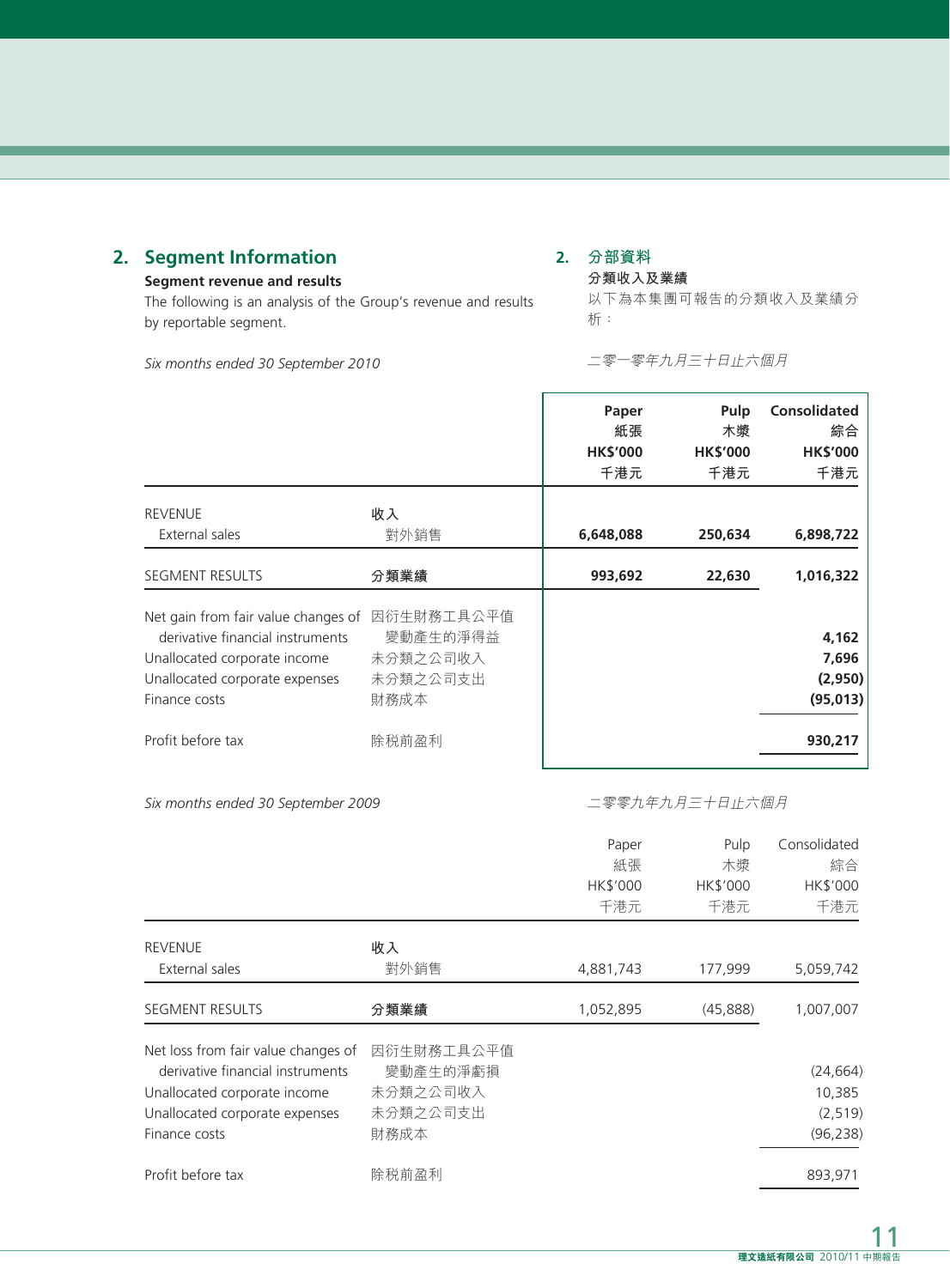*For the six months ended 30 September 2010* 截至二零一零年九月三十日止六個月

# **3. Finance Costs**

### **3. 財務成本**

|                                                                   |                       |                 | Six months ended<br>30 September |  |  |
|-------------------------------------------------------------------|-----------------------|-----------------|----------------------------------|--|--|
|                                                                   |                       |                 |                                  |  |  |
|                                                                   |                       |                 | 截至九月三十日止六個月                      |  |  |
|                                                                   |                       | 2010            | 2009                             |  |  |
|                                                                   |                       | 二零一零年           | 二零零九年                            |  |  |
|                                                                   |                       | <b>HK\$'000</b> | HK\$'000                         |  |  |
|                                                                   |                       | 千港元             | 千港元                              |  |  |
| Interest on bank borrowings wholly<br>repayable within five years | 於五年內悉數償還之銀行<br>借貸利息   | 130,463         | 122,521                          |  |  |
| Interest on notes payable                                         | 應付票據之利息               |                 | 12,042                           |  |  |
| Total borrowing costs                                             | 總借貸成本                 | 130,463         | 134,563                          |  |  |
| Less: amounts capitalised in property,<br>plant and equipment     | 減去:物業、廠房及設備之<br>資本化金額 | (35, 450)       | (38, 325)                        |  |  |
|                                                                   |                       | 95,013          | 96,238                           |  |  |
|                                                                   |                       |                 |                                  |  |  |

# **4. Income Tax Expense**

#### **4. 利得稅支出**

|                                                                                        |                                    | Six months ended<br>30 September<br>截至九月三十日止六個月 |                                  |
|----------------------------------------------------------------------------------------|------------------------------------|-------------------------------------------------|----------------------------------|
|                                                                                        |                                    | 2010<br>二零一零年<br><b>HK\$'000</b><br>千港元         | 2009<br>二零零九年<br>HK\$'000<br>千港元 |
| Income tax recognised in profit or loss:<br>Current tax<br>- PRC Enterprise Income Tax | 於損益內確認之利得税:<br>現有税項<br>一中國企業所得税    | 36,492                                          | 3,906                            |
| Deferred tax in respect of:<br>- accelerated tax depreciation<br>- tax losses          | 就以下事項所產生的遞延税項:<br>-遞增税項折舊<br>-税項虧損 | 54,473                                          | 40,652<br>32,751                 |
|                                                                                        |                                    | 90,965                                          | 77,309                           |

The Group's profit is subject to taxation from the place of its operations where its profit is generated. Taxation arising in other jurisdictions is calculated at the rates prevailing in the relevant jurisdictions.

集團之利潤乃根據其利潤產生的營運地方 繳納稅項。其他管轄地區的稅項則按個別 管轄地區之課稅率計算。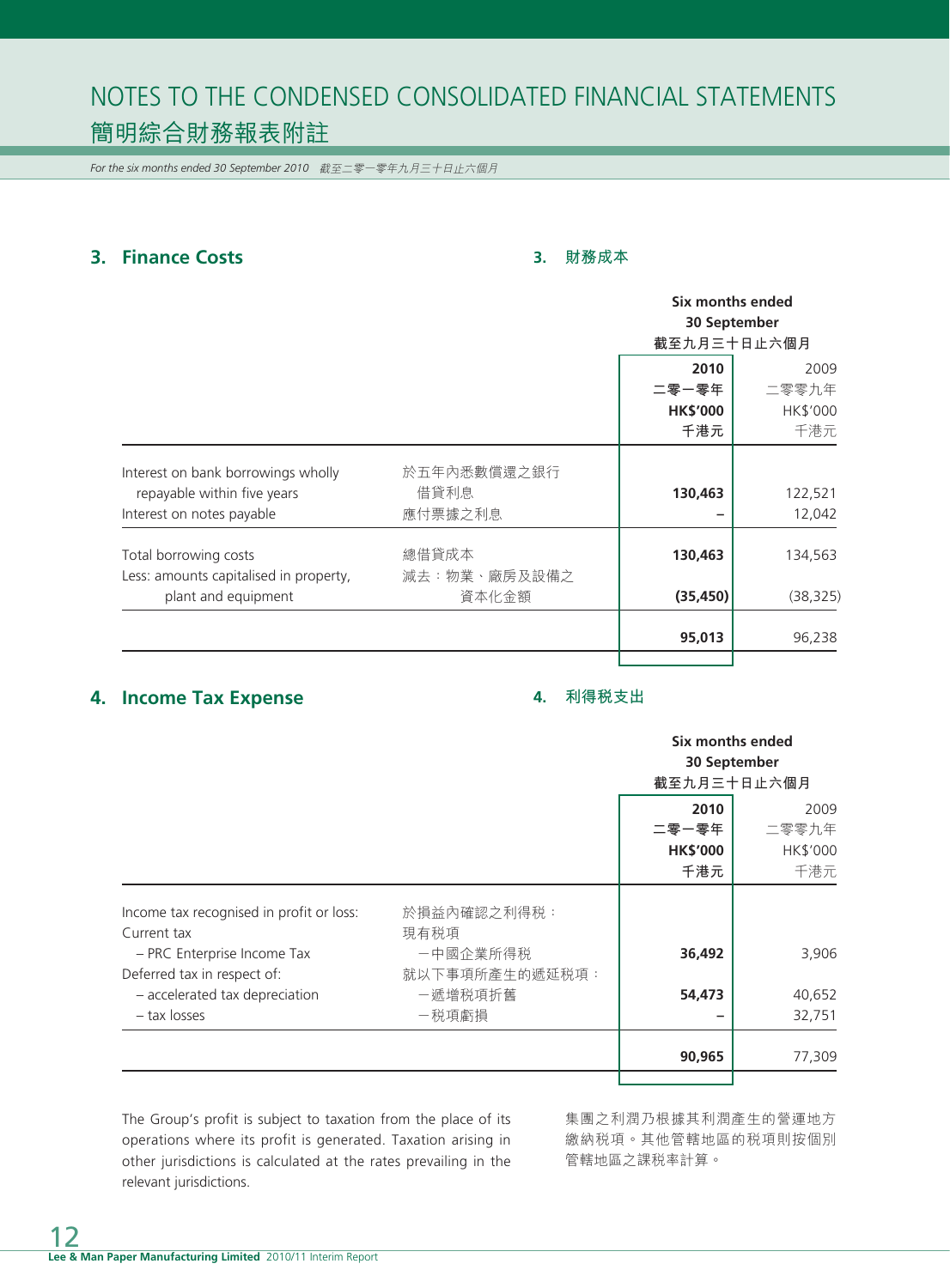### **4. Income Tax Expense** *(Continued)* **PRC**

The subsidiaries in the PRC are entitled to exemption from PRC Enterprise Income Tax ("EIT") for two years starting from their respective first profit-making year, followed by a 50% relief for the three years thereafter ("Tax Holiday").

All the Group's PRC subsidiaries were within the tax exemption period during the six months ended 30 September 2010 and were therefore not subject to EIT for the period except the following:

The tax exemption period of a subsidiary, Chongqing Lee & Man Paper Manufacturing Limited expired on 31 December 2009 and its applicable preferential tax rate is 12.5% for the period from 1 January 2010 to 31 December 2012.

The tax exemption period of a subsidiary, Guangdong Lee & Man Paper Manufacturing Limited ("Guangdong Lee & Man") expired on 31 December 2008 and its applicable preferential tax rate is 12.5% for the period from 1 January 2009 to 31 December 2011. Besides, pursuant to approvals from the PRC tax authority, Guangdong Lee & Man was exempted from EIT for income that resulted from the purchase of plant and equipment manufactured in the PRC by Guangdong Lee & Man for both periods ended 30 September 2010 and 30 September 2009. The tax exemption are calculated with reference to 40% of the cost of the qualifying plant and equipment approved by the relevant tax authority. Guangdong Lee & Man does not have any EIT tax payable in the current year as a result of such tax exemption.

The tax exemption period of a subsidiary, Jiangsu Lee & Man Paper Manufacturing Company Limited ("Jiangsu Lee & Man") expired on 31 December 2006 and it is subject to a reduced tax rate of 9%, 10% and 22% for the calendar years of 2008, 2009 and 2010, respectively.

#### **4. 利得稅支出**(續) **中國**

位於中國的附屬公司於各自首個獲利年度 起,免繳中國企業所得稅兩年,其後三年 半免(「稅務優惠」)。

截至二零一零年九月三十日止六個月內, 本集團的中國附屬公司均全部處於稅務豁 免期,因此毋須繳納中國企業所得税,除 下列例外:

附屬公司重慶理文造紙有限公司之稅項豁 免期已於二零零九年十二月三十一日屆 滿,而其由二零一零年一月一日至二零 一二年十二月三十一日期間之適用優惠稅 率為12.5%。

附屬公司廣東理文造紙有限公司(「廣東理 文」)之稅項豁免期已於二零零八年十二月 三十一日屆滿,而其由二零零九年一月一 日至二零一一年十二月三十一日期間之適 用優惠稅率為12.5%。此外,根據中國稅 務機關之批准,廣東理文因購買中國所製 造機器及設備獲豁免截至二零一零年九月 三十日及二零零九年九月三十日止兩個期 內之企業利得稅。稅項豁免以認可廠房及 設備成本40%參考計算,並獲有關稅務機 關批淮。因該等稅項豁免關係,廣東理文 於本年度並無任何須繳納之企業利得稅。

附屬公司江蘇理文造紙有限公司(「江蘇理 文」)之稅項豁免期已於二零零六年十二月 三十一日屆滿,而其於二零零八年、二零 零九及二零一零曆年須分別按已減免稅率 9%、10%及22%繳稅。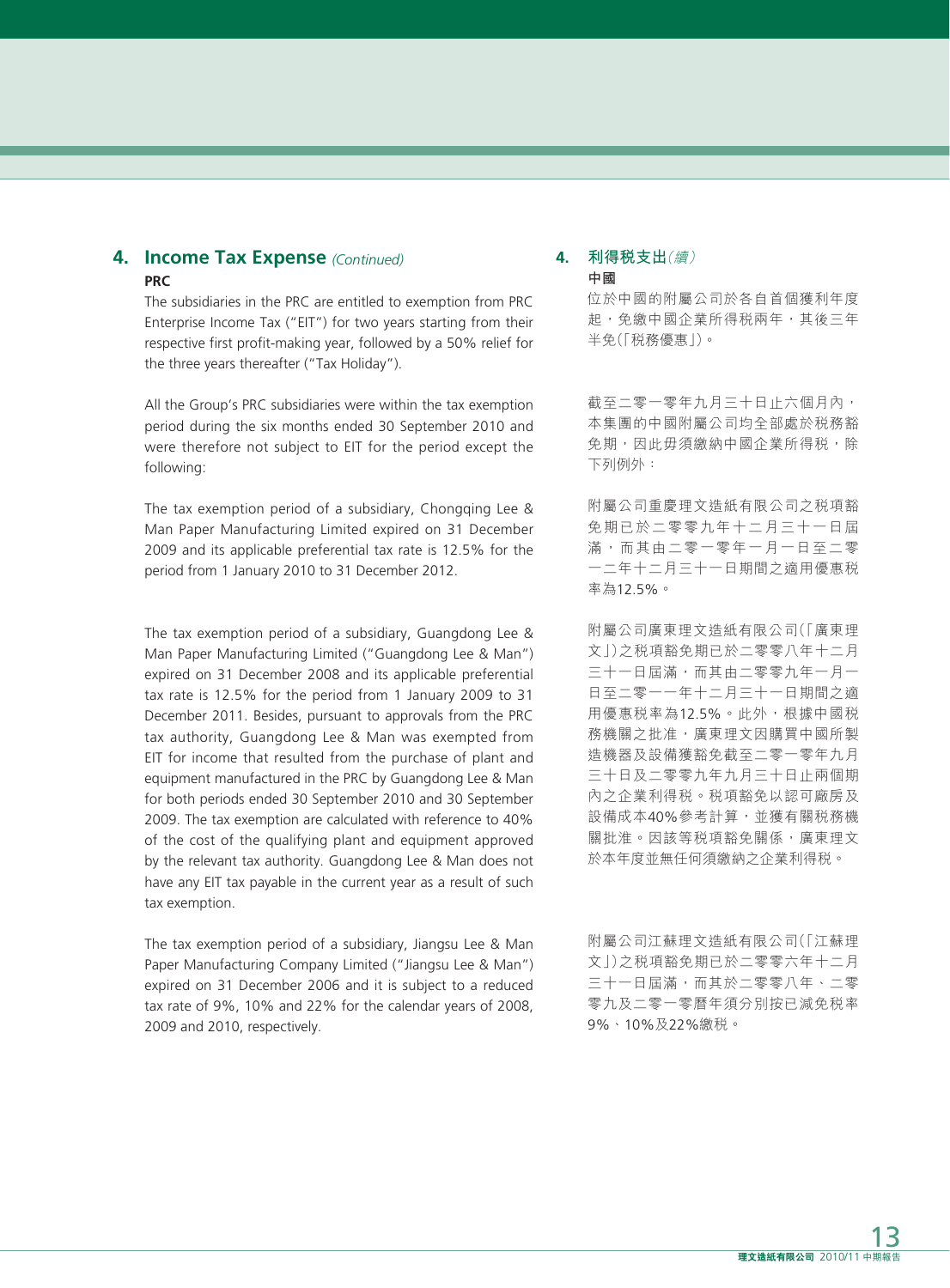*For the six months ended 30 September 2010* 截至二零一零年九月三十日止六個月

### **4. Income Tax Expense** *(Continued)*

#### **PRC** *(Continued)*

The Tax Holiday of a subsidiary, Dongguan Lee & Man Paper Factory Co Ltd ("Dongguan Lee & Man") expired on 31 December 2005 and it was subject to a preferential tax rate of 18% and 20% for the calendar years of 2008 and 2009, respectively. Based on the Guofa [2007] No. 39 released by the State Council of the PRC on 26 December 2007, Dongguan Lee & Man was entitled to such preferential treatment as its investment exceeds US\$30,000,000 with a long pay-back period. On 14 December 2009, Dongguan Lee & Man was named as one of the 2009 Guangdong Province New and High Technical Enterprise (廣東省高新技術企業). According to the PRC Law on Enterprise Income Tax promulgated on 16 March 2007, Dongguan Lee & Man is entitled to a concessionary rate of income tax at 15% over 3 years, beginning on 1 January 2009.

Under the Law of the People's Republic of China on Enterprise Income Tax (the "EIT Law") and Implementation Regulation of the EIT Law, the tax rate of the PRC subsidiaries is 25% from 1 January 2008 onwards. The EIT Law and Implementation Regulations increase the tax rate for the Group's PRC subsidiaries to 25% with effect from the expiry of the Tax Holiday and in the case of Jiangsu Lee & Man and Dongguan Lee & Man, they are on a progressive basis over a period of five years.

#### **Malaysia**

The subsidiary in Malaysia carries on offshore trading activities in Labuan, with other group companies which are nonresidents of Malaysia. As such, it is qualified as an offshore trading company in Labuan and is charged at a fixed annual rate of Malaysian RM20,000.

#### **Macau**

The Macau subsidiaries incorporated under Decree-Law no. 58/99/M are exempted from Macau complementary tax (Macau income tax) as long as they comply with the relevant regulations and do not sell their products to a Macau resident.

#### **Vietnam**

The Vietnam subsidiaries are subjected to Vietnam Corporate Income Tax at a maximum rate of 25%. No provision for Vietnam Corporate Income Tax has been made for the year as the Vietnam subsidiaries incurred losses for the period.

#### **4. 利得稅支出**(續) **中國**(續)

附屬公司東莞理文造紙廠有限公司(「東莞 理文」)稅務優惠期已於二零零五年十二月 三十一日屆滿,故須就二零零八及二零零 九曆年分別按優惠稅率18%及20%繳稅。 根據二零零七年十二月二十六號中國國務 院所批出國法[2007] 39號,由於東莞理文 之投資超過三千萬美元及回報期長,故其 有權享有該稅務優惠。於二零零九年十二 月十四日,東莞理文獲得2009廣東省高新 技術企業稱號。根據二零零七年三月十六 日頒布中國法律內之企業利得税法,東莞 理文由二零零九年一月一日起可享有三年 優惠利得稅率15%。

根據中華人民共和國法律下之企業利得稅 (「企業利得稅」)及企業利得稅執行規例, 由二零零八年一月一日起,中國附屬公司 的稅率為25%。於稅務優惠期屆滿後開 始,企業利得税法及執行規例將統一本集 團之中國附屬公司之稅率為25%,而江蘇 理文及東莞理文之稅率將以五年逐漸遞增 為基礎。

#### **馬來西亞**

馬來西亞的附屬公司與集團內其他非馬來 西亞公司進行離岸貿易業務。所以,附屬 公司為拉布安合資格的離岸貿易公司,需 每年繳納20,000馬幣的定額稅。

#### **澳門**

澳門附屬公司根據第58/99/M號法令註冊, 均可免繳澳門補充稅(澳門所得稅),前提 是不得向澳門本土公司出售產品。

#### **越南**

越南附屬公司須按不多於25%繳納越南企 業所得稅。由於越南附屬公司於期內產生 虧損,故並無計提越南企業所得稅撥備。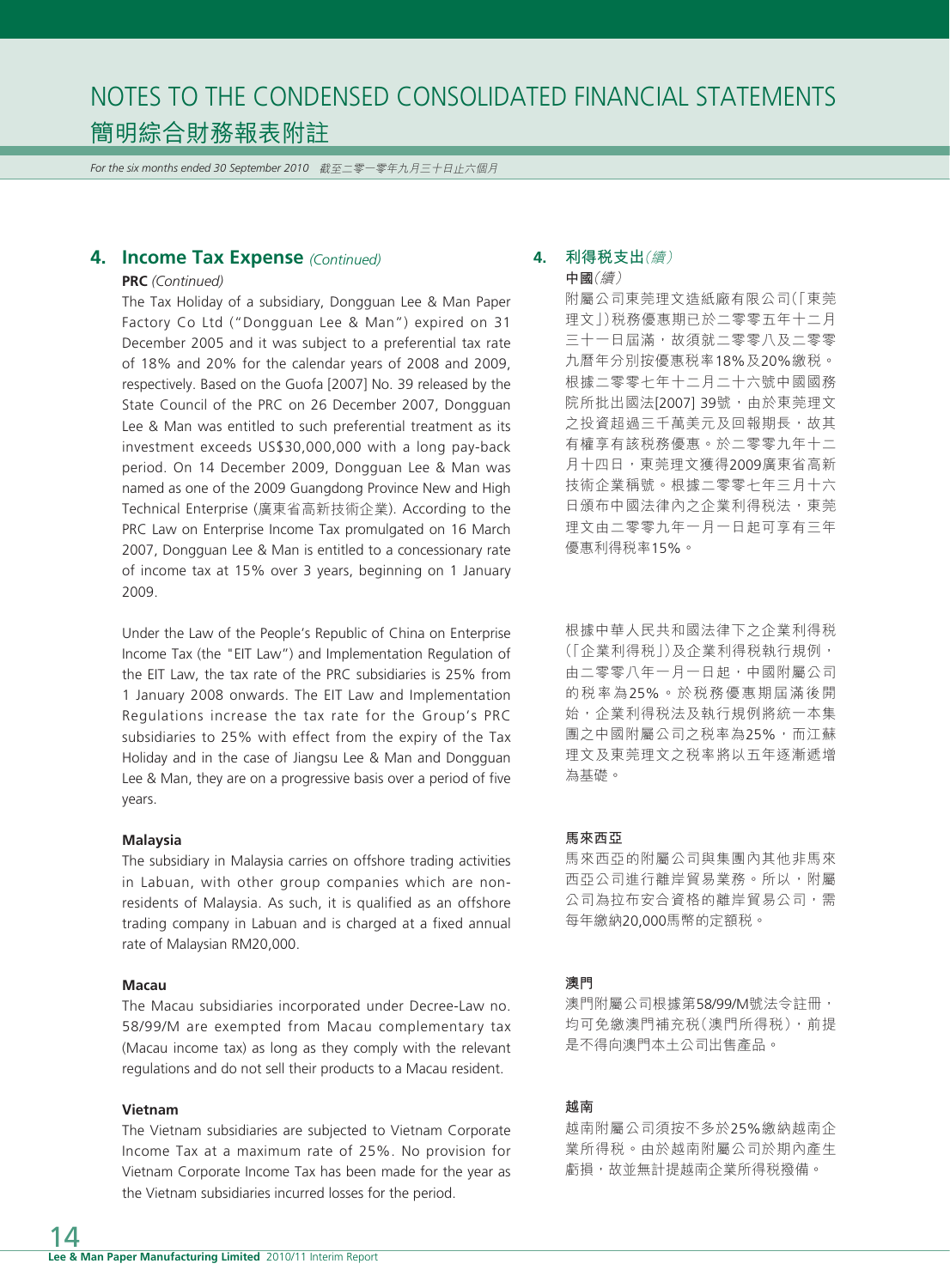# **4. Income Tax Expense** *(Continued)* **Hong Kong**

During the year ended 31 March 2010, the Hong Kong Inland Revenue Department ("IRD") commenced a field audit exercise on the Hong Kong tax affairs of certain subsidiaries of the Company. In March 2010, the IRD issued protective profits tax assessments of HK\$156,975,000 (including assessments issued on a duplicate basis of HK\$104,650,000) relating to the year of assessment 2003/2004, that is, for the financial year ended 31 March 2004, against certain subsidiaries of the Company. During the period, the IRD agreed to hold over the tax claimed completely while the Group purchased tax reserve certificates amounting to HK\$17,400,000.

The directors believe that no provision for Hong Kong Profits Tax in respect of the above mentioned protective assessments is necessary. In addition, as far as the Directors' are aware, the inquiries from the IRD are still at a fact-finding stage and the IRD has not yet expressed any formal opinion on the potential tax liability, if any, because the tax investigation has not completed.

The Group's profit is subject to taxation in the place where its profit is generated. Taxation arising in other jurisdictions is calculated at the rates prevailing in the relevant jurisdictions.

### **4. 利得稅支出**(續) **香港**

於截至二零一零年三月三十一日止年度, 香港稅務局(「稅務局」)展開關於本公司 若干附屬公司香港稅務事宜的實地審計 行動。於二零一零年三月,税務局就 2003/2004課税年度, 即截至二零零四年三 月三十一日止財政年度,向本公司若干附 屬公司發出保障性利得稅評稅156,975,000 港 元(包括根據雙重基礎發出的評稅 104,650,000港元)。期內,税務局同意由 本集團購買價值17,400,000港元儲稅券, 讓本集團全數緩繳有關稅項。

董事相信,毋須就上述保障性評税為香港 利得稅作出撥備。另外,據董事現時所 知, 税務局仍在實證搜集階段, 因為税務 調查仍未完成,所以稅務局並未就潛在稅 務負債(如有)發表任何正式意見。

集團之利潤乃根據其利潤產生的營運地方 繳納稅項。其他管轄地區的稅項則按個別 管轄地區之課稅率計算。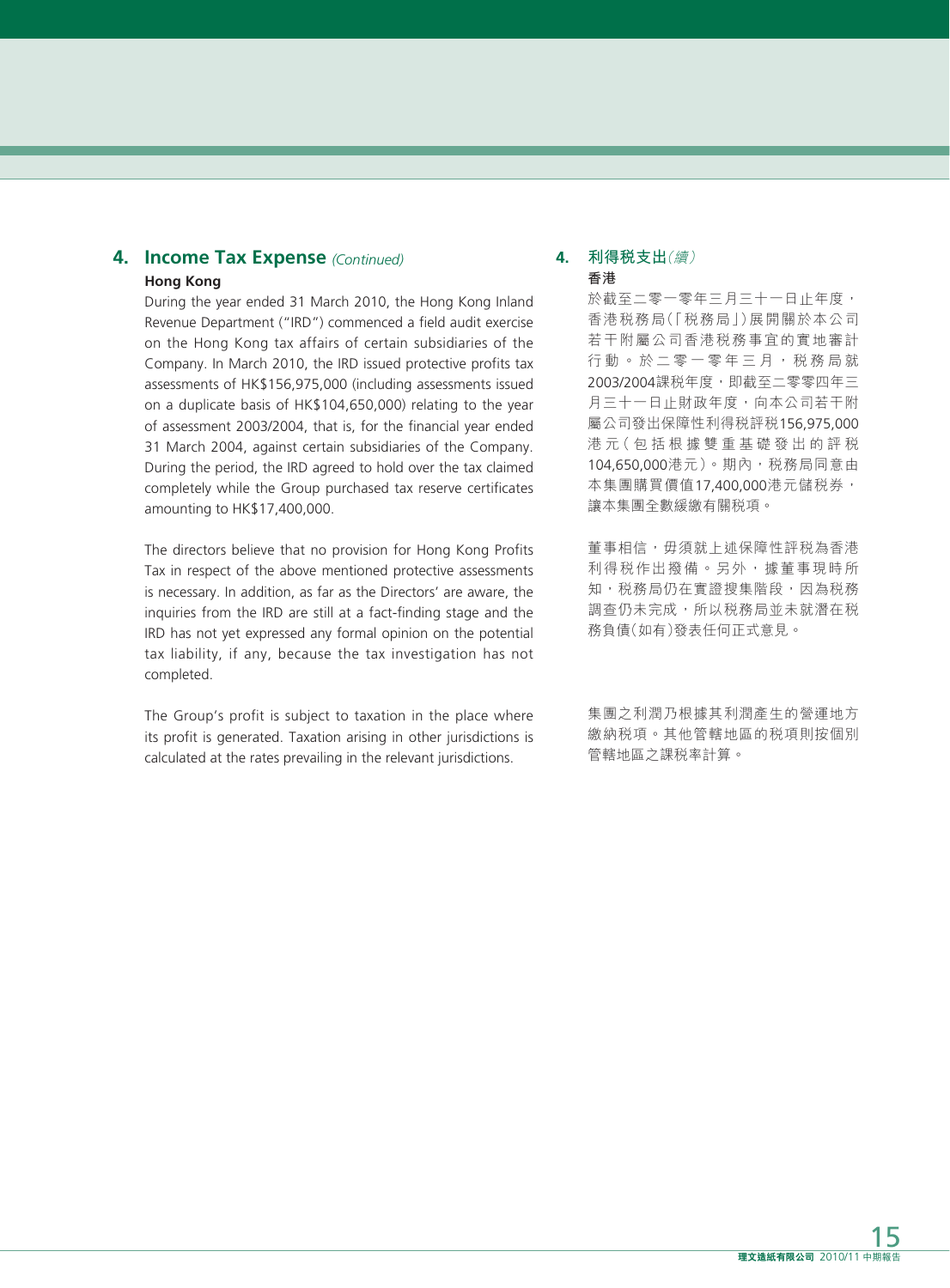*For the six months ended 30 September 2010* 截至二零一零年九月三十日止六個月

# **5. Profit for the Period**

### **5. 期內盈利**

|                                                                                                                                                                      |                                                   | <b>Six months ended</b><br>30 September |                                                 |
|----------------------------------------------------------------------------------------------------------------------------------------------------------------------|---------------------------------------------------|-----------------------------------------|-------------------------------------------------|
|                                                                                                                                                                      |                                                   | 2010<br>二零一零年<br><b>HK\$'000</b><br>千港元 | 截至九月三十日止六個月<br>2009<br>二零零九年<br>HK\$'000<br>千港元 |
| Profit for the period has been arrived<br>at after charging:                                                                                                         | 期內盈利經扣除:                                          |                                         |                                                 |
| Directors' emoluments<br>Staff salaries and other benefits, excluding                                                                                                | 董事酬金<br>員工薪金及其他福利,                                | 19,072                                  | 3,926                                           |
| those of directors<br>Contributions to retirement benefit                                                                                                            | 不包括董事<br>退休福利計劃供款,                                | 197,110                                 | 160,902                                         |
| schemes, excluding those of directors                                                                                                                                | 不包括董事                                             | 14,222                                  | 12,798                                          |
| Total employee benefit expense                                                                                                                                       | 員工成本總額                                            | 230,404                                 | 177,626                                         |
| Amortisation of prepaid lease payments<br>Cost of inventories recognised as expense<br>Depreciation of property, plant and                                           | 預付租賃款項攤銷<br>存貨成本確認為支出<br>物業、廠房及                   | 3,436<br>5,659,228                      | 2,998<br>3,812,769                              |
| equipment<br>Loss on disposal of property, plant and                                                                                                                 | 設備折舊<br>出售物業、廠房及                                  | 262,393                                 | 234,983                                         |
| equipment<br>Operating lease rentals in respect of                                                                                                                   | 設備產生的虧損<br>土地及樓宇的經                                | 482                                     | 634                                             |
| land and buildings                                                                                                                                                   | 營租賃租金                                             | 2,306                                   | 1,768                                           |
| and after crediting (in other income):                                                                                                                               | 並已計入(其他收入):                                       |                                         |                                                 |
| Income from steam and electricity provided<br>Income from wharf cargo handling<br>Interest income from banks<br>Net foreign exchange gains<br>Value added tax refund | 提供蒸氣及電力收入<br>經營碼頭貨物收入<br>銀行利息收入<br>淨滙兑得益<br>增值税退款 | 39,262<br>21,913<br>7,696<br>37,415     | 35,307<br>28,769<br>10,385<br>16,955            |
|                                                                                                                                                                      |                                                   |                                         |                                                 |

# **6. Dividends**

A final dividend of HK8.0 cents per share was paid in respect of the year ended 31 March 2010 (2009: no final dividend was paid for the year ended 31 March 2009) to shareholders during the current period.

The Directors determined that an interim dividend of HK6.0 cents per share (2009: HK5.5 cents per share) should be paid to the shareholders of the Company whose names appear in the Register of Members on 26 November 2010.

#### **6. 股息**

期內,派發二零一零年三月三十一日止年 度每股8.0港仙之末期股息(二零零九年:二 零零九年三月三十一日止年度並無派發股 息)給予股東。

董事決定派發每股6.0港仙之中期股息(二零 零九年:5.5港仙)給予在二零一零年十一月 二十六日名列於股東名冊內之本公司股東。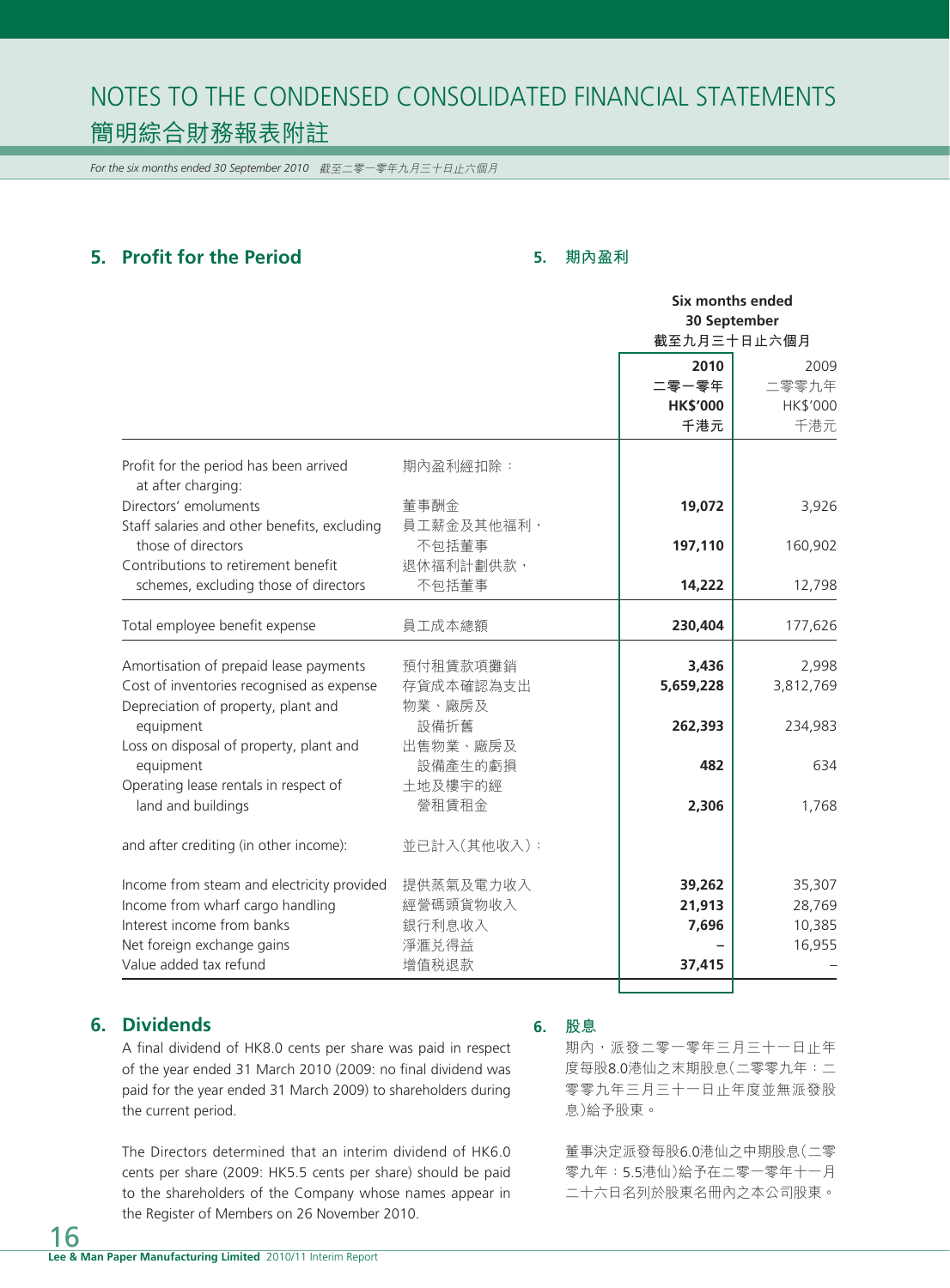# **7. Earnings Per Share**

**7. 每股盈利**

The calculation of basic and diluted earnings per share attributable to the equity holders of the Company is based on the following data:

#### 公司權益持有人的每股基本及攤薄盈利乃 以下列數據為基準計算:

|                                                                                   |                         | Six months ended<br>30 September<br>截至九月三十日止六個月 |               |
|-----------------------------------------------------------------------------------|-------------------------|-------------------------------------------------|---------------|
|                                                                                   |                         | 2010                                            | 2009          |
|                                                                                   |                         | 二零一零年                                           | 二零零九年         |
|                                                                                   |                         | <b>HK\$'000</b>                                 | HK\$'000      |
|                                                                                   |                         | 千港元                                             | 千港元           |
| Earnings for the purpose of basic and                                             | 用以計算每股基本及攤薄盈利           |                                                 |               |
| diluted earnings per share                                                        | 的盈利                     | 839,252                                         | 816,662       |
|                                                                                   |                         | 2010<br>二零一零年                                   | 2009<br>二零零九年 |
|                                                                                   |                         | <b>Number of</b>                                | Number of     |
|                                                                                   |                         | shares                                          | shares        |
|                                                                                   |                         | 股份數目                                            | 股份數目          |
| Weighted average number of ordinary<br>shares for the purpose of basic earnings   | 用以計算每股基本盈利的<br>普通股加權平均數 |                                                 |               |
| per share                                                                         |                         | 4,551,564,927                                   | 4,549,521,648 |
| Effect of dilutive potential ordinary shares:                                     | 普通股潛在攤薄影響:              | 140,150,950                                     |               |
| Share options                                                                     | 購股權                     |                                                 |               |
| Weighted average number of ordinary<br>shares for the purpose of diluted earnings | 用以計算每股攤薄盈利的<br>普通股加權平均數 |                                                 |               |
| per share                                                                         |                         | 4,691,715,877                                   | 4,549,521,648 |
|                                                                                   |                         |                                                 |               |

The weighted average number of ordinary shares of the six months ended 30 September 2009 for the purposes of basic and diluted earnings per share has been adjusted to reflect the effect of share subdivision.

The computation of diluted earnings per share for the six months ended 30 September 2009 does not assume the exercise of the Group's outstanding share options as the exercise prices of certain options are higher than the average market price and also the performance conditions for the exercise of certain options were not met.

計算截至二零零九年九月三十日止六個月 每股基本及攤薄盈利之普通股加權平均數 已獲調整,以反映股份分拆的影響。

截至二零零九年九月三十日止六個月之每 股攤薄盈利的計算並無計入本集團尚未行 使的購股權,因為若干購股權的行使價高 於市場平均價格及行使若干購股權之條件 尚未合符要求。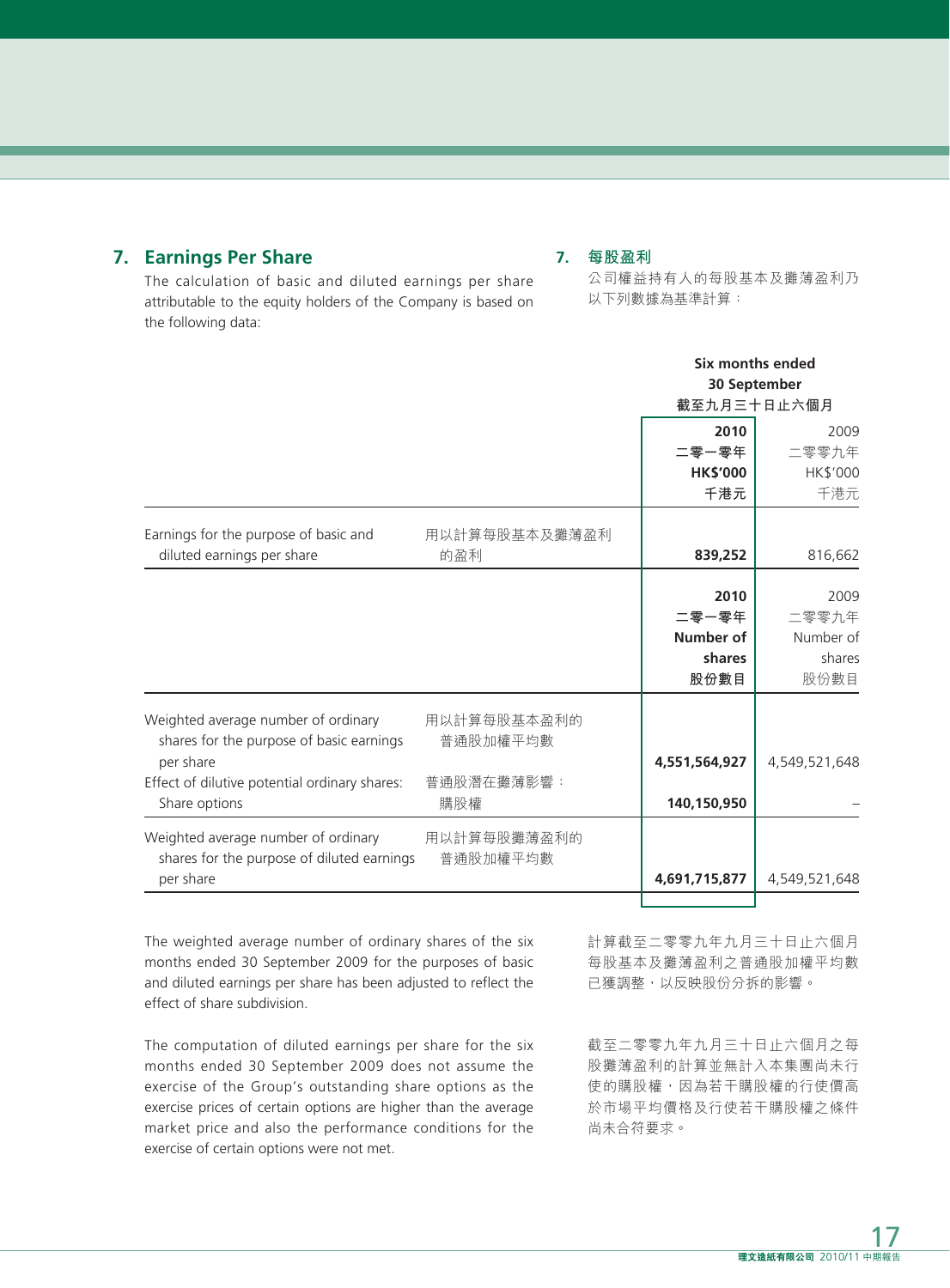*For the six months ended 30 September 2010* 截至二零一零年九月三十日止六個月

**8. Additions to Property, Plant and Equipment**

During the period, there were additions of HK\$607 million (six months ended 30 September 2009: HK\$215 million) to property, plant and equipment to expand its operations.

### **8. 添置物業、廠房及設備**

期內,添置物業、廠房及設備6.07億港元 (截至二零零九年九月三十日止六個月: 2.15億港元),以拓展業務。

### **9. Interest in an Associate**

# **9. 聯營公司權益**

|                                                                     |                    | 30 September    | 31 March |
|---------------------------------------------------------------------|--------------------|-----------------|----------|
|                                                                     |                    | 2010            | 2010     |
|                                                                     |                    | 二零一零年           | 二零一零年    |
|                                                                     |                    | 九月三十日           | 三月三十一日   |
|                                                                     |                    | <b>HK\$'000</b> | HK\$'000 |
|                                                                     |                    | 千港元             | 千港元      |
| Cost of unlisted investment                                         | 非上市投資成本            | 1               |          |
| Share of post-acquisition results and<br>other comprehensive income | 應佔收購後業績及其他全面<br>收益 | (1)             | (1)      |
|                                                                     |                    |                 |          |
|                                                                     |                    |                 |          |

Details of the Group's associate at 30 September 2010 and 31 March 2010 are as follows:

#### 於二零一零年九月三十日及二零一零年三 月三十一日本集團聯營公司詳情如下:

| Name of associate<br>聯營公司名稱             | Form of business<br>structure<br>業務架構形式 | Place of<br>incorporation<br>and operations<br>成立及營運地點 | Issued and fully<br>paid share capital<br>已發行及繳足股本 | <b>Effective interest</b><br>in the issued<br>share capital held<br>indirectly<br>間接持有已發行<br>股本實際權益 | <b>Principal Activity</b><br>主要活動                                                                                           |
|-----------------------------------------|-----------------------------------------|--------------------------------------------------------|----------------------------------------------------|-----------------------------------------------------------------------------------------------------|-----------------------------------------------------------------------------------------------------------------------------|
| Fortune Sight Group<br>Limited ("FSGL") | Incorporated<br>成立                      | British Virgin Islands<br>英屬維爾京群島                      | Ordinary shares -<br>US\$1.000<br>普通股-1,000美元      | 19%                                                                                                 | Investment holding in a PRC<br>subsidiary engaging in the<br>business of forestry resources<br>中國附屬公司的投資控股公司,<br>主要從事林木資源業務 |

On 7 June 2010, the Group entered into agreements with Resource Management Service, LLC ("RMS"), an independent private timberland investor, to dispose of the Group's entire investment in FSGL, an associate of the Group, and transfer the amounts due from FSGL to RMS, at a consideration of approximately HK\$410,700,000. The transaction has been completed on 29 October 2010.

於二零一零年六月七日,本集團與私人木 材投資公司Resource Management Service, LLC([RMS])簽訂協議, 以410,700,000港 元為代價出售本公司於聯營公司FSGL之所 有投資及轉讓應收FSGL款項予RMS。於二 零一零年十月二十九日已完成交易。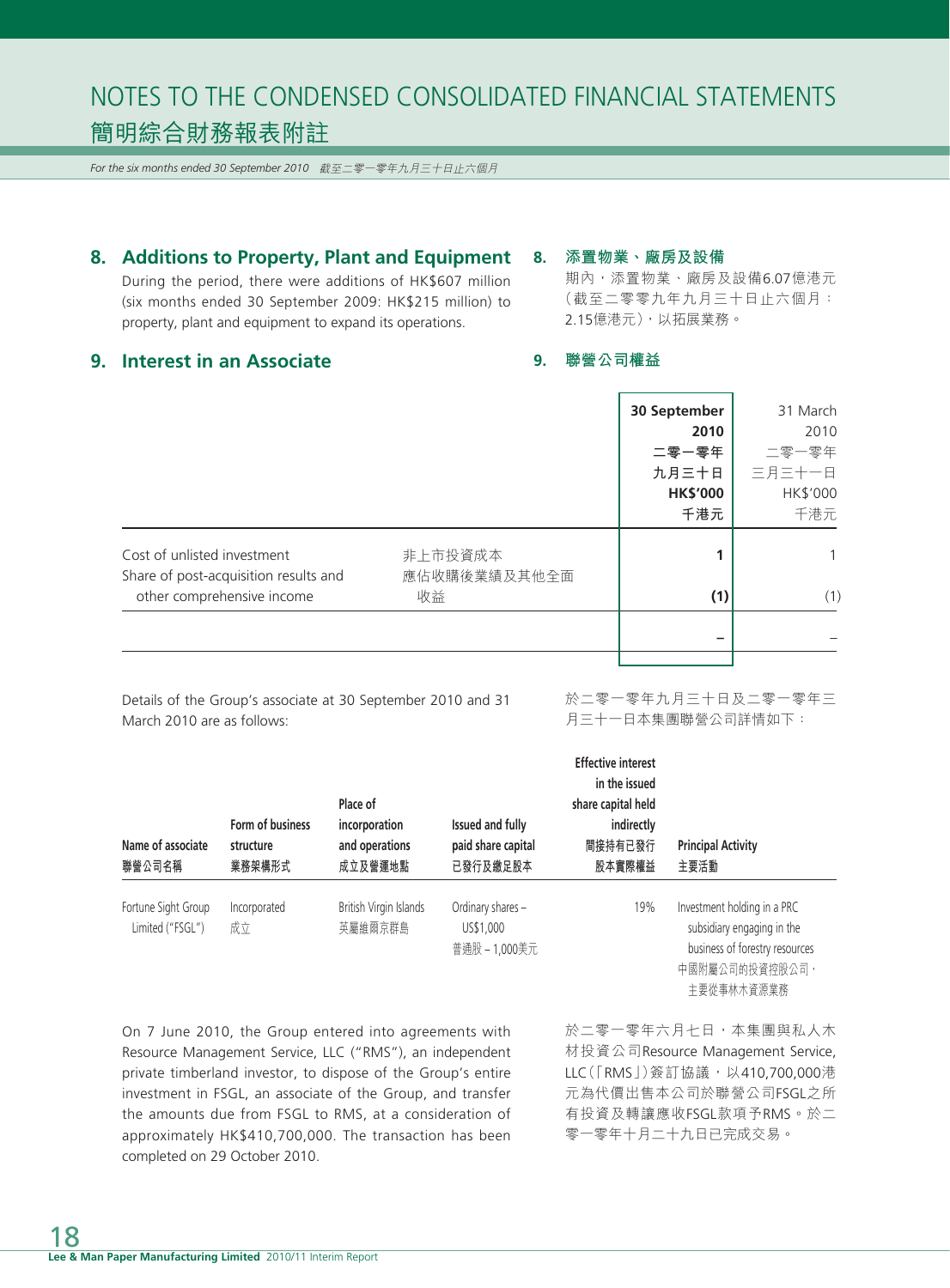# **10. Inventories**

# **10. 存貨**

|                |     | 30 September    | 31 March  |
|----------------|-----|-----------------|-----------|
|                |     | 2010            | 2010      |
|                |     | 二零一零年           | 二零一零年     |
|                |     | 九月三十日           | 三月三十一日    |
|                |     | <b>HK\$'000</b> | HK\$'000  |
|                |     | 千港元             | 千港元       |
| Raw materials  | 原料  | 1,588,592       | 1,752,994 |
| Finished goods | 製成品 | 392,090         | 450,864   |
|                |     | 1,980,682       | 2,203,858 |
|                |     |                 |           |

# **11. Trade and Other Receivables**

# **11. 應收貿易及其他賬款**

|                                           |              | 30 September    | 31 March  |
|-------------------------------------------|--------------|-----------------|-----------|
|                                           |              | 2010            | 2010      |
|                                           |              | 二零一零年           | 二零一零年     |
|                                           |              | 九月三十日           | 三月三十一日    |
|                                           |              | <b>HK\$'000</b> | HK\$'000  |
|                                           |              | 千港元             | 千港元       |
|                                           |              |                 |           |
| Trade receivables                         | 應收貿易賬款       | 2,045,907       | 1,812,394 |
| <b>Bills receivables</b>                  | 應收票款         | 962,248         | 511,465   |
|                                           |              |                 |           |
|                                           |              | 3,008,155       | 2,323,859 |
| Prepayments for purchase of raw materials | 購買原料預付款項     | 280,887         | 335,517   |
| Other deposits and prepayments            | 其他訂金及預付款項    | 265,137         | 251,288   |
| Expenses paid on behalf of suppliers      | 代供應商預支的開支    | 135,700         | 166,563   |
| VAT receivables                           | 應收增值税款項      | 46,049          | 66,208    |
| Deferred consideration receivables for    | 應收出售附屬公司遞延代價 |                 |           |
| disposal of subsidiaries                  |              |                 | 58,139    |
| Other receivables                         | 其他應收款項       | 159,247         | 116,205   |
|                                           |              | 3,895,175       | 3,317,779 |
|                                           |              |                 |           |

The Group generally allows its customers an average credit period of 60 to 90 days. The following is an aged analysis of trade and bills receivables presented based on the invoice date at the end of the reporting period.

本集團一般給予客戶的平均信貸期為60日 至90日。下表為根據報告期末發票日期之 應收貿易賬款及票款的賬齡分析。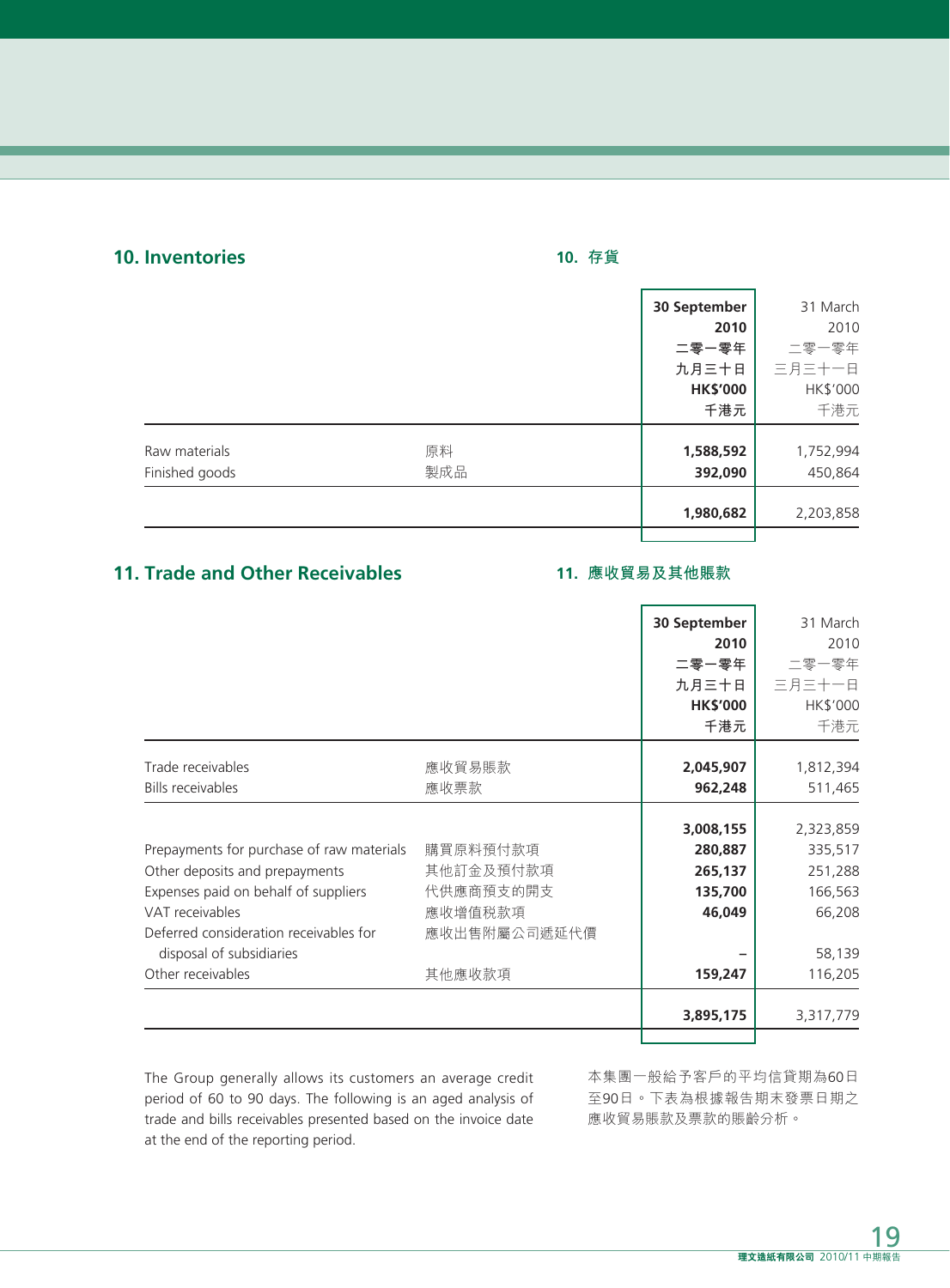*For the six months ended 30 September 2010* 截至二零一零年九月三十日止六個月

# **11. Trade and Other Receivables** *(Continued)*

#### **11. 應收貿易及其他賬款**(續)

|                   |              | 30 September    | 31 March  |
|-------------------|--------------|-----------------|-----------|
|                   |              | 2010            | 2010      |
|                   |              | 二零一零年           | 二零一零年     |
|                   |              | 九月三十日           | 三月三十一日    |
|                   |              | <b>HK\$'000</b> | HK\$'000  |
|                   |              | 千港元             | 千港元       |
| Aged:             | 賬齡:          |                 |           |
| Less than 30 days | 少於30日        | 2,202,492       | 1,661,081 |
| $31 - 60$ days    | $31$ 日 - 60日 | 658,541         | 379,278   |
| $61 - 90$ days    | 61日-90日      | 110,619         | 261,922   |
| $91 - 120$ days   | 91日-120日     | 11,624          | 11,192    |
| Over 120 days     | 120日以上       | 24,879          | 10,386    |
|                   |              | 3,008,155       | 2,323,859 |
|                   |              |                 |           |

# **12. Trade and Other Payables**

#### **12. 應付貿易及其他賬款**

|                          |           | 30 September    | 31 March  |
|--------------------------|-----------|-----------------|-----------|
|                          |           | 2010            | 2010      |
|                          |           | 二零一零年           | 二零一零年     |
|                          |           | 九月三十日           | 三月三十一日    |
|                          |           | <b>HK\$'000</b> | HK\$'000  |
|                          |           | 千港元             | 千港元       |
| Current                  | 流動        |                 |           |
| Trade and bills payables | 應付貿易賬款及票款 | 1,443,655       | 1,094,287 |
| Accruals                 | 應計費用      | 119,309         | 224,408   |
| Other payables           | 其他應付款項    | 424,174         | 636,136   |
|                          |           | 1,987,138       | 1,954,831 |
|                          |           |                 |           |

The average credit period taken for trade purchases ranges from 30 to 60 days. The following is an aged analysis of the trade and bills payables presented based on the invoice date at the end of the reporting period.

貿易購貨之平均賒賬期由30至60日不等。 下表為於報告期末發票日期之應付賬款及 票款之賬齡分析。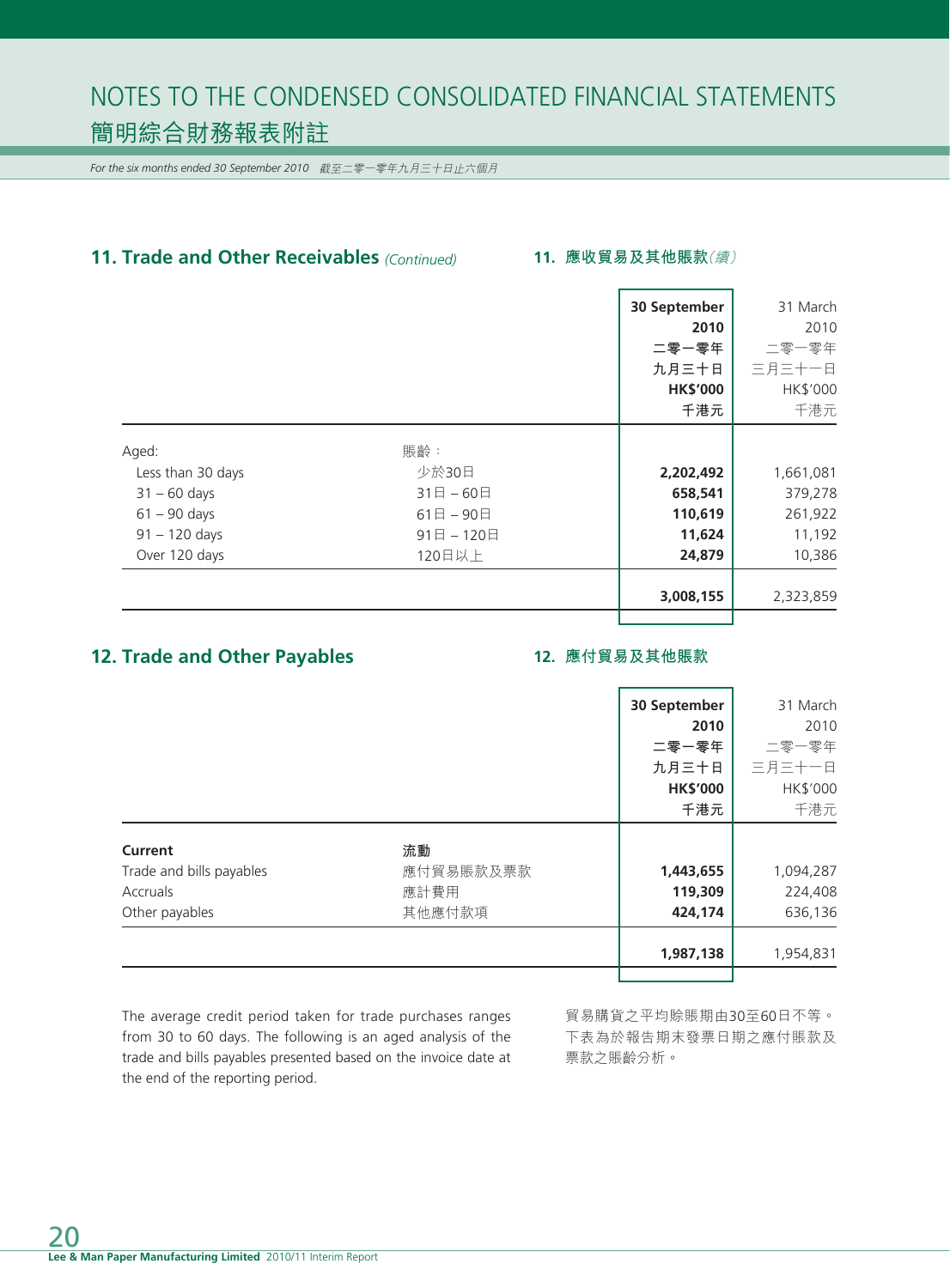# **12. Trade and Other Payables** *(Continued)* **12. 應付貿易及其他賬款**(續)

|                   |              | 30 September    | 31 March  |
|-------------------|--------------|-----------------|-----------|
|                   |              | 2010            | 2010      |
|                   |              | 二零一零年           | 二零一零年     |
|                   |              | 九月三十日           | 三月三十一日    |
|                   |              | <b>HK\$'000</b> | HK\$'000  |
|                   |              | 千港元             | 千港元       |
| Aged:             | 賬齡:          |                 |           |
| Less than 30 days | 少於30日        | 776,003         | 639,232   |
| $31 - 60$ days    | $31$ 日 - 60日 | 390,769         | 220,105   |
| $61 - 90$ days    | $61$ 日 - 90日 | 226,963         | 158,494   |
| Over 90 days      | 90日以上        | 49,920          | 76,456    |
|                   |              | 1,443,655       | 1,094,287 |
|                   |              |                 |           |

# **13. Share Capital**

# **13. 股本**

|                                      |                 | Number of<br>ordinary shares<br>普通股數目 | Amount<br>金額<br>HK\$'000<br>千港元 |
|--------------------------------------|-----------------|---------------------------------------|---------------------------------|
| Authorised:                          | 法定:             |                                       |                                 |
| Ordinary shares of HK\$0.025 each at | 於二零一零年三月三十一日及   |                                       |                                 |
| 31 March 2010 and 30 September 2010  | 二零一零年九月三十日      |                                       |                                 |
|                                      | 每股面值0.025港元的普通股 | 8,000,000,000                         | 200,000                         |
| Issued and fully paid:               | 已發行及繳足:         |                                       |                                 |
| Ordinary shares of HK\$0.025 each at | 於二零一零年三月三十一日    |                                       |                                 |
| 31 March 2010                        | 每股面值0.025港元的普通股 | 4,550,801,648                         | 113,770                         |
| Exercise of share options            | 行使購股權           | 3,808,000                             | 95                              |
| Ordinary shares of HK\$0.025 each at | 於二零一零年九月三十日     |                                       |                                 |
| 30 September 2010                    | 每股面值0.025港元的普通股 | 4,554,609,648                         | 113,865                         |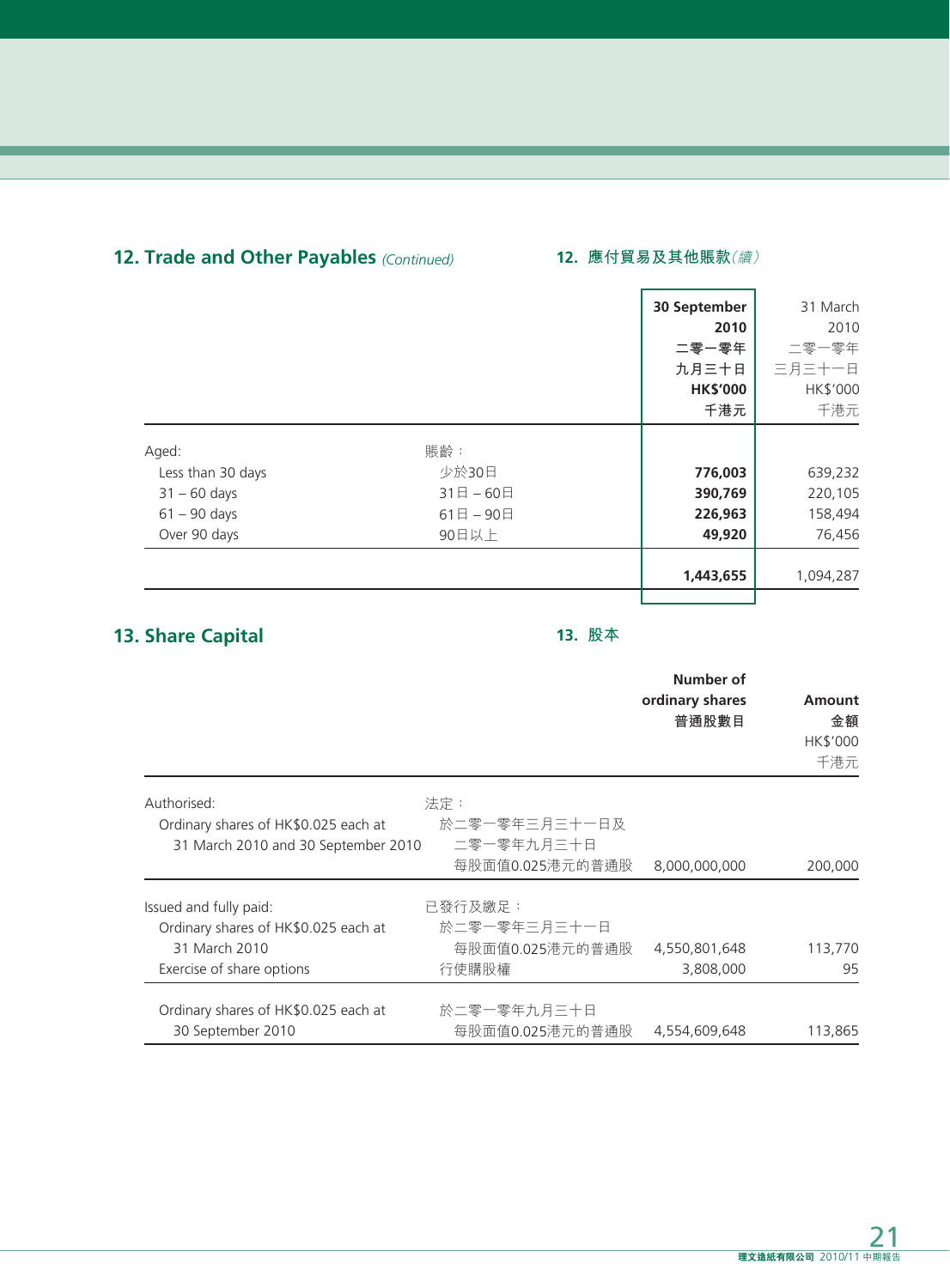*For the six months ended 30 September 2010* 截至二零一零年九月三十日止六個月

# **14. Operating Leases**

#### **The Group as lessee**

At the end of the reporting period, the Group had commitments for future minimum lease payments under noncancellable operating leases in respect of land and buildings, which fall due as follows:

#### **14. 經營租約 集團作為承租人**

於報告期末,本集團根據不可撤銷的土地 及樓宇經營租約於日後應付的最低租金如 下:

|                                       |          | 30 September    | 31 March |
|---------------------------------------|----------|-----------------|----------|
|                                       |          | 2010            | 2010     |
|                                       |          | 二零一零年           | 二零一零年    |
|                                       |          | 九月三十日           | 三月三十一日   |
|                                       |          | <b>HK\$'000</b> | HK\$'000 |
|                                       |          | 千港元             | 千港元      |
| Within one year                       | 一年內      | 6,099           | 7,664    |
| In the second to fifth year inclusive | 第二年至第五年內 |                 |          |
|                                       | (包括首尾兩年) | 20,122          | 26,827   |
| After five years                      | 第五年後     | 239,022         | 245,245  |
|                                       |          | 265,243         | 279,736  |
|                                       |          |                 |          |

Operating lease payments represent rentals payable by the Group for lands and certain of its office properties. For lands, leases are negotiated for an average term of twenty years and rentals are negotiated every year. For office properties, leases are negotiated for an average term of one year with fixed rentals.

經營租金指本集團就土地及其若干辦公室 物業應付的租金。土地的租期平均二十 年,租金則每年商討。辦公室物業的租期 平均一年,期內租金不變。

# **15. Capital Commitments**

#### **15. 資本承擔**

|                                                                                                                                   |                                | 30 September    | 31 March  |
|-----------------------------------------------------------------------------------------------------------------------------------|--------------------------------|-----------------|-----------|
|                                                                                                                                   |                                | 2009            | 2009      |
|                                                                                                                                   |                                | 二零零九年           | 二零零九年     |
|                                                                                                                                   |                                | 九月三十日           | 三月三十一日    |
|                                                                                                                                   |                                | <b>HK\$'000</b> | HK\$'000  |
|                                                                                                                                   |                                | 千港元             | 千港元       |
| Capital expenditures contracted for but<br>not provided in the consolidated financial<br>statements in respect of acquisition of: | 就已訂約但未於綜合財務報表中<br>撥備有關收購的資本開支: |                 |           |
| - property, plant and equipment                                                                                                   | 一購置物業、廠房及設備                    | 1,409,304       | 1,016,229 |
| - land use rights                                                                                                                 | 一土地使用權                         | 6,354           | 19,347    |
|                                                                                                                                   |                                | 1,415,658       | 1,035,576 |
|                                                                                                                                   |                                |                 |           |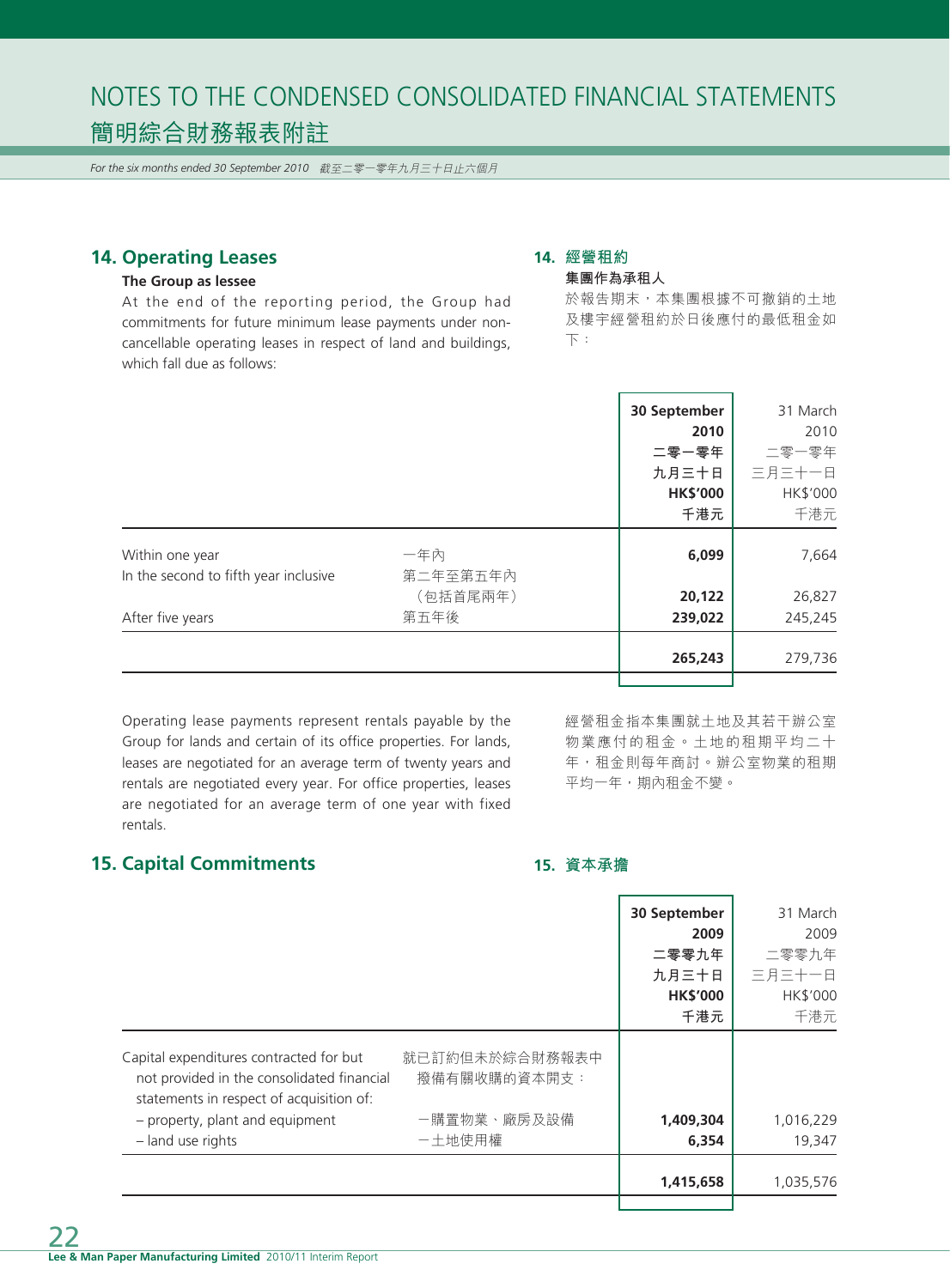# **16. Connected and Related Party Transactions**

# **16. 關連及相關人士之交易**

The Group had the following significant transactions with connected and related parties during the period:

### 期內,集團與關連及相關人士進行下列的 重大交易:

|                                                                         |                                                                            | Six months ended<br>30 September<br>截至九月三十日止六個月 |                                  |
|-------------------------------------------------------------------------|----------------------------------------------------------------------------|-------------------------------------------------|----------------------------------|
| Name of party<br>關連人士名稱                                                 | <b>Nature of transactions</b><br>交易性質                                      | 2010<br>二零一零年<br><b>HK\$'000</b><br>千港元         | 2009<br>二零零九年<br>HK\$'000<br>千港元 |
| Lee & Man Industrial Manufacturing<br>Limited (Note i)<br>理文實業有限公司(附註i) | Finished goods sold by the Group<br>集團出售製成品                                | 26,940                                          | 59,716                           |
|                                                                         | Income from steam and electricity<br>provided by the Group<br>集團提供蒸氣及電力之收入 | 1,517                                           | 1,822                            |
|                                                                         | Raw material purchased by the Group<br>集團購買原材料                             | 994                                             | 727                              |
| Lee & Man Paper Products Limited<br>(Note i)<br>理文紙品有限公司(附註i)           | Licence fee paid by the Group<br>集團已付許可權費                                  | 483                                             | 506                              |
| Jiangsu Lee & Man Chemical Limited<br>(Note ii)<br>江蘇理文化工有限公司(附註ii)     | Income from steam and electricity<br>provided by the Group<br>集團提供蒸氣及電力之收入 | 27,980                                          | 34,847                           |
|                                                                         | Raw materials purchased by the Group<br>集團購入之原材料                           | 6,680                                           | 5,305                            |
| <b>FSGL</b>                                                             | Interest income accrued by the Group<br>集團應計利息收入                           | 6,690                                           | 4,663                            |

Notes:

Company.

附註:

- (i) The company is indirectly wholly owned by a daughter of Mr. Lee Wan Keung, Patrick, a director and the ultimate controlling party of the Company. (i) 該公司為本公司董事及最終控制方李運強 先生之女兒間接全資擁有。
- (ii) The company is beneficially owned by Mr. Lee Wan Keung, Patrick, a director and the ultimate controlling party of the (ii) 該公司為本公司董事及最終控制方李運強 先生實益擁有。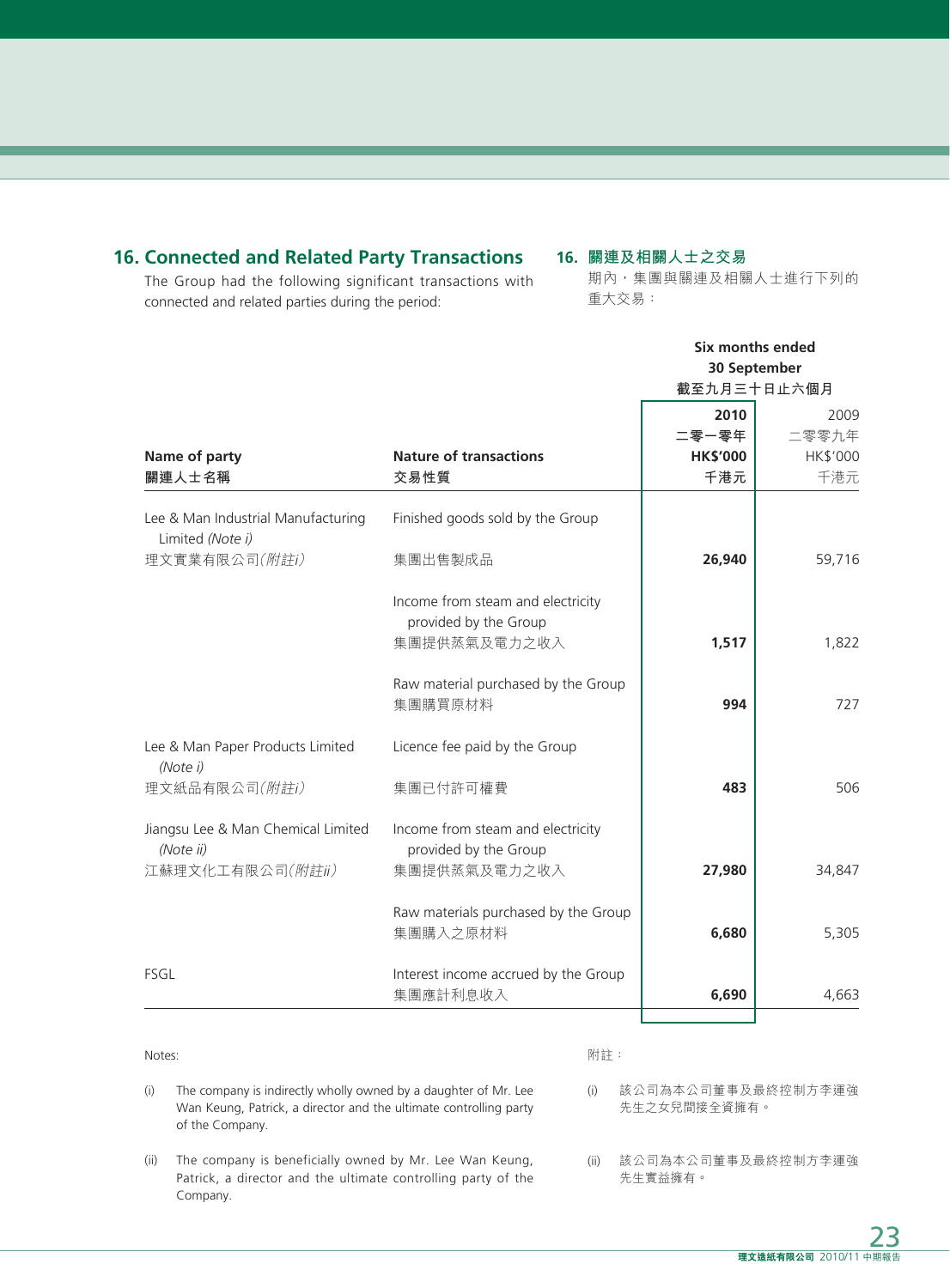*For the six months ended 30 September 2010* 截至二零一零年九月三十日止六個月

# **17. Review of Interim Accounts**

The condensed consolidated interim financial statements are unaudited, but have been reviewed by the Audit Committee.

### **Interim Dividend**

The Board has resolved to declare an interim dividend of HK6.0 cents (2009: HK5.5 cents, adjusted to reflect the effect of share subdivision) per share for the six months ended 30 September 2010 to shareholders whose names appear on the Register of Members on 26 November 2010. It is expected that the interim dividend will be paid around 8 December 2010.

#### **Closure of Register of Members**

The Register of Members will be closed from 24 November 2010 to 26 November 2010, both days inclusive, during which period no transfer of shares can be registered. In order to qualify for the interim dividend, all transfers accomplished by the relevant share certificates must be lodged with the Company's Branch Share Registrars, Tricor Investor Services Limited, at 26/F Tesbury Centre, 28 Queen's Road East, Wanchai, Hong Kong for registration no later than 4:30 pm on 23 November 2010.

#### **17. 審閱中期賬目**

簡明綜合中期財務報表均未經審核,惟經 審核委員會審閱。

#### **中期股息**

董事會議決宣派截至二零一零年九月三十日止六 個月之中期股息每股6.0港仙(二零零九年:5.5 港仙,已調整以反映股份分拆之影響)予二零一 零年十一月二十六日名列於股東名冊內之股東。 預期中期股息將於二零一零年十二月八日派付予 股東。

#### **暫停辦理股份過戶登記**

本公司將於二零一零年十一月二十四日至二零一 零年十一月二十六日(首尾兩天包括在內)暫停辦 理股份過戶登記手續。為符合獲派中期股息之資 格,所有過戶文件連同有關股票最遲須於二零一 零年十一月二十三日下午四時三十分前送達本公 司之股份過戶登記分處卓佳證券登記有限公司, 地址為香港灣仔皇后大道東28號金鐘滙中心26 樓,以辦理登記手續。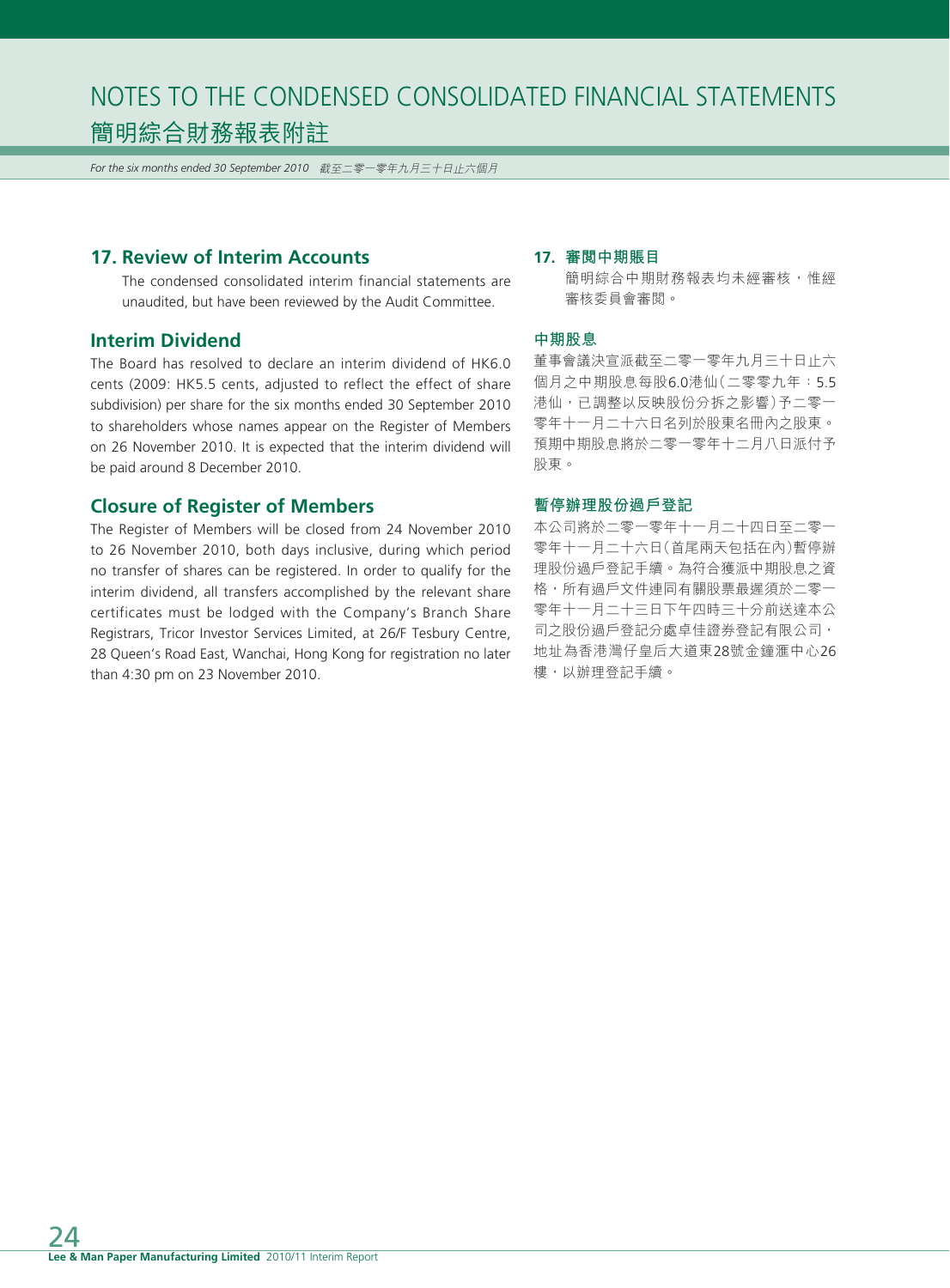# **Business Review**

With the outbreak of the financial crisis in 2008, the Group endeavoured to reduce its debts and paid more attention to financial risk management. The Group's strategy has been adjusted accordingly to accelerate the current assets turnover and thus achieve a healthy development. These initiatives have begun to bear fruit as can be clearly seen in our results.

In the first half of fiscal year 2010/2011, our revenue has surged to a record level of HK\$6.9 billion, a year-on-year increase of 36.3%. Net profit attributable to equity holders has also climbed to a record of HK\$ 839 million. Although the substantial increase in the prices of waste paper, coal and other raw materials in the past year has boosted our operating costs, the joint efforts of the entire staff have enabled us to achieve an excellent performance in our procurement, production and marketing, thereby improving our profitability. We have continued as the leader in the containerboard industry in terms of net profit per tonne. In another noteworthy development, during the period, the Group has enlisted Nippon Paper as a strategic shareholder. We believe Nippon Paper will bring substantial benefit to the Group in the areas of product quality and new product development in the foreseeable future.

# **Outlook**

The Chinese domestic market has maintained its continuous growth while the export market has also begun to recover. To meet the rising market demand, we have planned to commence operation of three new production lines in Chongqing and Hongmei in Dongguan in 2011 with a total annual design production capacity of 1.5 million tonnes. Leveraging Nippon Paper's experience in producing coated duplex board, we will dedicate one of the new production lines to high-end coated duplex board, with an annual design capacity of 600,000 tonnes, marking a breakthrough in the Group's new product development. We will continue to adhere to a course of "high-end, high value and high profit" in our new future product development strategy.

#### **業務回顧**

2008年金融海嘯出現後,本集團致力減低負債 水平,提升金融風險管理意識。在策略上也作出 相應調整,加快流動資產周轉等,令集團能更健 康地發展,現在已見成效。

2010/2011財政年度上半年,本集團營業額錄 得新高,達到69億港元,較去年同期大幅增長 36.3%, 股東應佔純利也創新高,達到8.39億港 元。 由於廢紙價,煤價和輔料價格在過去一年 大幅攀升,令到我們營運成本上升。但在全體員 工的努力下,我們在採購,生產,市場銷售各方 面下苦功,表現出色,為集團創造美好的利潤空 間。從每噸紙盈利來説,我們繼續成為行業中的 翹楚。期內,集團成功引入日本製紙成為策略性 股東。在可見的未來,我們相信日本製紙在產品 質量和新產品開發方面,會對集團帶來莫大的幫 助。

#### **展望**

現時中國內需市場持續增長,市場亦已經復蘇。 為了滿足市場需求,在2011年,在重慶及東莞 洪梅將有三條新的生產線投產,年設計產能共 150萬噸。亦利用日本製紙對塗布白板紙經驗, 使其中一台紙機能年產60萬噸高檔塗布白板 紙,新產品開發的一個突破。在往後新產品開發 策略上,我們會繼續朝著高檔次、高增值、高利 潤的方向發展。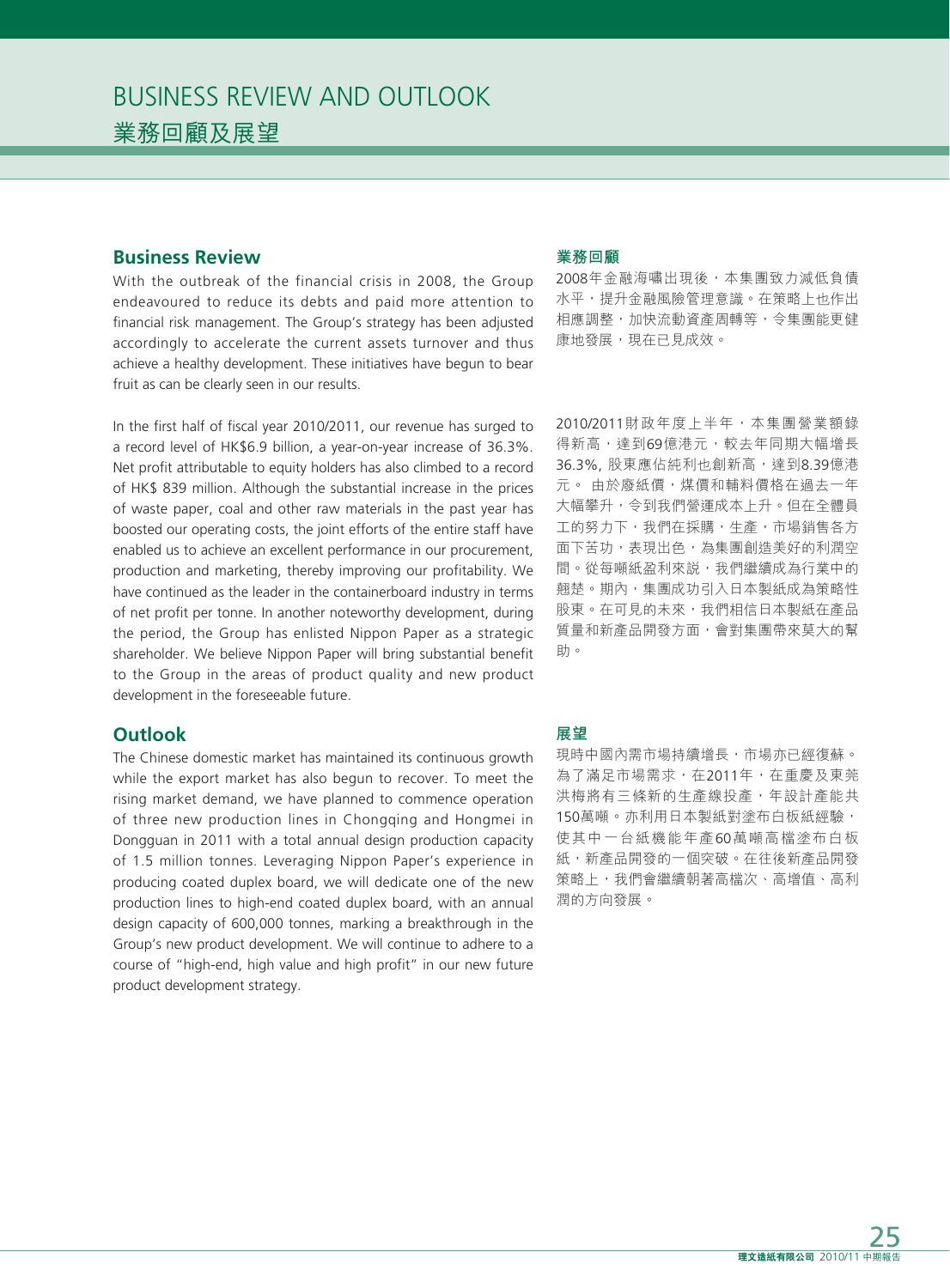To optimise our business footprint in China, we have set up a new production base in Jiujiang in Jiangxi Province. With the operation of two new production lines commencing in mid-2012 with an annual design production capacity of 900,000 tonnes, the Group's total design production capacity will reach nearly 7 million tonnes, placing the Group among the top three containerboard manufacturers in the world. The compound annual growth rate of design production capacity from 2010 to 2012 will be 20%. Meanwhile, we are also seeking a suitable location in northern China for establishing the first production base of the Group in the northern region, which will help set a solid foundation for our sustainable development in China in the long term.

The containerboard market has encouraging prospects in the next few years. While pursuing sustainable development, we will also endeavour to manage risk and maintain a healthy and reasonable debt level. The Group has a strong operating cash flow, sufficient to meet substantially capital expenditure incurred in capacity expansion. We would like to express our gratitude to our partners from various business sectors for their strong support, and will continue our efforts in developing new markets, controlling costs and optimising the Group's capital structure to deliver better returns to our shareholders.

另外,為了優化在中國市場的佈局,我們已經在 江西省九江市設立新的生產基地。在2012年中, 有兩條生產線投產,年設計產能增加90萬噸, 屆時,集團總設計產能將接近700萬噸,全球排 名可進入三甲。2010-2012設計產能年複合增長 率達到20%。同時,我們正在中國北部物色適 合的地點,作為集團北方第一個生產基地,為集 團在中國長遠持續發展奠定堅固基礎。

未來數年,箱板紙市場前景是令人鼓舞的。在持 續發展的同時,我們也會做好風險管理,維持健 康合理的負債水平。集團營運現金流穩固,足以 應付大部份固定資產開支。我們也感謝各界對我 們的鼎力支持。我們定會一如既往,繼續開拓市 場,控制成本,優化集團資本結構,為股東帶來 更高的回報。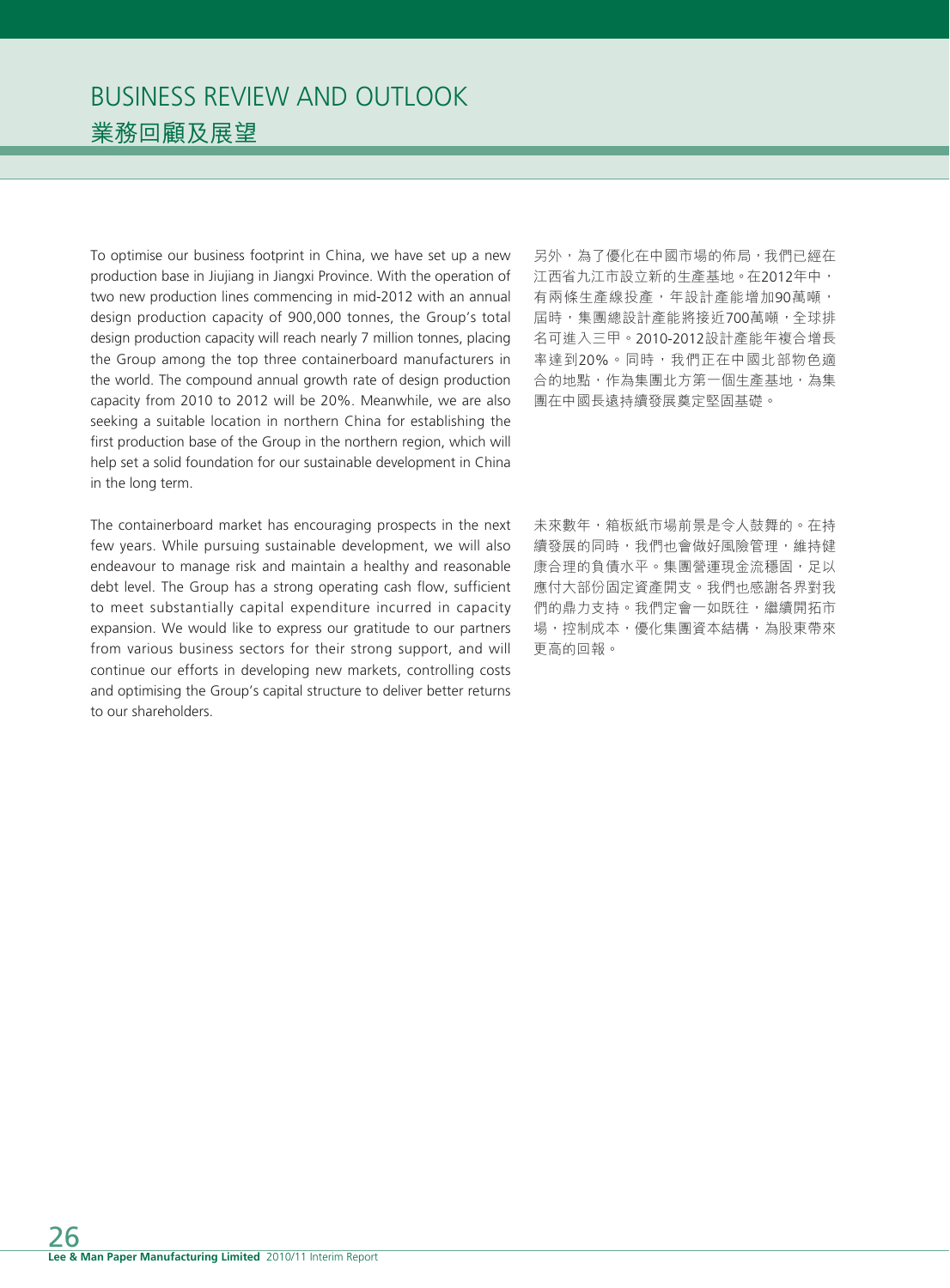# **Results of Operation**

Revenue and net profit attributable to equity holder of the Company for the six months ended 30 September 2010 was HK\$6,899 million and HK\$839 million respectively, representing an increase of 36.3% and 2.8%, as compared to HK\$5,060 million and HK\$817 million, for the corresponding period last year. The earnings per share for the period was HK18.44 cents as compared to HK17.95 cents (adjusted to reflect the effect of share subdivision) for the corresponding period last year.

Both the Group's containerboard sales volume and net margin per tonne were comparable to the corresponding period last year. The increase in revenue was mainly attributable to the increase in the Group's average selling price of containerboard.

# **Distribution and Selling Expenses and Administrative Expenses**

The Group's distribution and selling expenses decreased by approximately 9.5% from HK\$120.0 million for the six months ended 30 September 2009 to HK\$108.6 million for the six months ended 30 September 2010.

The Group's administrative expenses increased by approximately 20.1% from HK\$204.8 million for the six months ended 30 September 2009 to HK\$245.8 million for the six months ended 30 September 2010 as a result of the expansion in the operation of the Group during this period. The distribution and selling expenses and administrative expenses represented about 1.6% and 3.6% of the revenue, respectively, for the six months ended 30 September 2010, and were both slightly decreased as compared to the year ended 31 March 2010.

# **Finance Costs**

The Group's total borrowing costs (including the amounts capitalized) decreased by approximately 3.0% from HK\$134.6 million for the six months ended 30 September 2009 to HK\$130.5 million for the six months ended 30 September 2010. The decrease was mainly due to the decrease in average amount of outstanding bank and other borrowings during the period.

### **Inventories, Debtors' and Creditors' Turnover**

The inventory turnover of the Group's raw materials and finished products were 60 days and 13 days, respectively, for the six months ended 30 September 2010 as compared to 82 days and 20 days, respectively, for the year ended 31 March 2010.

### **經營業績**

截至二零一零年九月三十日止六個月的收入及股 東應佔純利分別為68.99億港元及8.39億港元, 較去年同期的50.60億港元及8.17億港元,分別 上升36.3%及2.8%。期內,每股盈利為18.44港 仙,去年同期則為17.95港仙(已調整以反映股份 分拆之影響)。

集團箱板原紙之銷售量及每噸利潤與去年同期相 若。集團收入增加主要由於集團箱板原紙平均銷 售價格上升。

#### **分銷及銷售費用及行政費用**

本集團的分銷及銷售費用減少約9.5%,由截至 二零零九年九月三十日止六個月的120.0百萬港 元下跌至截至二零一零年九月三十日止六個月的 108.6百萬港元。

本集團的行政費用由截至二零零九年九月三十日 止六個月的204.8百萬港元上升至截至二零一零 年九月三十日止六個月的245.8百萬港元,升幅 約20.1%,乃由於本集團於期內擴充業務所致。 截至二零一零年九月三十日止六個月的分銷及銷 售費用及行政費用分別佔收入約1.6%及3.6%, 與二零一零年三月三十一日止年度比較有輕微下 跌。

#### **財務成本**

本集團的總借貸成本(包括資本化金額)由截至二 零零九年九月三十日止六個月的134.6百萬港元 減少至截至二零一零年九月三十日止六個月的 130.5百萬港元,減幅約為3.0%。成本下跌主要 由於期內平均未償還銀行及其他貸款減少。

#### **存貨、應收賬款及應付賬款周轉期**

本集團截至二零一零年九月三十日止六個月的原 料及製成品的存貨周轉期分別為60天及13天, 相比截至二零一零年三月三十一日止年度則分別 為82天及20天。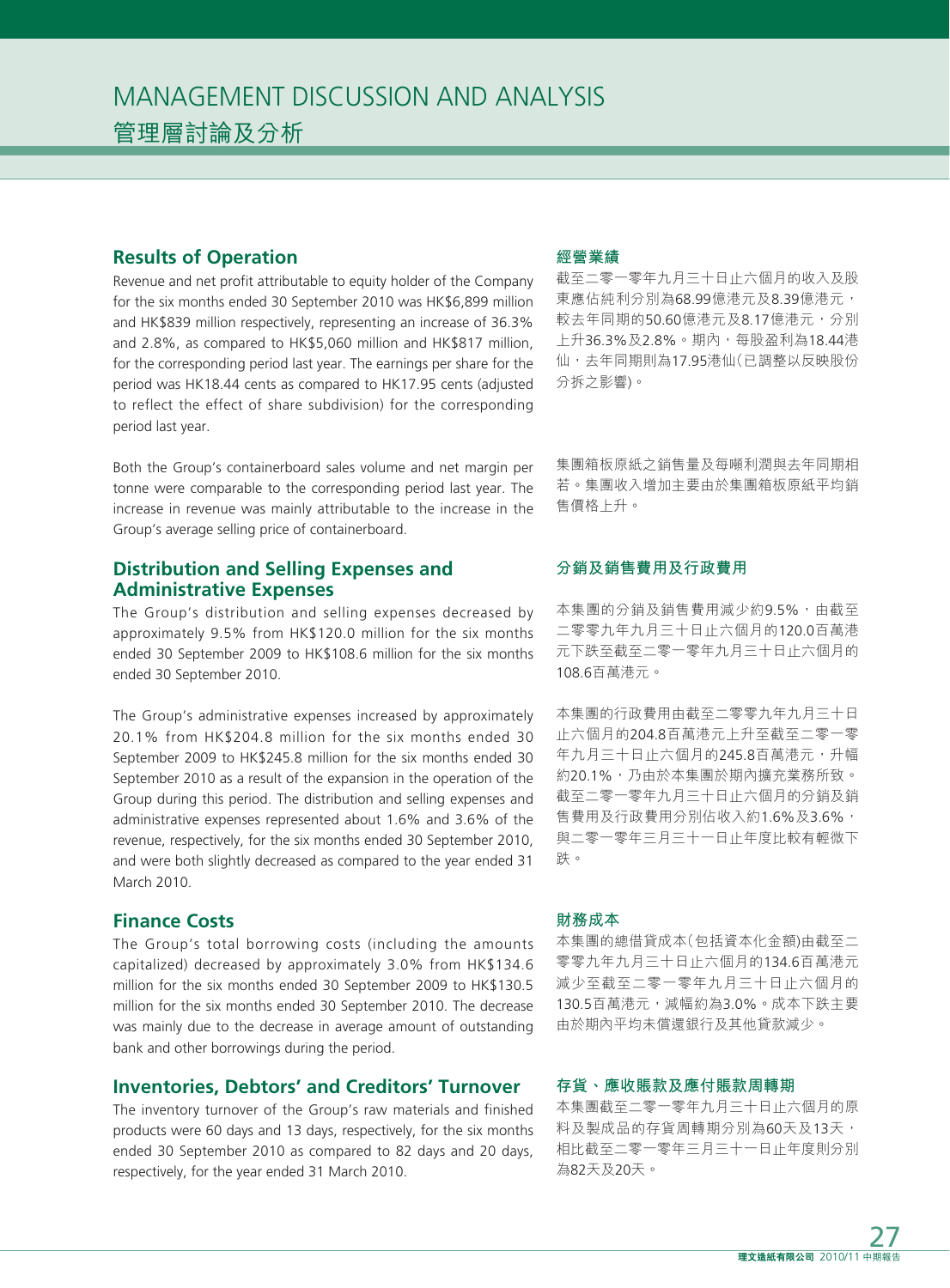The Group's debtors' turnover days were 54 days for the six months ended 30 September 2010 as compared to 60 days for the year ended 31 March 2010. This is in line with the credit terms of 45 days to 60 days granted by the Group to its customers.

The Group's creditors' turnover days were 55 days for the six months ended 30 September 2010 as compared to 51 days for the year ended 31 March 2010 and is in line with the credit terms granted by the Group's suppliers to the Group.

# **Liquidity, Financial Resources and Capital Structure**

The total shareholders' fund of the Group as at 30 September 2010 was HK\$10,751 million (31 March 2010: HK\$10,151 million). As at 30 September 2010, the Group had current assets of HK\$7,116 million (31 March 2010: HK\$6,688 million) and current liabilities of HK\$5,938 million (31 March 2010: HK\$4,619 million). The current ratio was 1.20 as at 30 September 2010 as compared to 1.45 at 31 March 2010.

The Group generally finances its operations with internally generated cashflow and credit facilities provided by its principal bankers in Macau, Hong Kong and the PRC. As at 30 September 2010, the Group had outstanding bank and other borrowings of HK\$7,246 million (31 March 2010: HK\$7,073 million). These bank loans were secured by corporate guarantees provided by certain subsidiaries of the Company. The Group's net debt-to-equity ratio (total borrowings net of cash and cash equivalents over shareholders' equity) decreased from 0.64 as at 31 March 2010 to 0.61 as at 30 September 2010.

The Group's liquidity position continuously improved and the Group possesses sufficient cash and available banking facilities to meet its commitments and working capital requirements.

The Group's transactions and the monetary assets are principally denominated in Renminbi, Hong Kong dollars or United States dollars. The Group has not experienced any material difficulties or effects on its operations or liquidity as a result of fluctuations in currency exchange rates during the six months ended 30 September 2010.

During the six months ended 30 September 2010, the Group has used currency structured instruments, foreign currency borrowings or other means to hedge its foreign currency exposure.

本集團截至二零一零年九月三十日止六個月的應 收賬款周轉期為54天,相比截至二零一零年三 月三十一日止年度則為60天。上述應收賬款周 轉期與本集團授予客戶介乎45天至60天不等的 信貸期相符。

本集團的應付賬款周轉期截至二零一零年九月 三十日止六個月為55天,相比截至二零一零年 三月三十一日止年度則為51天。上述應付賬款 周轉期與供應商給予本集團的信貸期相符。

#### **流動資金、財務資源及資本結構**

於二零一零年九月三十日,本集團的股東資金總 額為107.51億港元(二零一零年三月三十一日: 101.51億港元)。於二零一零年九月三十日,本 集團的流動資產達71.16億港元(二零一零年三 月三十一日:66.88億港元),而流動負債則為 59.38億港元(二零一零年三月三十一日:46.19 億港元)。二零一零年九月三十日的流動比率為 1.20,二零一零年三月三十一日則為1.45。

本集團一般以內部產生的現金流量,以及中港澳 主要往來銀行提供的信貸備用額作為業務的營運 資金。於二零一零年九月三十日,本集團的未償 還銀行及其他貸款為72.46億港元(二零一零年三 月三十一日:70.73億港元)。該等銀行借貸由本 公司若干附屬公司提供的公司擔保作為抵押。本 集團的淨資本負債比率(借貸總額減現金及現金 等價物除以股東權益)由二零一零年三月三十一 日0.64下降至二零一零年九月三十日的0.61。

本集團的流動資金狀況持續改善,且具備充裕的 現金及可供動用的銀行備用額以應付集團的承擔 及營運資金需要。

本集團的交易及貨幣資產主要以人民幣、港元或 美元計值。截至二零一零年九月三十日止六個 月,本集團的營運或流動資金未曾因滙率波動而 面臨任何重大困難或影響。

截至二零一零年九月三十日止六個月,本集團採 用貨幣結構工具,外幣借貸或其他途徑作外幣對 沖方法。

28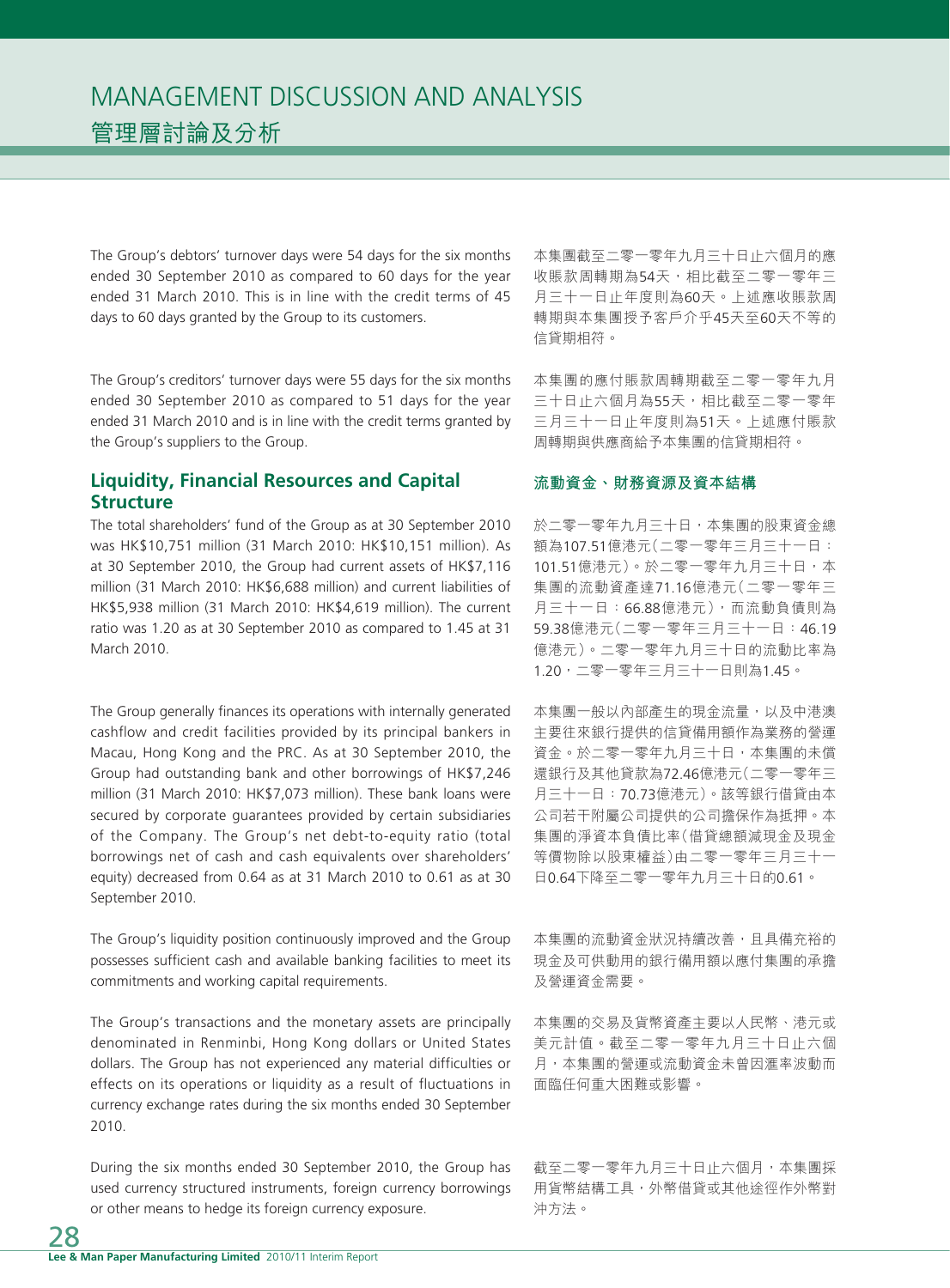# **Employees**

As at 30 September 2010, the Group had a workforce of more than 7,200 employees. Salaries of employees are maintained at a competitive level and are reviewed annually, with close reference to the relevant labour market and economic situation. The Group also provides internal training to staff and provides bonuses based upon staff performance and profits of the Company.

The Group has not experienced any significant problems with its employees or disruption to its operations due to labour disputes nor has it experienced any difficulty in the recruitment and retention of experienced staff. The Group maintains a good relationship with its employees.

The Group has a Share Option Scheme whereby employees of the Group are granted options to acquire shares in the Company.

# **僱員**

於二零一零年九月三十日,本集團擁有逾7,200 名員工。僱員薪酬維持於具競爭力水平,並會每 年審閲,且密切留意有關勞工市場及經濟市況趨 勢。本集團亦為僱員提供內部培訓,並按員工表 現及本公司盈利發放花紅。

本集團並無出現任何重大僱員問題,亦未曾因勞 資糾紛令營運中斷,在招聘及挽留經驗豐富的員 工時亦不曾出現困難。本集團與僱員的關係良 好。

本集團設有購股權計劃,本集團僱員可據此授予 購股權,以認購本公司股份。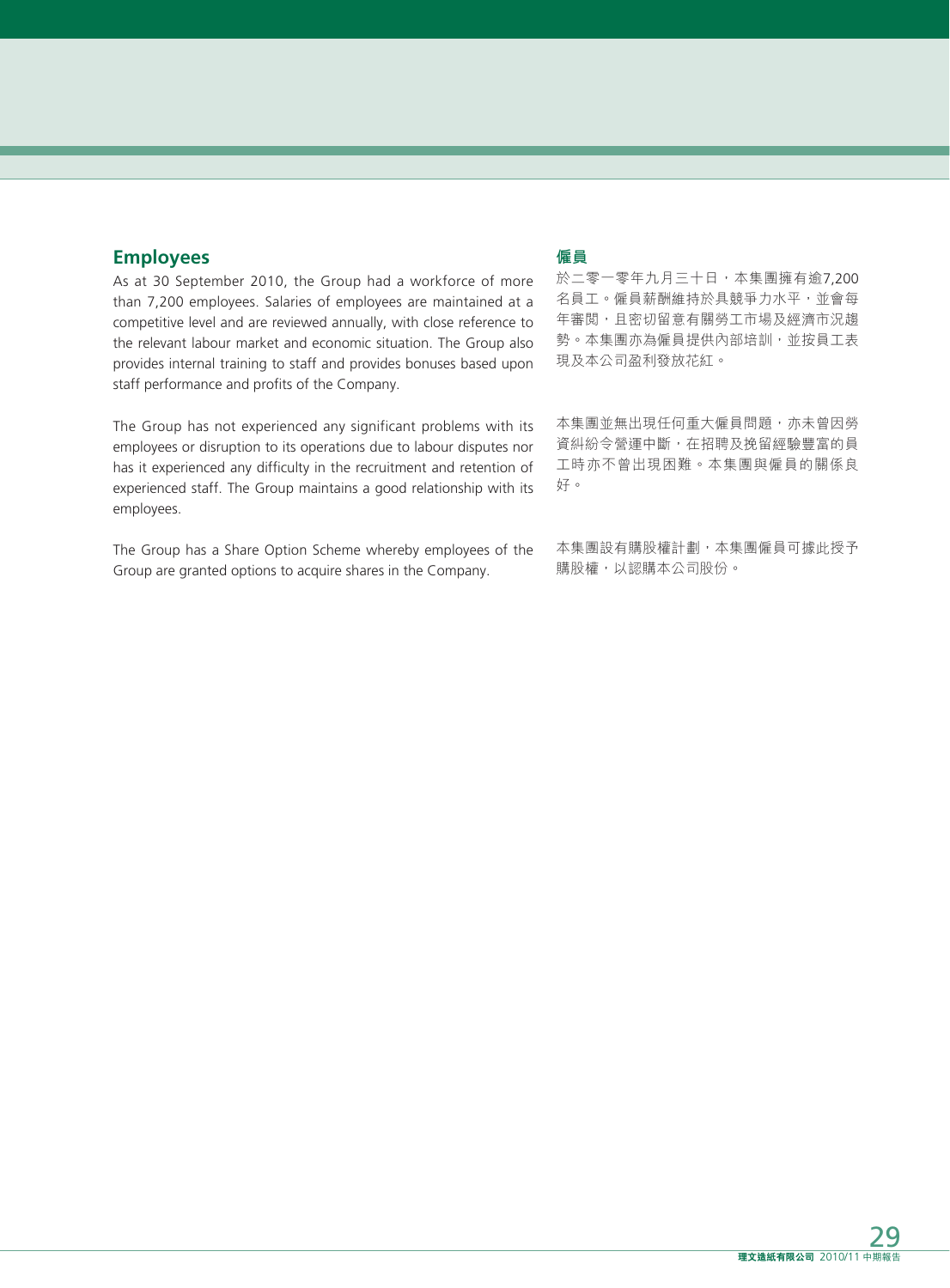# **Share Options**

Particulars of the Company's share option scheme (the "Scheme") are set out below:

#### **(a) Share options granted on 3 October 2006**

The following table discloses details of the Company's options granted on 3 October 2006 under the Scheme held by employees (including directors) and movement in such holdings during the period:

# **購股權**

本公司購股權計劃(「計劃」)的詳情載如下:

**(a) 於二零零六年十月三日授出的購股權** 下表披露於二零零六年十月三日計劃項下 授出之購股權,僱員(包括董事)持有購股權 詳情及於期內之變動:

### **Number of share options 購股權數目**

| Category<br>類別          | Date of grant<br>授出日期       | <b>Exercise</b><br>price<br>行使價 | <b>Outstanding at</b><br>1 April 2010<br>於二零一零年<br>四月一日<br>尚未行使數目 | <b>Exercised</b><br>during<br>the period<br>期內行使<br>數目 | Outstanding at<br>30 September<br>2010<br>於二零一零年<br>九月三十日<br>尚未行使數目 |
|-------------------------|-----------------------------|---------------------------------|-------------------------------------------------------------------|--------------------------------------------------------|---------------------------------------------------------------------|
| <b>Directors</b><br>董事  | 3 October 2006<br>二零零六年十月三日 | 3.775                           | 3,808,000                                                         | (3,808,000)                                            |                                                                     |
| Other employees<br>其他僱員 | 3 October 2006<br>二零零六年十月三日 | 3.775                           | 1,680,000                                                         |                                                        | 1,680,000                                                           |
|                         |                             |                                 | 5.488.000                                                         | (3.808.000)                                            | 1.680.000                                                           |

The options granted on 3 October 2006 may be exercised in accordance with the following terms of the Scheme as to:

- (i) up to 6,704,000 of the options exercisable commencing 1 January 2008 to 31 December 2010, with vesting period from 3 October 2006 to 31 December 2007, the fair value of each option at the date of grant is approximately HK\$1.0325;
- (ii) up to 14,008,000 of the options exercisable commencing 1 January 2009 to 31 December 2010, with vesting period from 3 October 2006 to 31 December 2008, the fair value of each option at the date of grant is approximately HK\$1.1175; and

於二零零六年十月三日授出之購股權可根 據計劃下的條款行使:

- (i) 由二零零八年一月一日至二零一零年 十二月三十一日可行使最多6,704,000 股的購股權及獲淮行使期由二零零 六年十月三日至二零零七年十二月 三十一日,購股權在授出日當日之公 平值約為1.0325港元;
- (ii) 由二零零九年一月一日至二零一 零年十二月三十一日可行使最多 14,008,000股的購股權及獲淮行使期 由二零零六年十月三日至二零零八年 十二月三十一日,購股權在授出日當 日之公平值約為1.1175港元;及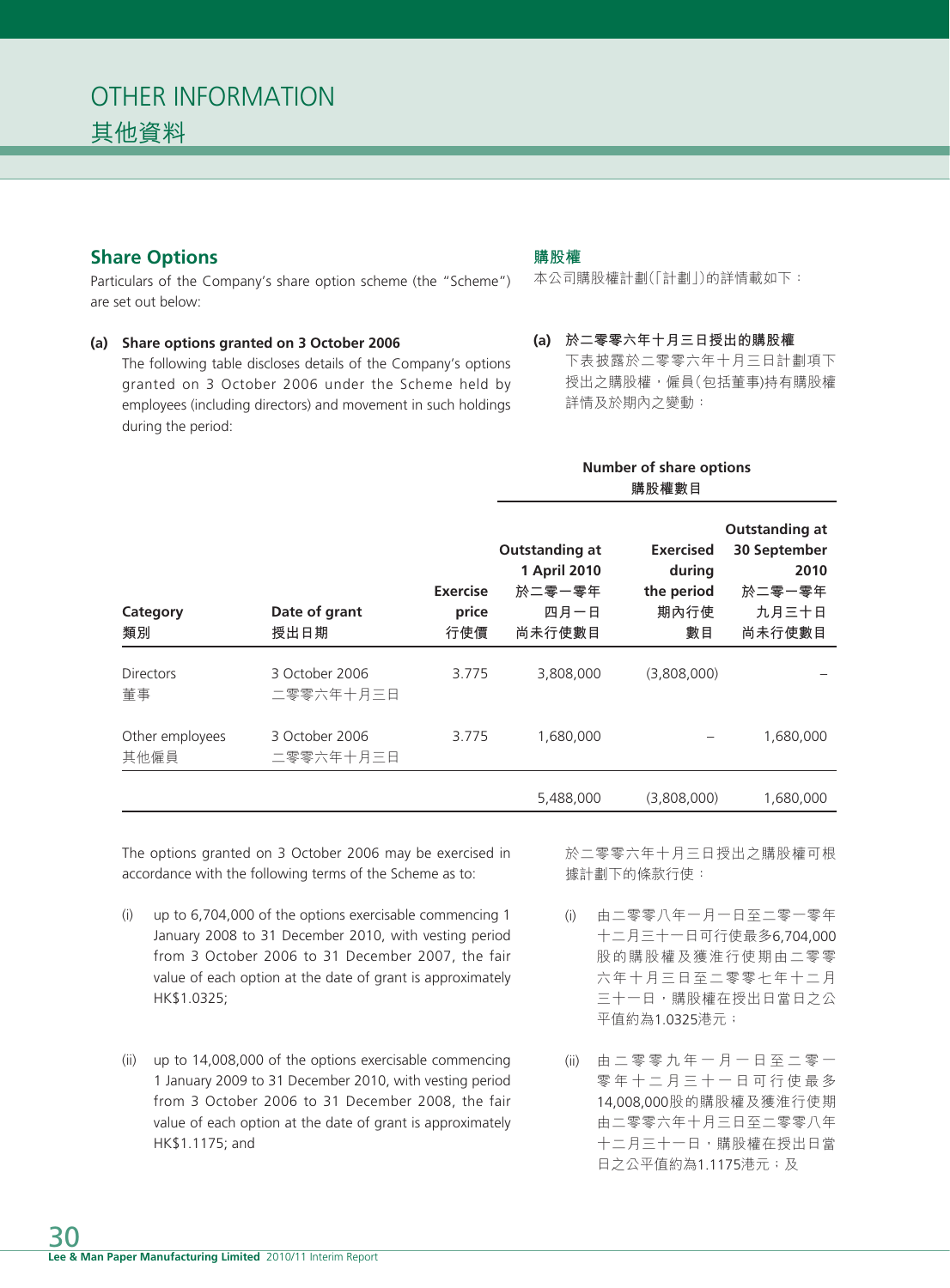(iii) up to 21,312,000 of the options exercisable commencing 1 January 2010 to 31 December 2010, with vesting period from 3 October 2006 to 31 December 2009, the fair value of each option at the date of grant is approximately HK\$1.1725.

#### **(b) Share options granted on 5 September 2008**

The following table discloses details of the Company's options granted on 5 September 2008 under the Scheme held by directors and movement in such holdings during the period:

- (iii) 由二零一零年一月一日至二零一 零年十二月三十一日可行使最多 21,312,000股的購股權及獲淮行使期 由二零零六年十月三日至二零零九年 十二月三十一日,購股權在授出日當 日之公平值約為1.1725港元。
- **(b) 於二零零八年九月五日授出的購股權** 下表披露於二零零八年九月五日計劃項下 授出之購股權,董事持有購股權詳情及於 期內之變動:

|                        |                               |                                 | Number of share options<br>購股權數目                                                                      |  |
|------------------------|-------------------------------|---------------------------------|-------------------------------------------------------------------------------------------------------|--|
| Category<br>類別         | Date of grant<br>授出日期         | <b>Exercise</b><br>price<br>行使價 | <b>Outstanding at</b><br>1 Apirl 2010 and<br>30 September 2010<br>於二零一零年四月一日<br>及二零一零年九月三十日<br>尚未行使數目 |  |
| <b>Directors</b><br>董事 | 5 September 2008<br>二零零八年九月五日 | 1.872                           | 200.000.000                                                                                           |  |

The options granted on 5 September 2008 may be exercised in accordance with the following terms of the Scheme as to:

- (i) up to 66,666,668 of the options exercisable commencing 1 September 2009 to 31 August 2013, with vesting period from 5 September 2008 to 31 August 2009, the fair value of each option at the date of grant is approximately HK\$0.4075;
- (ii) up to 133,333,332 of the options exercisable commencing 1 September 2010 to 31 August 2013, with vesting period from 5 September 2008 to 31 August 2010, the fair value of each option at the date of grant is approximately HK\$0.48; and
- (iii) up to 200,000,000 of the options exercisable commencing 1 September 2011 to 31 August 2013, with vesting period from 5 September 2008 to 31 August 2011, the fair value of each option at the date of grant is approximately HK\$0.5325.

於二零零八年九月五日授出之購股權可根 據計劃下的條款行使:

- (i) 由二零零九年九月一日至二零一三年 八月三十一日可行使最多66,666,668 股的購股權及獲淮行使期由二零零八 年九月五日至二零零九年八月三十一 日,購股權在授出日當日之公平值約 為0.4075港元;
- (ii) 由二零一零年九月一日至二零一三年 八月三十一日可行使最多133,333,332 股的購股權及獲淮行使期由二零零八 年九月五日至二零一零年八月三十一 日,購股權在授出日當日之公平值約 為0.48港元;及
- (iii) 由二零一一年九月一日至二零一三年 八月三十一日可行使最多200,000,000 股的購股權及獲淮行使期由二零零八 年九月五日至二零一一年八月三十一 日,購股權在授出日當日之公平值約 為0.5325港元;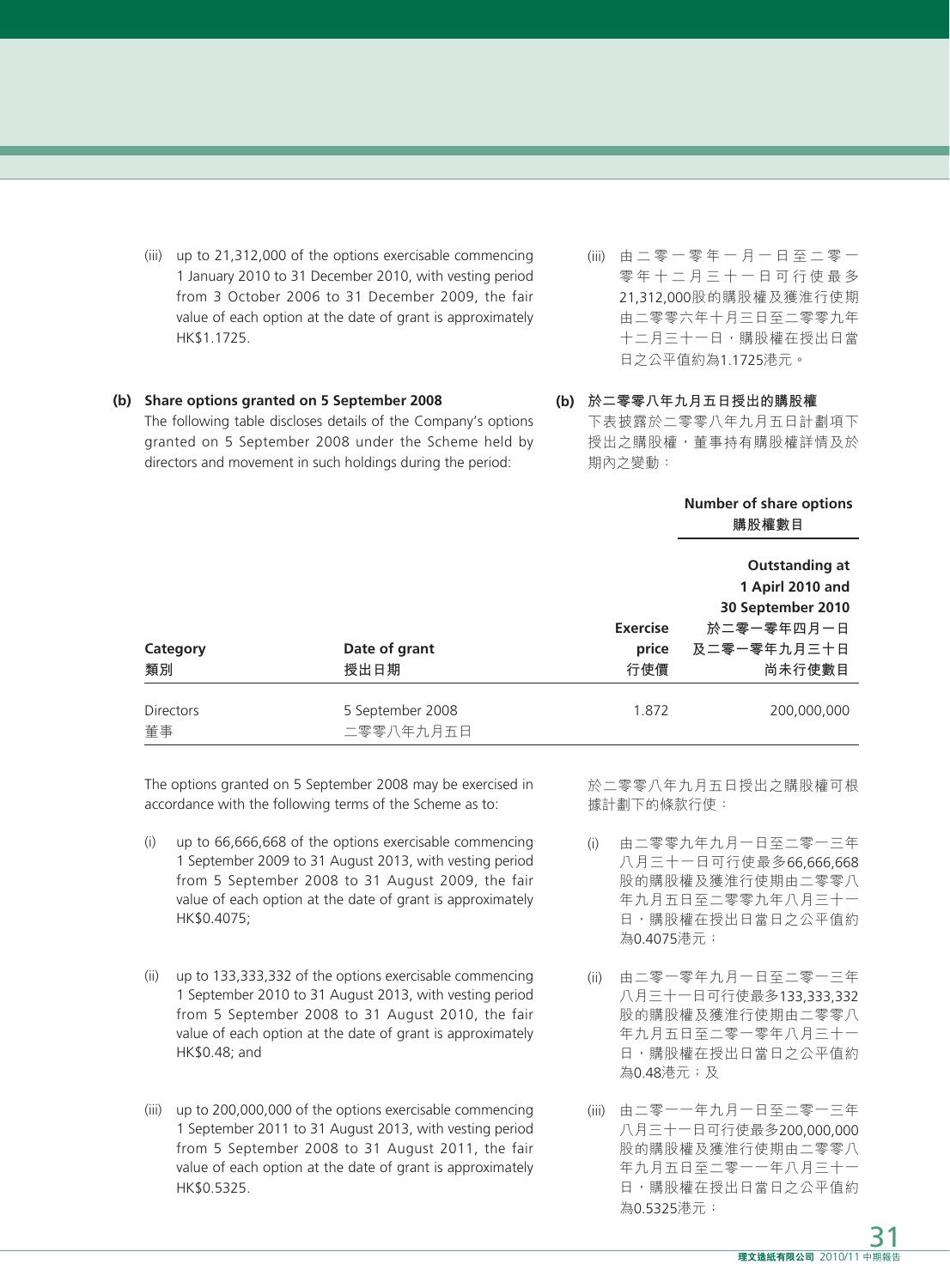The exercise of the options during the exercise periods described in (i), (ii) and (iii) above, commencing from 1 September 2009 to 31 August 2013, are subject to achievement of the pre-determined and specific profit targets for the Group for each of the years ending 31 March 2009, 2010 and 2011 respectively.

### **Directors' and Chief Executives' Interests and Short Positions in Equity or Debt Securities**

As at 30 September 2010, the relevant interests or short positions of the directors or chief executives of the Company in the shares, underlying shares and debentures of the Company or its associated corporations (within the meaning of Part XV of the Securities and Futures Ordinance ("SFO") which are required to be notified to the Company and The Stock Exchange of Hong Kong Limited (the "Stock Exchange") pursuant to Divisions 7 and 8 of Part XV of the SFO (including interests or short positions which they have taken or deemed to have taken under such provisions of the SFO) or were required pursuant to section 352 of the SFO, to be entered in the register referred to therein or were required, pursuant to the relevant provisions of the Rules Governing the Listing of Securities on the Stock Exchange (the "Listing Rules") relating to securities transactions by directors to be notified to the Company and the Stock Exchange were as follows:

#### **Long positions**

*(a) Ordinary shares of HK\$0.025 each of the Company*

自二零零九年九月一日起至二零一三年八 月三十一日止於上述行使期內行使上述(i), (ii) 及(iii) 購股權時,須達致本集團就分別截 至二零零九年、二零一零年及二零一一年 三月三十一日止年度各年之預定及特定溢 利目標。

### **董事及主要行政人員於股本或債務證券中 擁有的權益及淡倉**

於二零一零年九月三十日,本公司各董事或主 要行政人員在本公司或其相聯法團(定義見證券 及期貨條例(「證券及期貨條例」)第十五部)的股 份、相關股份及債券中,擁有並須根據證券及期 貨條例第十五部第7及第8分部規定知會本公司 及香港聯合交易所有限公司(「聯交所」)的有關權 益或淡倉(包括其根據證券及期貨條例的有關條 文被視作或當作擁有的權益或淡倉)或根據證券 及期貨條例第352條須記錄於該條所指的登記冊 內的權益或淡倉或根據聯交所證券上市規則(「上 市規則」)有關董事進行證券交易的有關條文須知 會本公司及聯交所的權益或淡倉如下:

### **好倉**

(a) 本公司每股面值0.025港元的普通股

| Name of director<br>董事姓名     | Capacity<br>身份                                           | Number of<br>ordinary<br>shares<br>普通股數目 | Number of<br>ordinary<br>shares subject<br>to options<br>granted<br>授出的購股權<br>所涉及的<br>普通股數目 | Percentage of<br>the issued<br>share capital<br>of the<br>Company<br>佔本公司已<br>發行股本百分比 |
|------------------------------|----------------------------------------------------------|------------------------------------------|---------------------------------------------------------------------------------------------|---------------------------------------------------------------------------------------|
| Lee Wan Keung Patrick<br>李運強 | Held by controlled<br>corporation (Note)<br>由受控制法團持有(附註) | 2,333,145,241                            |                                                                                             | 51.23%                                                                                |
| Lee Man Chun Raymond<br>李文俊  | Beneficial owner<br>實益擁有人                                | 1,968,000                                | 120,000,000                                                                                 | 2.68%                                                                                 |
| Lee Man Bun<br>李文斌           | Beneficial owner<br>實益擁有人                                | 1,200,000                                | 80,000,000                                                                                  | 1.78%                                                                                 |
| Poon Chung Kwong<br>潘宗光      | Beneficial owner<br>實益擁有人                                | 920,000                                  |                                                                                             | 0.02%                                                                                 |
| Wong Kai Tung Tony<br>王啟東    | Beneficial owner<br>實益擁有人                                | 600,000                                  |                                                                                             | 0.01%                                                                                 |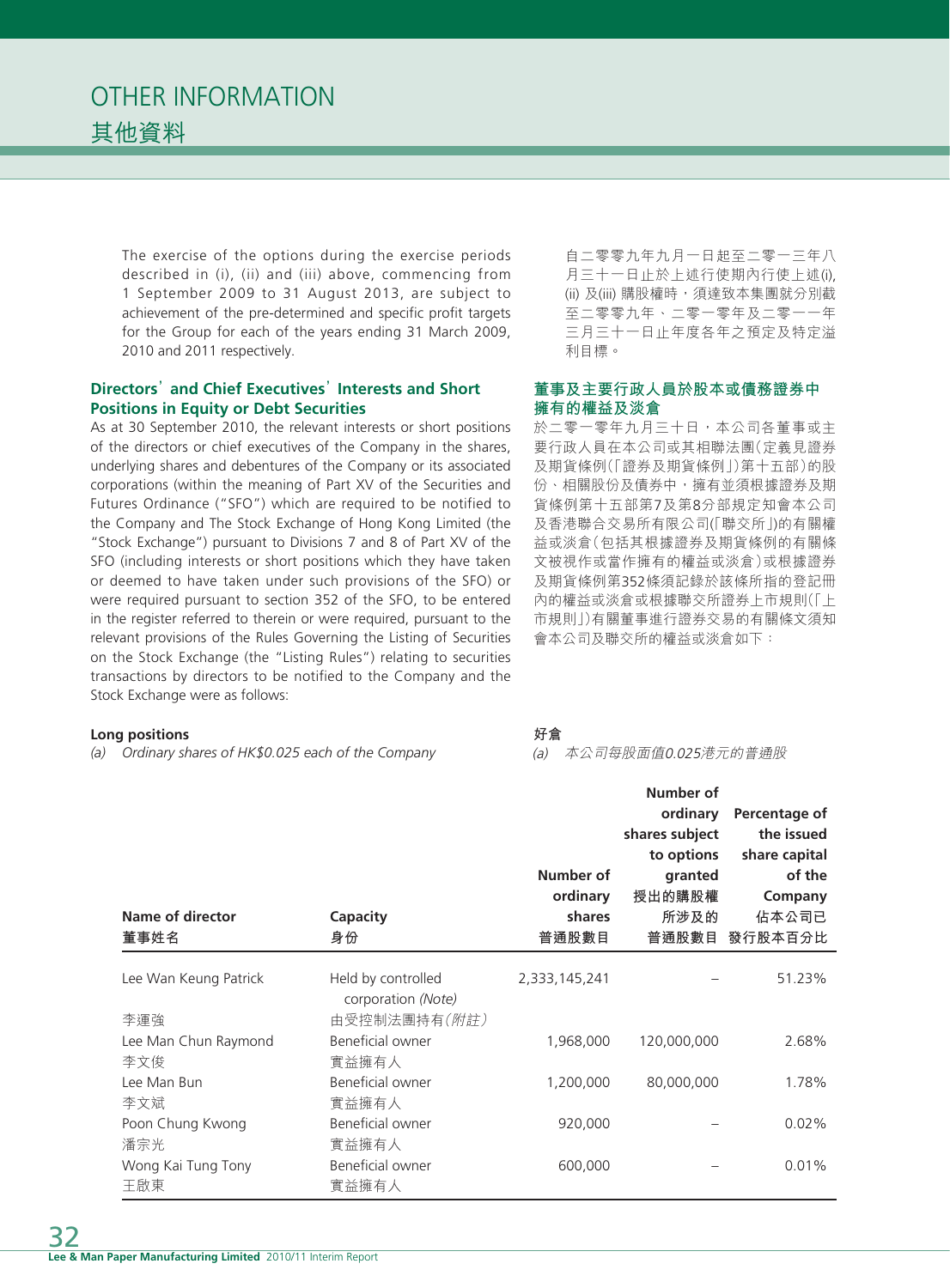- Note: These shares were held by Gold Best Holdings Ltd. ("Gold Best"). Gold Best is a controlled corporation of Mr Lee Wan Keung Patrick under the SFO. The entire issued share capital of Gold Best is owned by Mr Lee Wan Keung Patrick. Mr Lee Wan Keung Patrick is a director of the Company and Gold Best.
- 附註: 該等股份由 Gold Best Holdings Ltd. (「 Gold Best」)持有。 根據證券及期貨條例, Gold Best為李運強先生之受控制法團。 Gold Best的 全部已發行股本由李運強先生持有。 李運強 先生為本公司及Gold Best 之董事。
- *(b) Ordinary shares of the associated corporations of the Company*
- (b) 本公司相聯法團的普通股

|                              |                           |                                                  |                                 | Percentage of<br>the issued<br>share capital<br>of the |
|------------------------------|---------------------------|--------------------------------------------------|---------------------------------|--------------------------------------------------------|
| Name of director<br>董事姓名     | Capacity<br>身份            | Number of<br>associated<br>corporation<br>相聯法團名稱 | Number of<br>ordinary<br>shares | associated<br>corporation<br>佔相聯法團已<br>普通股數目 發行股本百分比   |
| Lee Wan Keung Patrick<br>李運強 | Beneficial owner<br>實益擁有人 | Gold Best (Note)<br>(附註)                         | 100                             | 100%                                                   |

Note: Gold Best is an associated corporation of Mr Lee Wan Keung Patrick under the SFO. The entire issued share capital of Gold Best is owned by Mr Lee Wan Keung Patrick. Mr Lee Wan Keung Patrick is a director of the Company and Gold Best.

Save as disclosed above and other than certain nominee shares in subsidiaries held by certain directors in trust for the Company, none of the directors or the chief executives or their associates had any interests or short positions in any shares, underlying shares or debentures of the Company or any of its associated corporations as at 30 September 2010.

附註: 根據證券及期貨條例,Gold Best為李 運強先生的相聯法團。Gold Best的全 部已發行股本由李運強先生持有。李 運強先生為本公司及Gold Best之董事。

除上文所披露者外及除了若干董事作為 提名人以信託形式代本公司持有若干附 屬公司的若干股份外,於二零一零年九 月三十日,各董事、主要行政人員及彼 等的聯繫人士概無在本公司或其任何相 聯法團的股份、相關股份或債券中,擁 有任何權益或淡倉。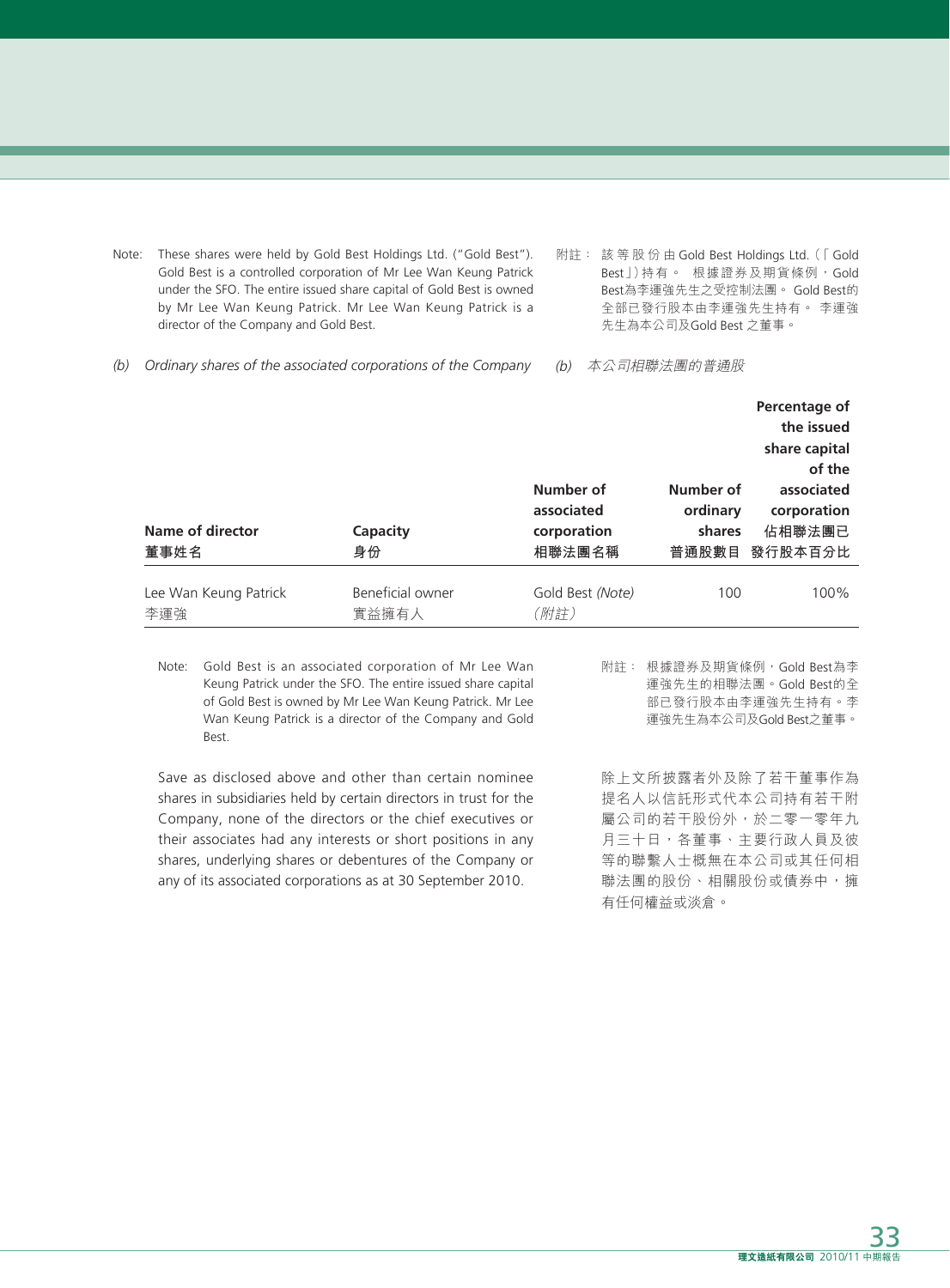# **Substantial Shareholders**

As at 30 September 2010, the following persons (other than directors or chief executives of the Company) had interests or short positions in the ordinary shares of the Company which fall to be disclosed to the Company under the provisions of Divisions 2 and 3 of Part XV of the SFO, or which were recorded in the register required to be kept by the Company under section 336 of the SFO:

#### **Long positions**

*Ordinary shares of HK\$0.025 each of the Company*

#### **主要股東**

於二零一零年九月三十日,下列人士(本公司董 事或主要行政人員除外)在本公司的普通股中擁 有根據證券及期貨條例第十五部第2及第3分部 的規定須向本公司披露的權益或淡倉,或根據證 券及期貨條例第336條的規定已記錄於本公司按 該條存置的登記冊內的權益或淡倉:

# **好倉**

本公司每股面值0.025港元的普通股

|                                |                                                               |                 | Percentage of the<br>Number of issued share capital |
|--------------------------------|---------------------------------------------------------------|-----------------|-----------------------------------------------------|
| Name of shareholder            | Capacity                                                      | ordinary shares | of the Company<br>佔本公司已發行                           |
| 股東姓名                           | 身份                                                            | 普通股數目           | 股本百分比                                               |
| Gold Best                      | Beneficial owner<br>實益擁有人                                     | 2,333,145,241   | 51.23%                                              |
| Lee Wong Wai Kuen<br>李黃惠娟      | Held by spouse (Note i)<br>由配偶持有(附註i)                         | 2,333,145,241   | 51.23%                                              |
| Nippon Paper Group Inc<br>日本製紙 | Held by controlled corporation<br>(Note ii)<br>由受控制法團持有(附註ii) | 546,153,559     | 11.99%                                              |
| Dyna Wave Holding Asia         | Beneficial owner (Note ii)<br>實益擁有人(附註ii)                     | 546,153,559     | 11.99%                                              |

#### Notes:

附註:

- (i) Under the SFO, Lee Wong Wai Kuen is deemed to be interested in these 2,333,145,241 ordinary shares as she is the spouse of Lee Wan Keung Patrick, a beneficial owner of the Company.
- (ii) Dyna Wave Holding Asia is wholly owned by Nippon Paper Group Inc.

Save as disclosed above, as at 30 September 2010, the Company had not been notified by any persons (other than directors or chief executives of the Company) who had interests or short positions in the shares or underlying shares of the Company which would fall to be disclosed to the Company under the provisions of Divisions 2 and 3 of the Part XV of the SFO, or which were recorded in the register required to be kept by the Company under section 336 of the SFO.

(本公司實益擁有人)的配偶,故被視為擁有該 2,333,145,241股普通股的權益。

(i) 根據證券及期貨條例,由於李黃惠娟是李運強

(ii) Dyna Wave Holdings Asia為日本製紙全資擁 有。

除上文所披露者外,於二零一零年九月三十日, 概無任何人士(本公司董事或主要行政人員除外) 知會本公司,彼等在本公司的股份或相關股份中 擁有根據證券及期貨條例第十五部第2及第3分 部的規定須向本公司披露的權益或淡倉,或根據 證券及期貨條例第336條的規定已記錄於本公司 按該條存置的登記冊內的權益或淡倉。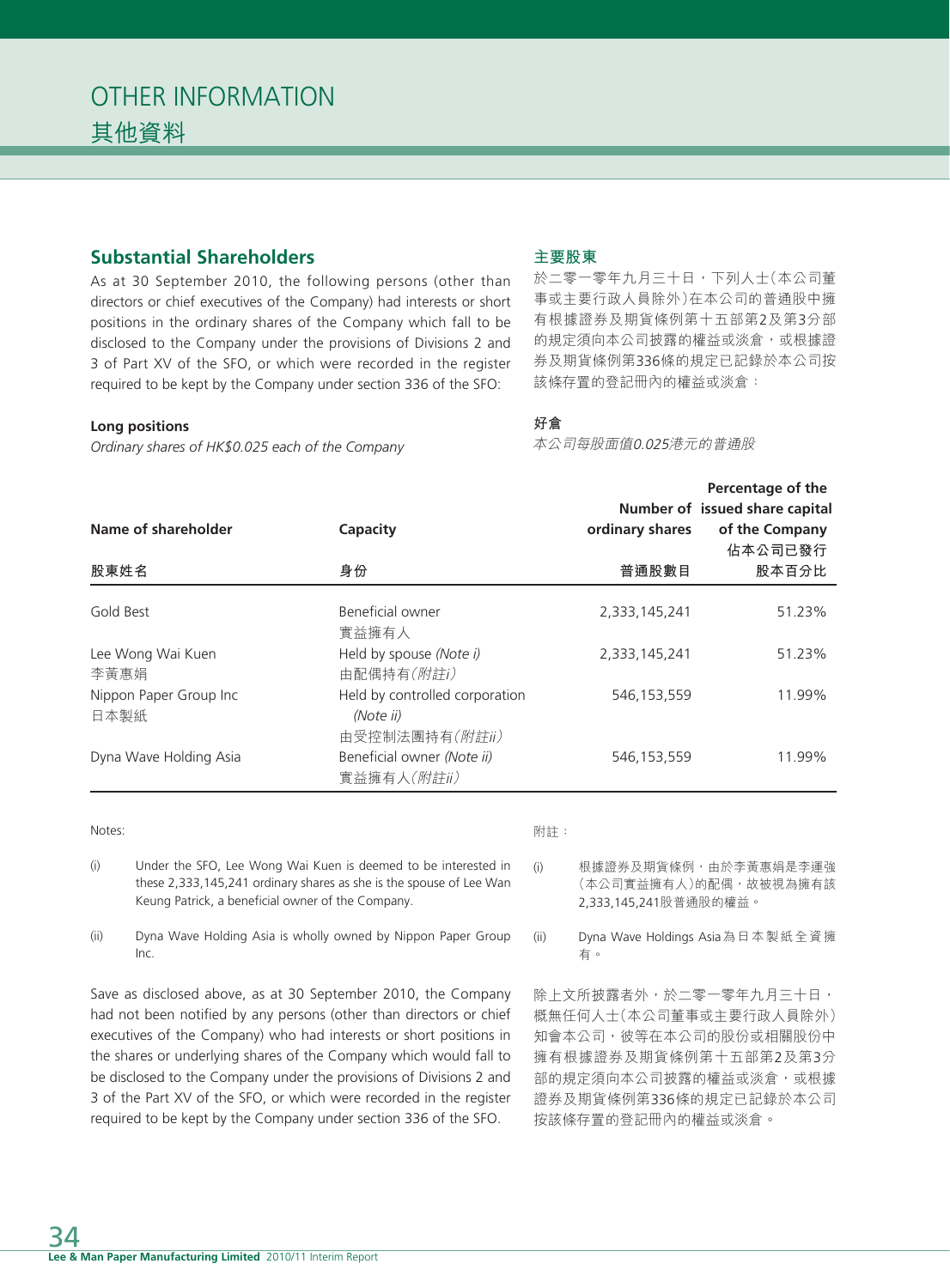# **Purchase, Sale or Redemption of the Company's Listed Securities**

During the period, neither the Company nor any of its subsidiaries purchased, sold or redeemed any of the Company's listed securities.

### **Model Code for Securities Transactions**

The Company has adopted the Model Code for Securities Transactions by Directors of Listed Issuers (the "Model Code") as set out in Appendix 10 to the Listing Rules as a code of conduct regarding directors' securities transactions. All the members of the Board have confirmed, following specific enquiry by the Company that they have complied with the required standards set out in the Model Code throughout the six months ended 30 September 2010. The Model Code also applies to other specified senior management of the Group.

#### **Code on Corporate Governance Practices**

In the opinion of the directors, the Company has complied with the code provisions listed in the Code on Corporate Governance Practices (the "Code") as set out in Appendix 14 of the Listing Rules throughout the six months ended 30 September 2010.

#### **Audit Committee**

The Audit Committee of the Company comprised of one nonexecutive director namely Mr Yoshio Haga and three independent non-executive directors namely, Mr Wong Kai Tung Tony, Mr Peter A Davies and Mr Chau Shing Yim David.

The Audit Committee has reviewed with management the accounting principles and practices adopted by the Group and discussed internal control procedures and financial reporting matters including the review of the Group's unaudited interim financial statements for the six months ended 30 September 2010.

#### **買賣或贖回本公司上市證券**

期內,本公司或其任何附屬公司概無買賣或贖回 本公司任何上市證券。

#### **證券交易之標準守則**

本公司已採納上市規則附錄10所載上市公司董 事進行證券交易的標準守則(「標準守則」)作為董 事進行證券交易之行為準則。本公司經向所有董 事作出具體查詢後,全體董事皆確認於截至二零 一零年九月三十日止之六個月內均遵守標準守則 所載之規定準則。標準守則亦適用於本集團之特 定高級管理層。

#### **企業管治常規守則**

董事認為,本公司已於截至二零一零年九月三十 日止六個月內一直遵守上市規則附錄14所載之 企業管治常規守則(「守則」)。

#### **審核委員會**

本公司之審核委員會由一位非執行董事芳賀義雄 先生及三位獨立非執行董事王啟東先生、Peter A Davies先生及周承炎先生組成。

審核委員會已與管理層檢討本集團所採納的會計 原則及慣例,並已討論內部監控程序及財務申報 等事宜,其中包括審閲本集團截至二零一零年九 月三十日止六個月的未經審核中期財務報表。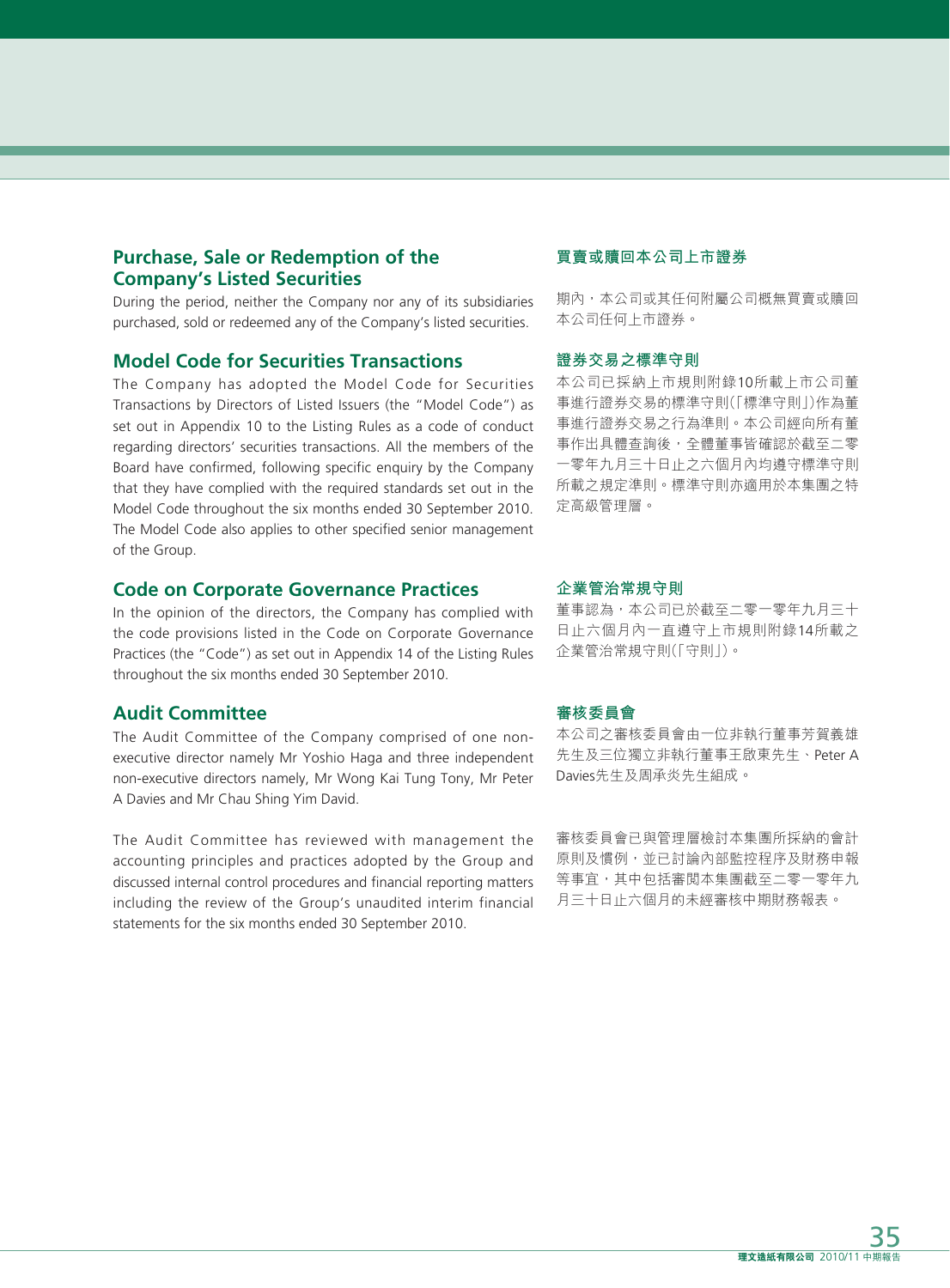# **Remuneration Committee**

To comply with the Code, a remuneration committee was established on 28 September 2005 with specific written terms of reference which deal clearly with its authority and duties. The current members of the remuneration committee comprises Mr Wong Kai Tung Tony, Mr Peter A Davies, Mr Chau Shing Yim David (all of whom are independent non-executive directors) and Mr Kunihiko Kashmia (executive director).

#### **薪酬委員會**

為符合守則,本公司於二零零五年九月二十八 日成立薪酬委員會,清楚說明委員會的權限及 職責。現時薪酬委員會成員包括王啟東先生、 Peter A Davies先生、周承炎先生(全部均為獨立 非執行董事)及鹿島久仁彥先生(執行董事)。

| On behalf of the Board            | 代表董事會         |
|-----------------------------------|---------------|
| Lee Wan Keung Patrick<br>Chairman | 李運強<br>主席     |
| Hong Kong, 8 November 2010        | 香港,二零一零年十一月八日 |